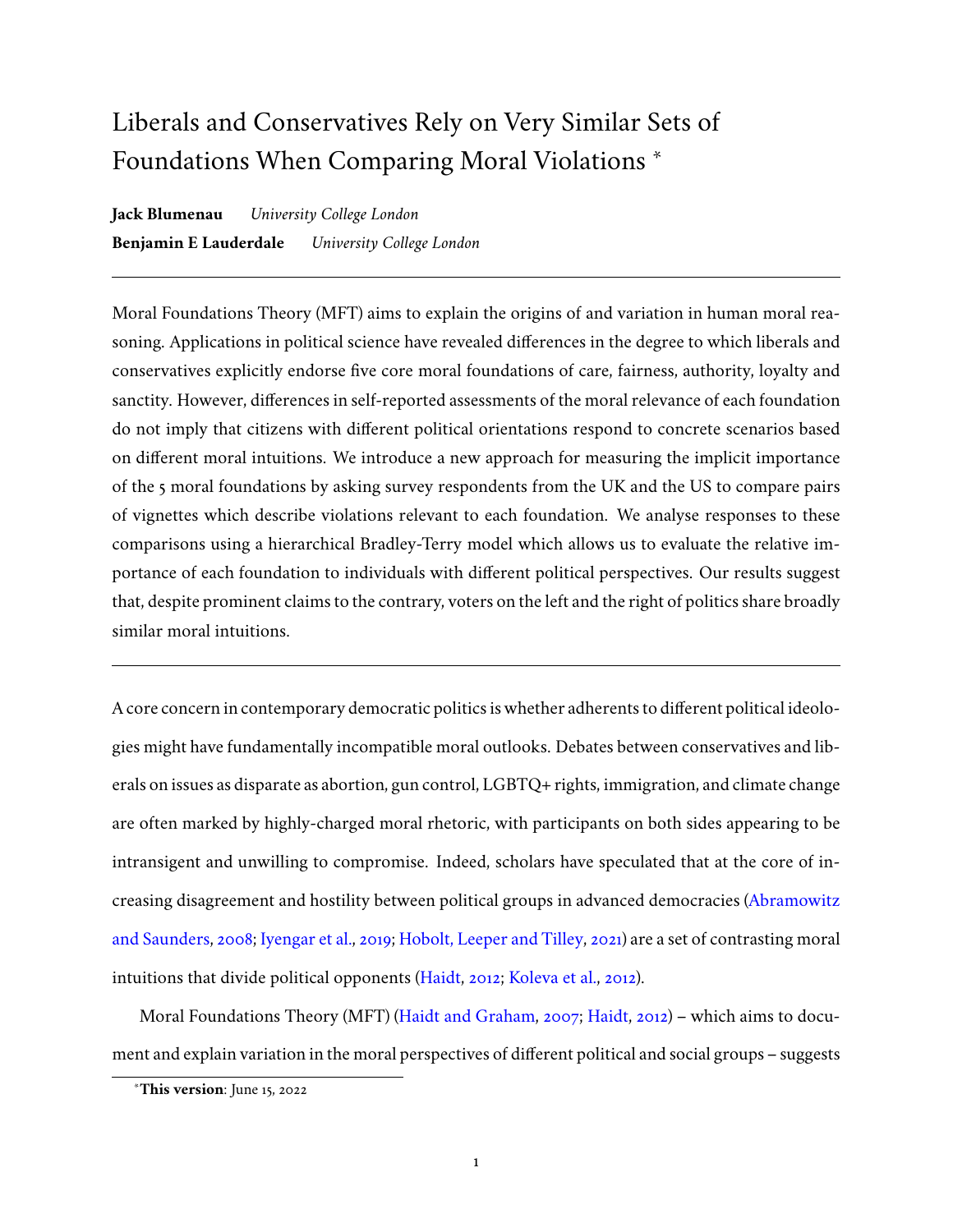that differences in such intuitions may make reasoned political debate challenging. Viewing morality as residing in the intuitive reflexes that individuals give in response to moral stimuli, MFT suggests that there are five central "foundations" that inform people's moral outlooks: care, fairness, loyalty, authority, and sanctity. While these foundations are considered the "irreducible basic elements" [\(Gra](#page-43-2)[ham et al.,](#page-43-2) [2013,](#page-43-2) 56) of human morality, MFT suggests that the moral weight assigned to each of these foundations by any given individual will be a function of experience, upbringing, and culture. As a consequence, MFT suggests that there will be predictable differences in the moral values of those who occupy different parts of the political spectrum.

Empirical research suggests that conservatives and liberals do, in fact, differentially endorse the five moral foundations, at least when asked to reflect explicitly on their own moralities. While liberals tend to prioritize the "individualizing" foundations of care and fairness, conservatives put weight on all five foundations, including the "binding" foundations of authority, loyalty, and sanctity [\(Graham,](#page-43-3) [Haidt and Nosek,](#page-43-3) [2009;](#page-43-3) [Graham et al.,](#page-43-4) [2011;](#page-43-4) [Haidt and Graham,](#page-43-1) [2007;](#page-43-1) [Kertzer et al.,](#page-44-3) [2014;](#page-44-3) [Koleva](#page-44-2) [et al.,](#page-44-2) [2012\)](#page-44-2). On the basis of these findings, proponents have concluded that there is an "invisible wall separating liberal and conservative moralities" [Haidt and Graham](#page-43-1) [\(2007,](#page-43-1) 111). This message – that liberals and conservatives live in partitioned moral worlds – has been promoted far beyond the confines of academia,<sup>[1](#page-1-0)</sup> to the point where the idea of a yawning moral divide between the left and right appears to have been accepted as self-evident.<sup>[2](#page-1-1)</sup>

However, the main evidence on which such conclusions rest comes from public opinion surveys, most of which employ the Moral Foundations Questionnaire (MFQ) [\(Graham et al.,](#page-43-4) [2011\)](#page-43-4) to measure moral attitudes. Although this literature has provided important insights into the relationship between political ideologies and moral endorsement, in this paper we argue that a number of methodological features – both of the MFQ and of the empirical literature more broadly – are likely to lead scholars to overstate differences in the moral intuitions of liberals and conservatives. We make three

<span id="page-1-0"></span><sup>&</sup>lt;sup>1</sup>Jonathan Haidt's [TedTalk](https://www.ted.com/talks/jonathan_haidt_the_moral_roots_of_liberals_and_conservatives/transcript?language=en) on the subject, for example, has been viewed over 4 million times, and his book summarizing this research agenda [\(Haidt,](#page-43-0) [2012\)](#page-43-0) reached the New York Times best-seller list in 2012.

<span id="page-1-1"></span><sup>&</sup>lt;sup>2</sup>See, for example, [The Moral Chasm That Has Opened Up Between Left and Right Is Widening, New York Times,](https://www.nytimes.com/2021/10/27/opinion/left-right-moral-chasm.html) [October 27, 2021](https://www.nytimes.com/2021/10/27/opinion/left-right-moral-chasm.html)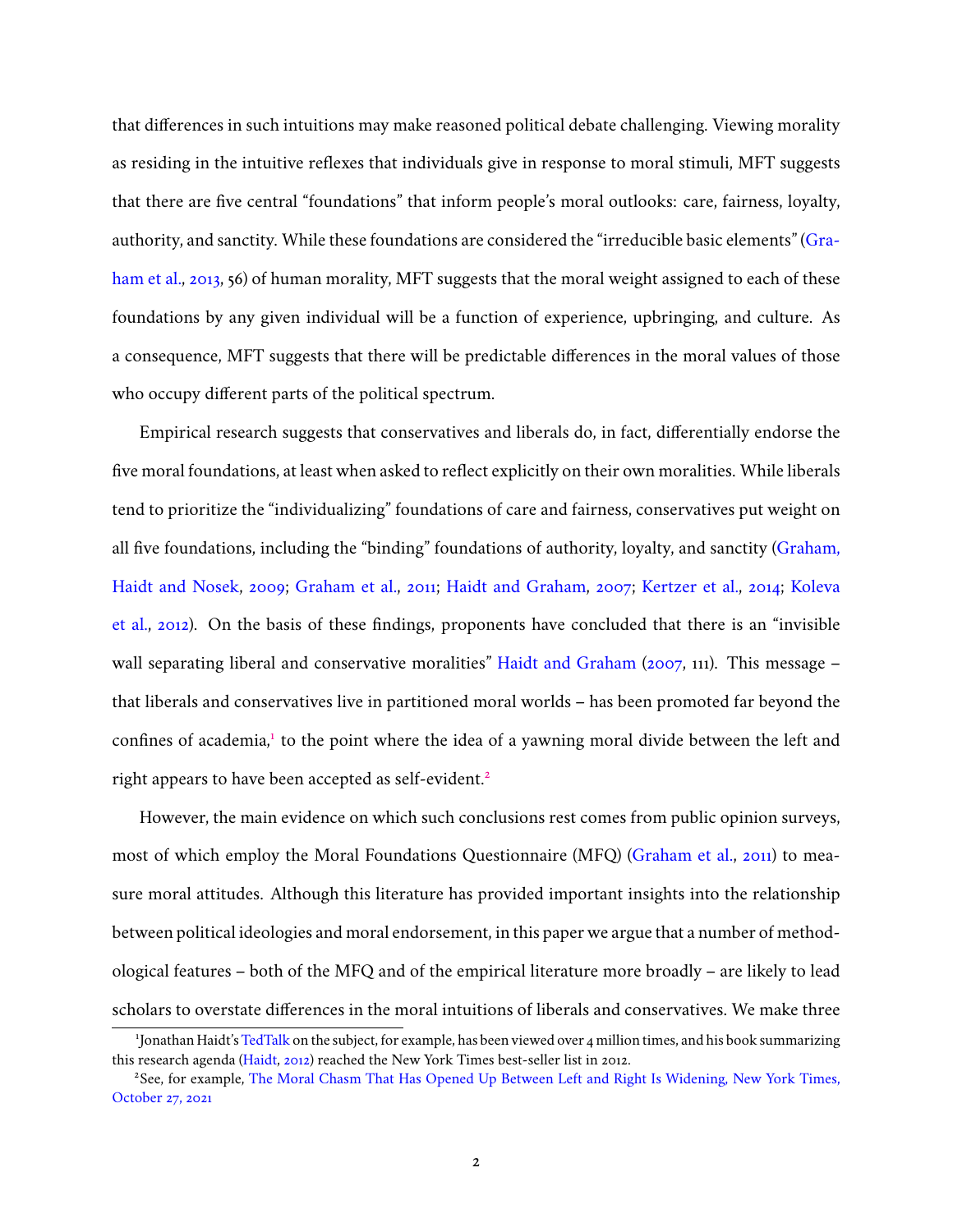main arguments.

First, existing work typically relies on respondents' explicit ratings of abstract and generalized moral principles, rather than trying to assess the intuitions that implicitly structure their moral evaluations. This approach to measuring moral priorities is in tension, however, with a core theoretical assumption of MFT. Though the lens of MFT, moral judgments are thought to be made via automatic processes in which people do not have any conscious awareness of the factors that lead to a particular conclusion being reached [\(Haidt,](#page-43-5) [2001,](#page-43-5) 1029). The MFQ, by contrast, prompts respondents to self-assess the motivations for their moral choices; motivations which are – by MFT's own assumptions – inaccessible to them. We argue that by prompting respondents to provide self-theories of their own morality, rather than soliciting reactions to specific moral stimulae, the MFQ is likely to overestimate political differences, both because it increases the opportunity for motivated moral reasoning [\(Ditto, Pizarro and Tannenbaum,](#page-42-1) [2009\)](#page-42-1) and because liberals and conservatives are likely to imagine different moral scenarios when confronted with abstract descriptions of the content of each foundation.

Second, even when measurement approaches in this literature aim to measure implicit moral attitudes, they tend to do so by prompting respondents to provide judgments on a very small number of specific moral violations. While this is a common approach across many areas of research into public opinion and political psychology, it raises questions regarding both the internal [\(Grimmer and Fong,](#page-43-6) [2021\)](#page-43-6) and external [\(Blumenau and Lauderdale,](#page-42-2) [2022\)](#page-42-2) validity of the findings. While liberal and conservative respondents may give different reactions to a few commonly-used vignettes describing moral violations, we are interested in whether they have different intuitions *on average* when presented with the range of moral transgressions relevant to each foundation.

Third, the surveys used to assess the political predictions of MFT are not well-suited for drawing conclusions about the *relative* importance of each foundation for moral evaluation, as they do not force respondents to make direct comparisons between foundations. Because the MFQ asks respondents to rate items relevant to each foundation individually, rather than compare items from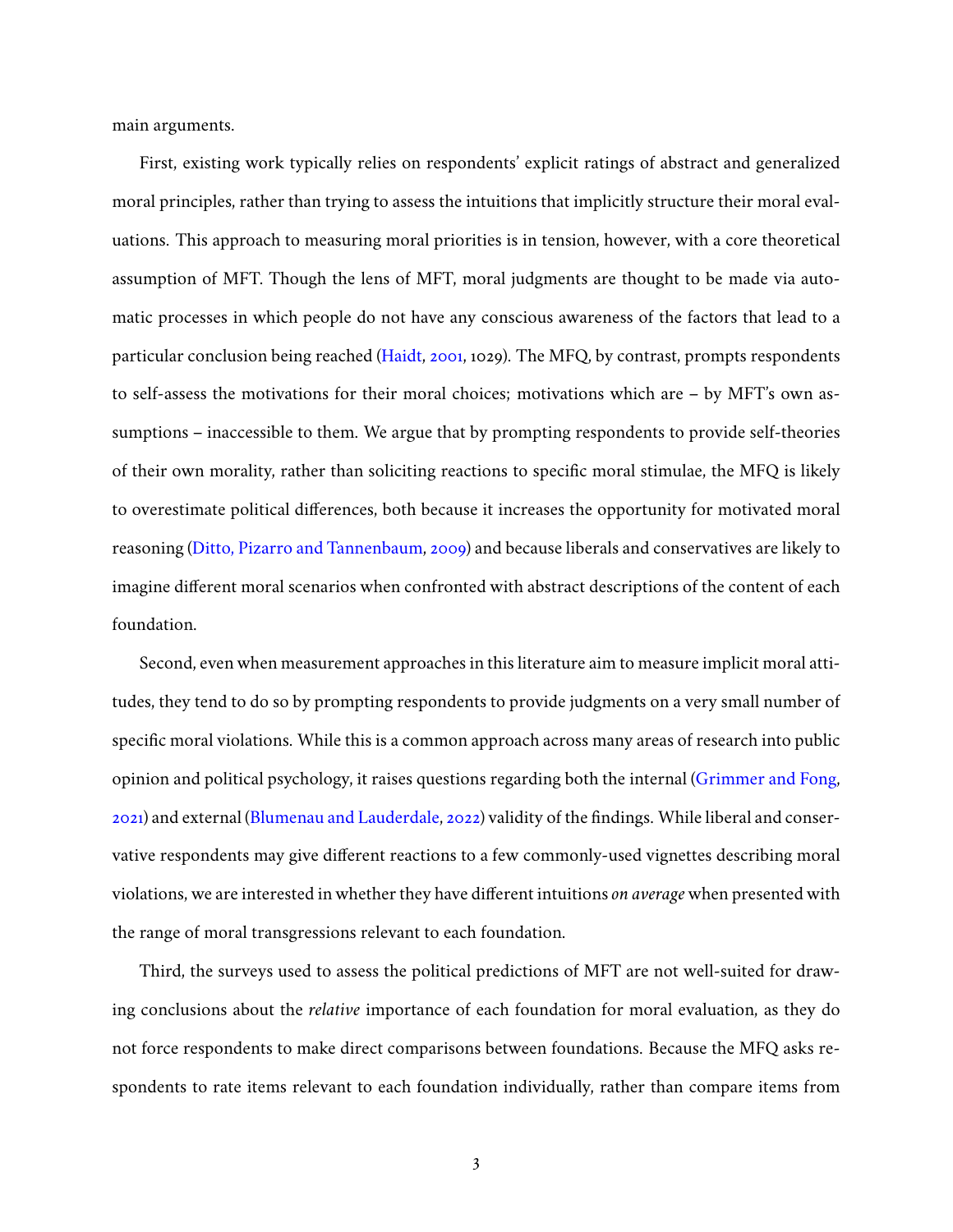different foundations, it is likely to overstate political differences because respondents are not forced consider the moral foundations on a common, comparable scale. They can express greater or less moral concern about individual foundations without the constraints on consistency that come from comparisons of concrete scenarios. In combination, we argue that these methodological features of existing approaches are likely to have lead prior literature to overestimate differences in the moral intuitions of liberals and conservatives.

We address these issues by introducing a new experimental design and modelling strategy which aims to measure the relative importance of the five moral foundations to respondents of different political ideologies. In our design, we ask survey respondents from the UK and the US to compare pairs of vignettes, each of which describes a single, specific violation that is relevant to one of the foundations. Rather than asking respondents to reflect explicitly on their own moral codes, we ask respondents to simply compare the vignettes, and then indicate which they think constitutes the worse moral transgression. Our treatment is therefore designed to elicit the intuitive moral responses that are central to MFT [\(Haidt,](#page-43-5) [2001\)](#page-43-5), and the paired-comparison design also means that we recover direct information about how respondents trade-off different kinds of violations and their underlying foundations. Finally, we provide a large number of implementations of violations for each foundation (drawn from those described in [Clifford et al.](#page-42-3) [\(2015\)](#page-42-3)), which enables us to be more confident that the results we present are not attributable to idiosyncratic differences that arise from any given moral transgression vignette.

We analyse responses to these comparisons using hierarchical Bradley-Terry models and present three main findings. We first show that, across all respondents, estimates of foundation importance based on our measure of implicit attitudes differ in important ways from existing work. In particular, we show that in our set of moral violations, sanctity considerations appear to be significantly more important for informing the implicit moral responses that we capture than they are in the MFQ when respondents provide more explicit evaluations of their moral priorities. This could be because of the particular violations we happened to present, but this concern about the representativeness of the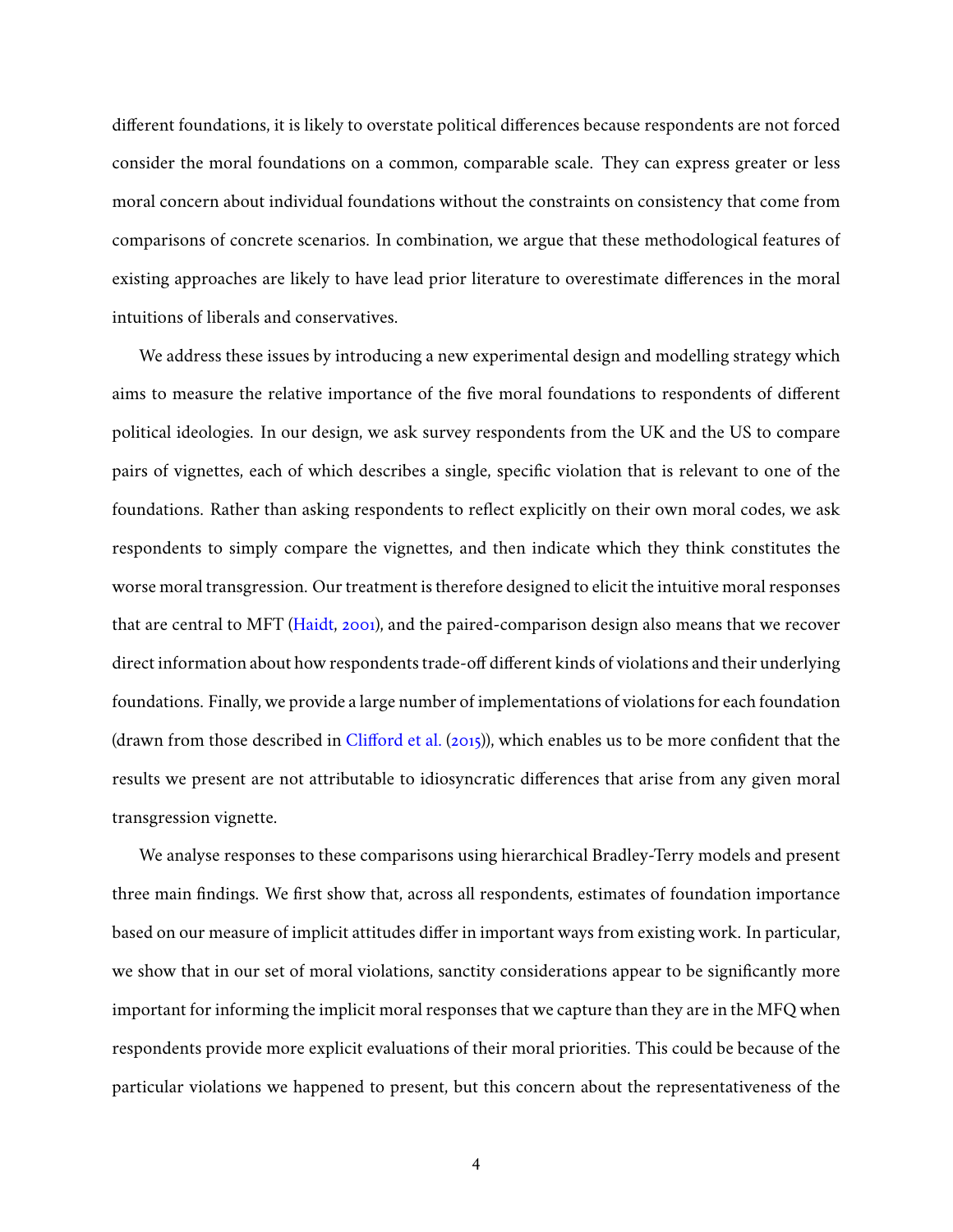violations statements also applies to existing survey evidence relating to moral foundations theory, which calls into question how much we really know about the absolute levels at which the different foundations are weighted in individuals' moral assessments.

Second, we show that extreme liberals and conservatives do appear to put different weights on the foundations when making moral judgments, and the differences are in the direction predicted by moral foundations theory at least with respect to the care, authority and loyalty foundations. However, our third (and most important) finding is that the ideology-by-foundation interactions that are the central focus of MFT's political predictions explain very little of the variation in moral judgments across violations. When making moral judgments, conservatives do put more weight on authority and loyalty considerations than liberals, and liberals prioritize harm and fairness concerns more than conservatives, but these differences are small relative to the average differences between the foundations and they are very small relative to the average differences between specific moral violation scenarios. In both the UK and the US, comparing the rankings of violation severity across all of the vignettes in our experiment for respondents with different ideologies, we find large, positive correlations, even between respondents from opposite extremes of the political spectrum. The key implication of this result is that, at least when assessed through their intuitive responses to concrete violations of moral principles, there is far more that unites the moralities of liberals and conservatives than there is that divides them.

We see our design as providing a sharp test of the political predictions of Moral Foundations Theory. While several papers criticize MFT on the basis of theoretical objections to the theory's core concepts [\(Suhler and Churchland,](#page-45-0) [2011\)](#page-45-0), the ambiguity between the descriptive and prescriptive components of the theory [\(Jost,](#page-44-4) [2012\)](#page-44-4), the causal process assumed by MFT [\(Hatemi, Crabtree and Smith,](#page-44-5) [2019\)](#page-44-5), or empirical inconsistencies with the theory's key assumptions [\(Smith et al.,](#page-45-1) [2017\)](#page-45-1), we take the central ideas of MFT as a given, and ask whether political ideology is predictive of the comparisons individuals make between violations of the five foundations. Indeed, our experiment is designed explicitly to solicit the types of fast, automatic, intuitive judgments that are central to MFT. By root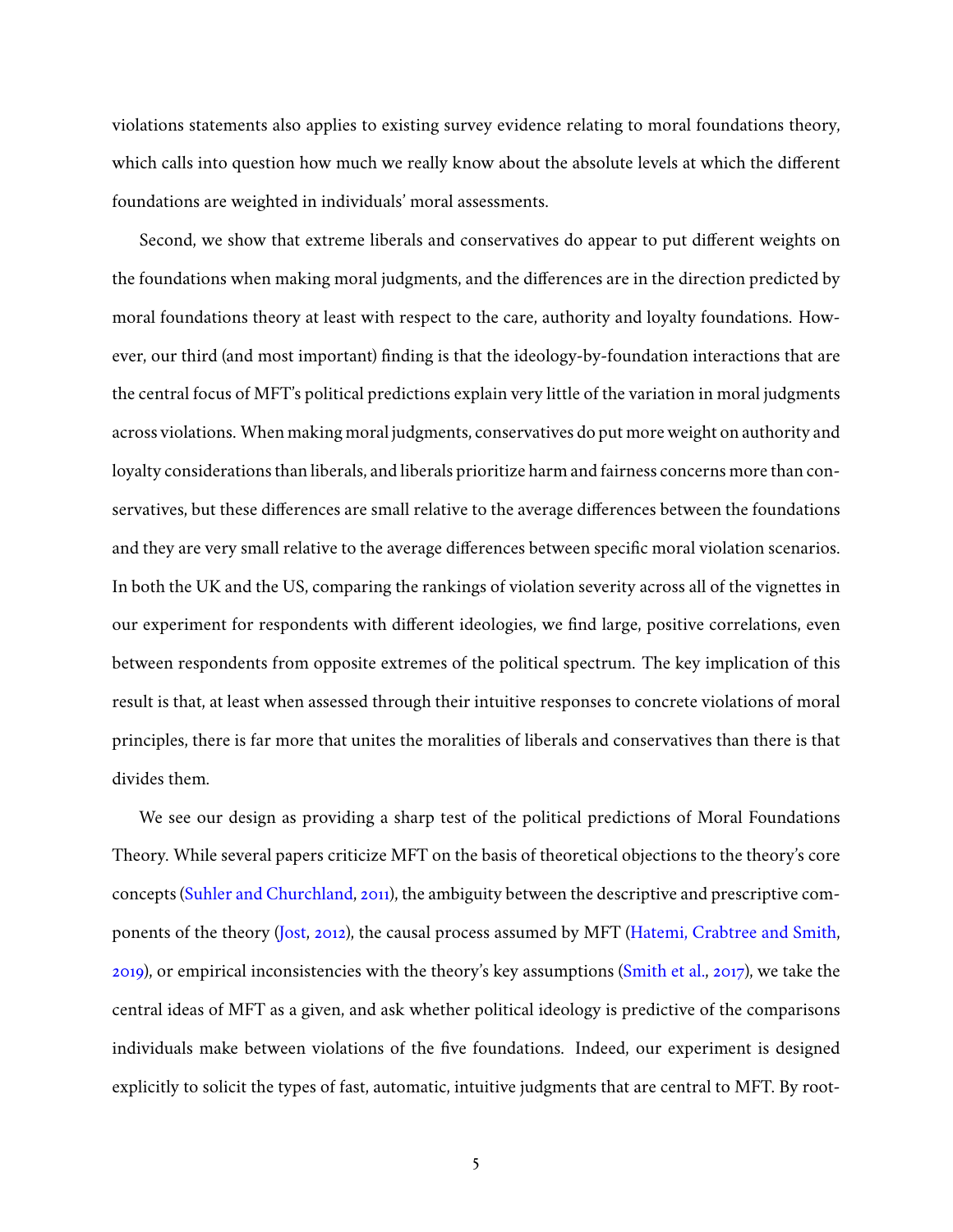ing our study in these types of moral judgment, we show that the political differences predicted by the theory have been overstated in the existing literature, and that ideologically distant voters make strikingly similar intuitive moral decisions.

## **Ideological Differences in Moral Judgment**

## *Moral Foundations Theory*

How do people form moral judgments? Moral Foundations Theory [\(Haidt and Joseph,](#page-43-7) [2004;](#page-43-7) [Haidt,](#page-43-8) [Joseph et al.,](#page-43-8) [2007;](#page-43-8) [Haidt,](#page-43-0) [2012;](#page-43-0) [Graham et al.,](#page-43-2) [2013\)](#page-43-2) suggests that judgments on moral issues typically arise from fast and automatic processes which are rooted in peoples' moral intuitions [\(Haidt,](#page-43-5) [2001\)](#page-43-5). From this perspective, when encountering a situation that requires moral evaluation, people come to decisions "quickly, effortlessly, and automatically" [\(Haidt,](#page-43-5) [2001,](#page-43-5) 1029) without being consciously aware of the criteria they use to form moral conclusions. These intuitions are therefore considered to be the key causal factors in moral judgment, while conscious and deliberate moral reasoning – in which people search for and weigh evidence in order to infer appropriate conclusions – is thought to be employed only *post hoc*, as people search for arguments that support their intuitive conclusions.[3](#page-5-0)

Understanding the moral decisions that people make therefore requires understanding the sources of their moral intuitions. MFT adopts an evolutionary account of morality, in which the central "foundations" of peoples' moral intuitions are thought to have evolved in response to a series of broad challenges faced by humans throughout history: the need to protect the vulnerable (and especially children); the need to form partnerships to benefit from cooperation; the need to form cohesive coalitions to compete with other groups; the need to form stable social hierarchies; and the need to avoid parasites, pathogens, and contaminants. In response to these challenges, humans are said to have evolved distinct cognitive modules that underpin the "moral matrices" of contemporary cultures. Each challenge is thought to be associated with a distinct moral foundation – care; fair-

<span id="page-5-0"></span><sup>&</sup>lt;sup>3</sup>In contrast to rationalist perspectives which view conscious reasoning as the main determinant of moral decisionmaking [\(Kohlberg, Levine and Hewer,](#page-44-6) [1983;](#page-44-6) [Kolberg,](#page-44-7) [1984\)](#page-44-7), MFT therefore views moral reasoning as no different to other forms of reasoning in that it is likely to be motivated [\(Kunda,](#page-44-8) [1990;](#page-44-8) [Ditto, Pizarro and Tannenbaum,](#page-42-1) [2009\)](#page-42-1).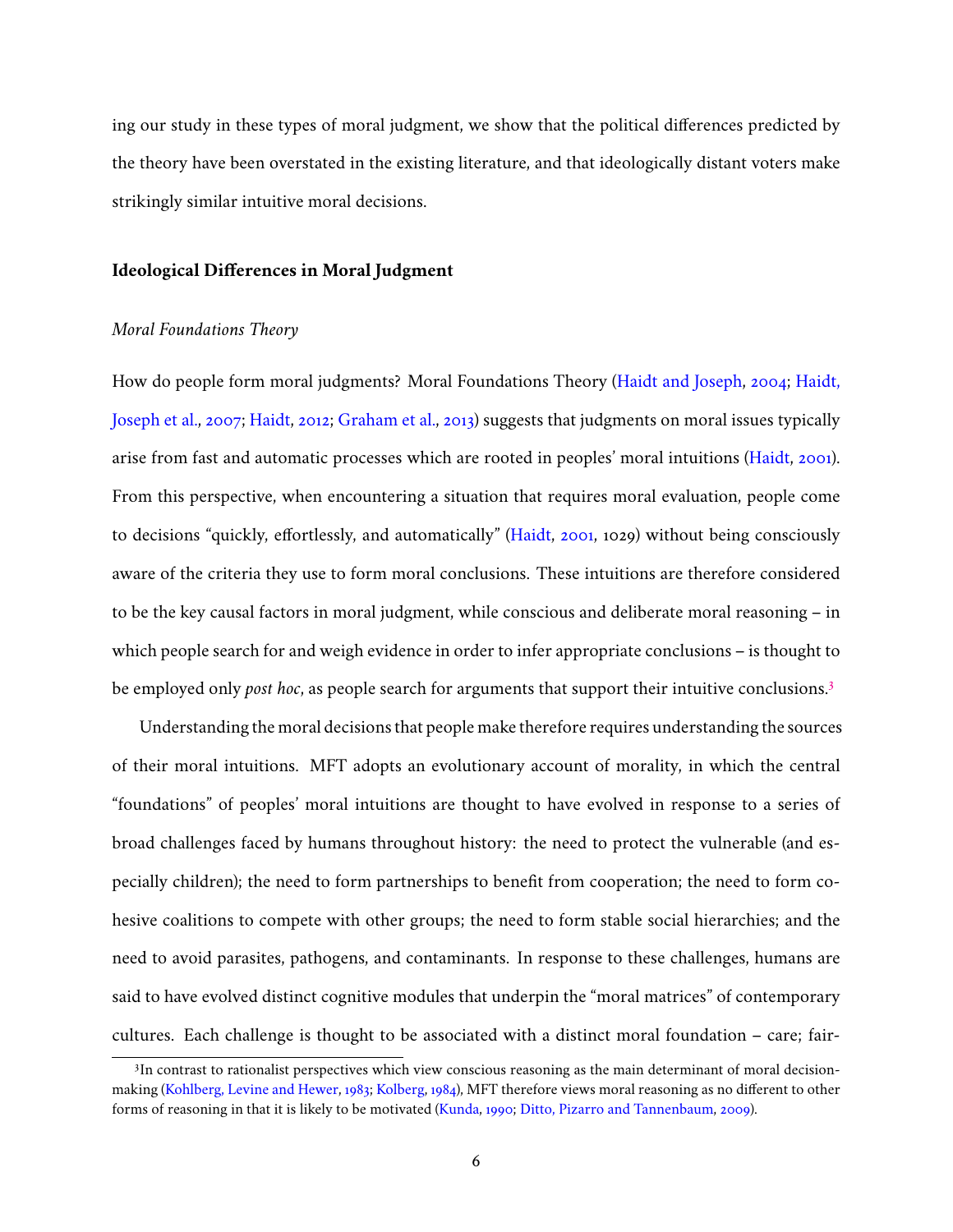ness; loyalty; authority; and sanctity – which are the "irreducible basic elements" [\(Graham et al.,](#page-43-2) [2013,](#page-43-2) 56) needed to explain and understand the moral domain.[4](#page-6-0) These foundations are typically further grouped into two broader categories, where care and fairness are thought of as *individualizing* foundations (because they link closely to the focus on the rights and welfare of individuals), and loyalty, authority, and sanctity are refereed to as the *binding* foundations (because they emphasize virtues connected to binding individuals together into well-functioning groups).[5](#page-6-1)

The evolutionary origin of the foundations implies that they are innate and universally shared, at least in the sense that human minds are "organised in advance of experience" [\(Graham et al.,](#page-43-2) [2013,](#page-43-2) 61) to be receptive to concerns that are relevant to these five criteria. However, proponents of MFT also argue that "innateness" does not preclude the possibility that individual or group moralities might be responsive to environmental influences. As [Graham et al.](#page-43-2) [\(2013,](#page-43-2) 65) argue, "the foundations are not the finished buildings [but they] constrain the kinds of buildings that can be built most easily". At the level of individuals, while the human mind might show some innate concern for all five foundations, environmental factors – like upbringing, education, and cultural traditions – will result in different people endorsing the foundations to different degrees, and therefore developing distinct moral worldviews. As a consequence, while some societies, or groups, will construct moralities on the basis of only one or two of the foundations, others will adopt broader views of moral and immoral behavior.

Moral Foundation Theory combines these arguments – that morality is pluralistic, constituted of moral concerns beyond care and justice, and expressed primarily through intuitive reactions which are shaped by experience – in order to provide an explanation for observable variation in expressed morality. On this basis, MFT has been used to explain moral similarities and differences across societies, changes in moral values over time, and – crucially – variation in expressed moral values across

<span id="page-6-0"></span><sup>4</sup>Notably, the five foundation structure suggested by MFT constitutes a significantly wider moral domain than that envisaged by other authors (e.g. [Turiel,](#page-45-2) [1983\)](#page-45-2), who tend to restrict discussions of morality to considerations of either harm or fairness.

<span id="page-6-1"></span><sup>&</sup>lt;sup>5</sup>In more recent iterations of the theory, [Iyer et al.](#page-44-9) [\(2012\)](#page-44-9) propose a sixth – liberty/oppression – foundation, which captures the impulse for people to oppose those who dominate them and restrict their liberty. The political predictions of MFT, which are our main concern, are less clearly articulated for this sixth foundation, and so we omit it from discussion here.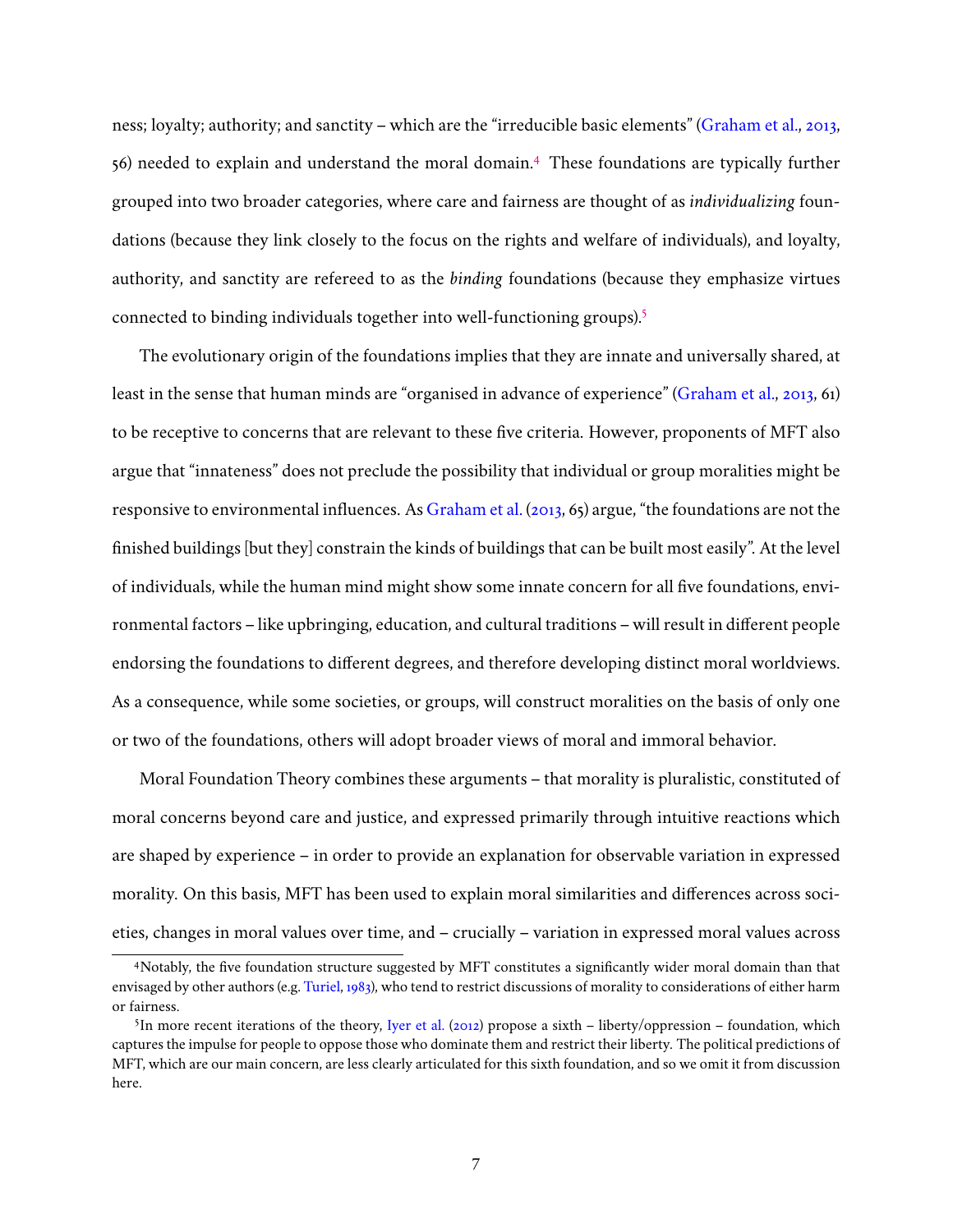individuals from different parts of the political spectrum.

## *Moral Foundations and Political Ideology*

One of the most prominent applications of MFT is as an explanation for moral differences between people with different political ideologies. The core political claim made by MFT's proponents is that liberals and conservatives, in the United States and elsewhere, put systematically different weight on the different foundations [\(Haidt and Graham,](#page-43-1) [2007;](#page-43-1) [Graham, Haidt and Nosek,](#page-43-3) [2009\)](#page-43-3). An extensive empirical literature, primarily based on survey evidence that connects respondents' political ideology to questions designed to measure reliance on each of the foundations in moral decision-making, appears to offer support for this hypothesis.<sup>[6](#page-7-0)</sup> Discussed in greater detail in the section below, the broad finding of these studies is that liberals (or those on the political left) prioritize the care and fairness foundations, while conservatives (or those on the political right) have moral systems that rely to a greater degree on the loyalty, authority, and sanctity foundations [\(Graham, Haidt and Nosek,](#page-43-3) [2009;](#page-43-3) [Graham et al.,](#page-43-4) [2011;](#page-43-4) [Haidt and Graham,](#page-43-1) [2007;](#page-43-1) [Kertzer et al.,](#page-44-3) [2014\)](#page-44-3). These results have been interpreted in stark terms. For instance, [Graham, Haidt and Nosek](#page-43-3) [\(2009,](#page-43-3) 1030) argue that MFT accounts for "substantial variation in the moral concerns of the political left and right, especially in the United States, and that it illuminates disagreements underlying many 'culture war' issues". Similarly, [Graham, Nosek and Haidt](#page-43-9) [\(2012,](#page-43-9) 1) suggest that "liberal and conservative eyes seem to be tuned to different wavelengths of immorality". Likewise, [Haidt and Graham](#page-43-1) [\(2007,](#page-43-1) 99) suggest that "Conser-

<span id="page-7-0"></span><sup>&</sup>lt;sup>6</sup>Aside from surveys, a second source of evidence for the idea that there are pronounced moral differences between liberals and conservatives comes from the propensity for liberals and conservatives to use different types of moral argument at different rates. [Graham, Haidt and Nosek](#page-43-3) [\(2009\)](#page-43-3), for example, show that sermons delivered by pastors in liberal churches contain more appeals to care and fairness considerations, and fewer references to authority and sanctity concerns, than sermons delivered in conservative churches. When asked to make a persuasive argument on a political issue, liberal US survey respondents tend to make arguments that are deploy the "individualizing" foundations while conservatives are more likely to make use of the "binding" foundations in their arguments [\(Feinberg and Willer,](#page-42-4) [2015\)](#page-42-4). Similarly, when asked to justify their their party affiliations, US undergraduates also tend to give arguments that correspond to the political predictions of MFT [\(Rempala, Okdie and Garvey,](#page-44-10) [2016\)](#page-44-10). Differences in use of words relevant to the foundations is also apparent in liberal and conservative newspaper reporting of political issues [\(Clifford and Jerit,](#page-42-5) [2013\)](#page-42-5), as well as in speeches made in the US senate [\(Sagi and Dehghani,](#page-44-11) [2014\)](#page-44-11). There is also evidence that liberals are somewhat more responsive to arguments based on the individualizing foundations, and less responsive to "binding" arguments, than are conservatives [\(Day et al.,](#page-42-6) [2014\)](#page-42-6).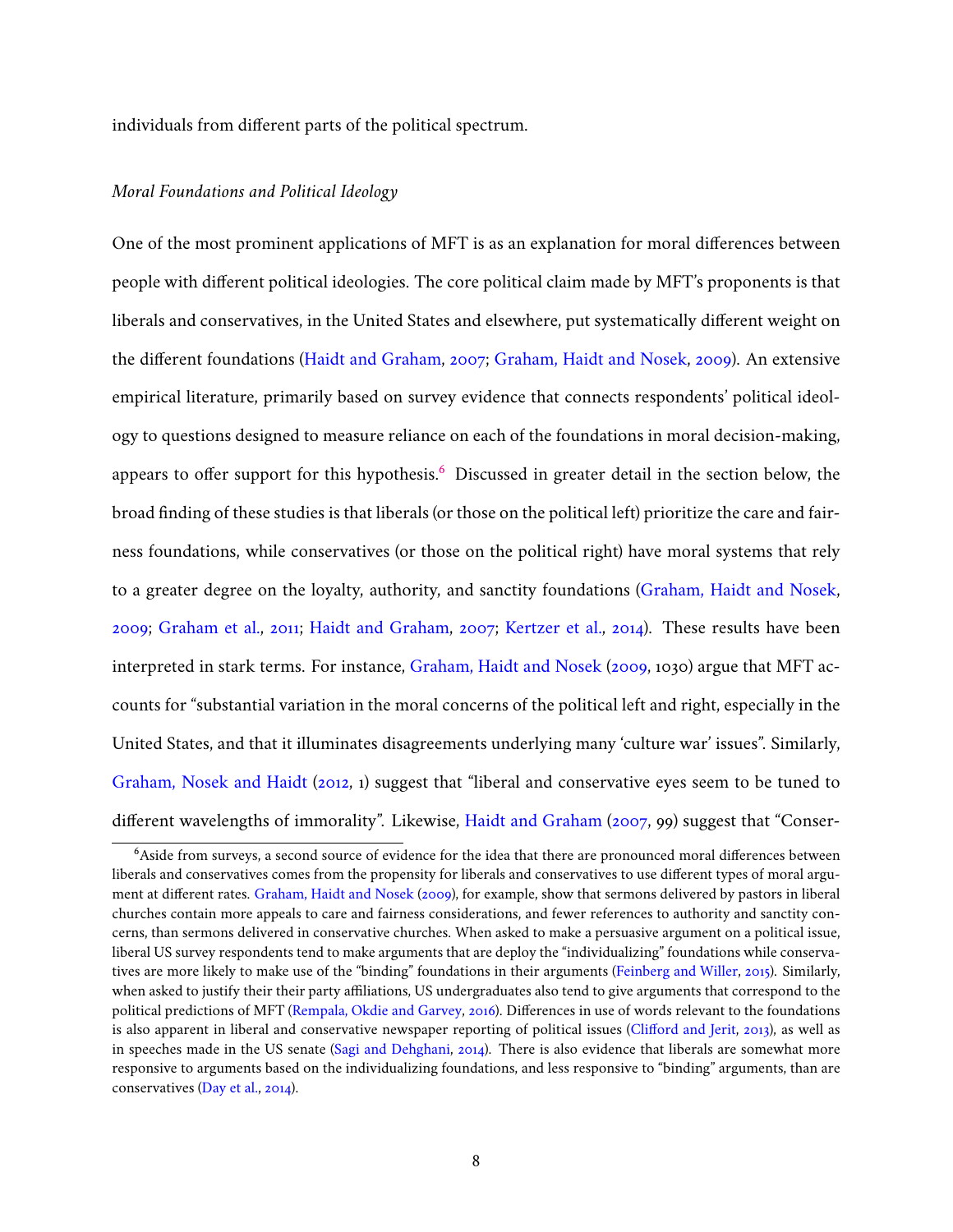vatives have many moral concerns that liberals simply do not recognize as moral concerns." Together, the impression generated by this literature is that there is a fundamental incompatibility between the moral outlooks of liberals and conservatives.

MFT clearly envisages the relationship between morality and political ideology to be causal, with moral intuitions shaping political stances [\(Haidt,](#page-43-0) [2012;](#page-43-0) [Koleva et al.,](#page-44-2) [2012;](#page-44-2) [Kertzer et al.,](#page-44-3) [2014;](#page-44-3) [Franks](#page-42-7) [and Scherr,](#page-42-7) [2015\)](#page-42-7).<sup>[7](#page-8-0)</sup> However, recent work has questioned this account by showing that changes in political ideology predict changing moral attitudes, rather than the reverse [\(Hatemi, Crabtree and](#page-44-5) [Smith,](#page-44-5) [2019\)](#page-44-5). Similarly, in contrast to the stable, dispositional traits required to be convincing determinants of political ideology, moral attitudes are subject to substantial individual-level variability over time [\(Smith et al.,](#page-45-1) [2017\)](#page-45-1). Survey experimental evidence also suggests that endorsement of the different moral foundations is sensitive to political and ideological framing effects [\(Ciuk,](#page-42-8) [2018\)](#page-42-8), and the morality gap between liberals and conservatives is sensitive to other attitudes of individuals, such as how closely aligned a person is with their social group [\(Talaifar and Swann Jr,](#page-45-3) [2019\)](#page-45-3) and how politically sophisticated they are [\(Milesi,](#page-44-12) [2016\)](#page-44-12).

While these papers complicate the causal story told by MFT, they do not dispute the idea that, descriptively, liberals and conservatives endorse different sets of moral principles. As [Hatemi, Crabtree](#page-44-5) [and Smith](#page-44-5) [\(2019\)](#page-44-5) suggest, "our findings provide reasons to reconsider MFT as a causal explanation of political ideology [but] do nothing to diminish the importance of the relationship between these two concepts." More generally, throughout the empirical literature on MFT, disagreement focuses on how to *interpret* the correlation between moral and political attitudes, not on whether such a correlation exists or how large it is. Regardless of the overarching causal story, interpretations of the available descriptive evidence are relatively uniform: there are substantial differences in the moral outlooks of liberals and conservatives, both in the US and elsewhere.<sup>[8](#page-8-1)</sup>

<span id="page-8-0"></span><sup>7</sup>[Koleva et al.](#page-44-2) [\(2012,](#page-44-2) 184), for instance, argue that "moral intuitions are one powerful and largely unexplored psychological mechanism that underlies ideology in general and issue positions in particular."

<span id="page-8-1"></span> $8$ One exception to this consensus is that, at least when judging the character of influential figures in history, liberals and conservatives appear to rely on similar sets of moral foundations [\(Frimer et al.,](#page-43-10) [2013\)](#page-43-10). However, the findings described in [Frimer et al.](#page-43-10) [\(2013\)](#page-43-10) relate primarily to a sample of American college professors (and an even smaller, non-representative sample of MTurk participants) who might be expected to have similar moral outlooks that are less sensitive to their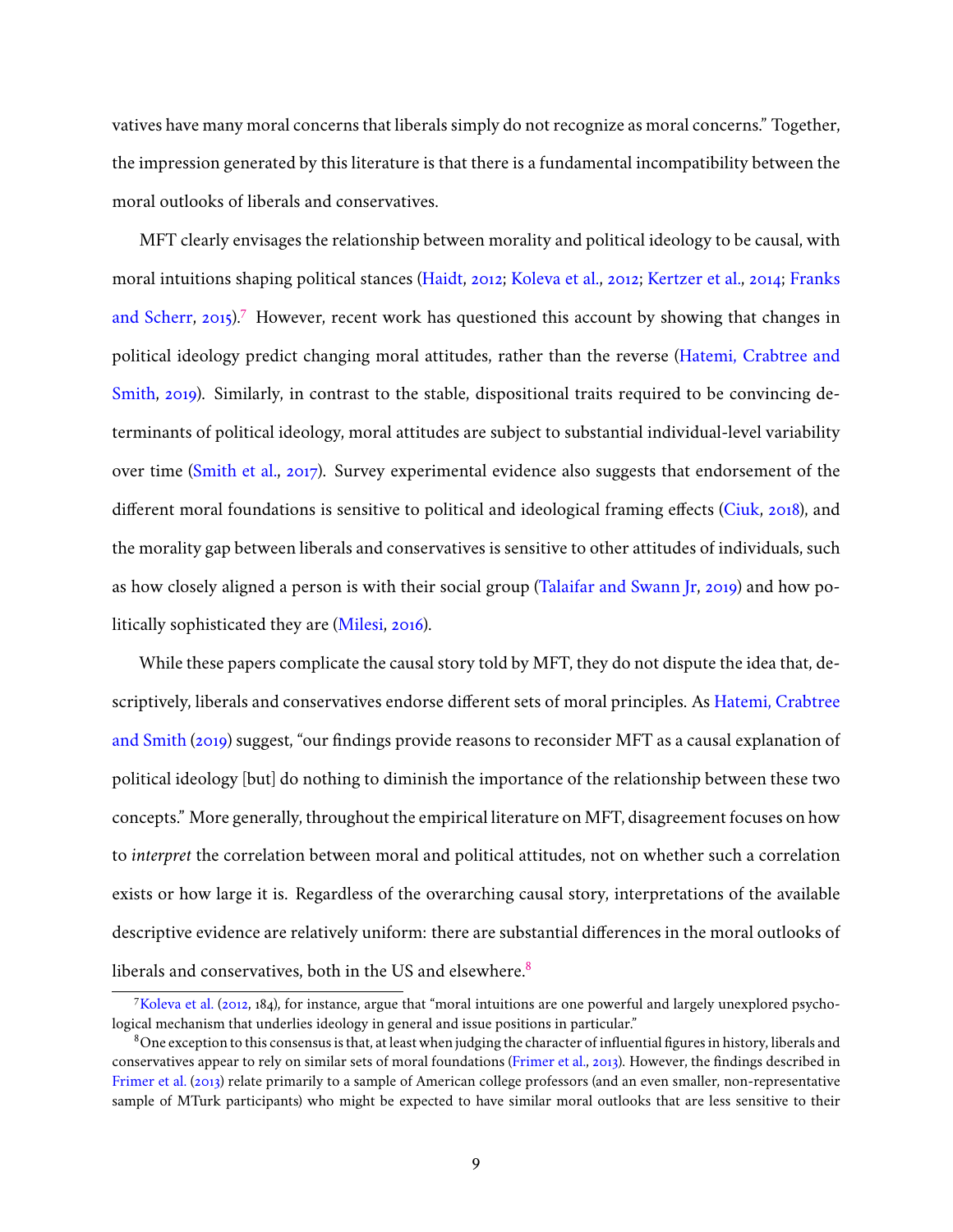## *Measuring Foundation Importance*

The strength of the descriptive association between moral and political attitudes is likely, however, to be related to the instruments used for measuring individuals' reliance on the five moral foundations. Existing empirical research relies heavily on The Moral Foundations Questionnaire (MFQ) [\(Graham,](#page-43-3) [Haidt and Nosek,](#page-43-3) [2009;](#page-43-3) [Graham et al.,](#page-43-4) [2011\)](#page-43-4), a survey instrument designed to assess individual-level endorsement of the moral foundations, which is composed of two question batteries. The first battery asks participants to rate how relevant various concerns are to them when making moral judgments.<sup>[9](#page-9-0)</sup> The "moral relevance" items used in this battery are typically abstract and generalized statements such as "whether or not someone was harmed" (care), or "whether or not someone did something disgusting" (sanctity). The second battery aims to assess levels of agreement with more specific "moral judgments" by asking participants to rate (from strongly disagree to strongly agree) their agreement with specific moral statements. For instance, respondents signal the strength of their agreement for statements such as "respect for authority is something all children need to learn" (authority) or "when the government makes laws, the number one principle should be ensuring that everyone is treated fairly" (fairness). These two batteries have been used extensively throughout existing research which measures political differences in moral endorsement (e.g. [Graham, Haidt and Nosek,](#page-43-3) [2009;](#page-43-3) [Graham](#page-43-4) [et al.,](#page-43-4) [2011;](#page-43-4) [Haidt,](#page-43-0) [2012;](#page-43-0) [Koleva et al.,](#page-44-2) [2012;](#page-44-2) [Kertzer et al.,](#page-44-3) [2014;](#page-44-3) [Franks and Scherr,](#page-42-7) [2015\)](#page-42-7).

Despite the ubiquity of this survey instrument in existing work, the MFQ is subject to a number of shortcomings. First, MFT assumes that moral *intuitions* – fast, effortless reactions to moral stimuli – are central to moral decision-making. Crucially, the cognitive processes that lead to intuitive reactions are thought to be inaccessible to respondents. Moral intuitions are marked by the sudden appearance of moral conclusions in the mind, without any conscious awareness of having gone through the process of forming an opinion, nor any recognition of the factors that lead to a particular conclusion being reached [\(Haidt,](#page-43-5) [2001,](#page-43-5) 1029). However, while MFT assumes the primacy of intuition,

political orientations.

<span id="page-9-0"></span><sup>&</sup>lt;sup>9</sup> "When you decide whether something is right or wrong, to what extent are the following considerations relevant to your thinking?"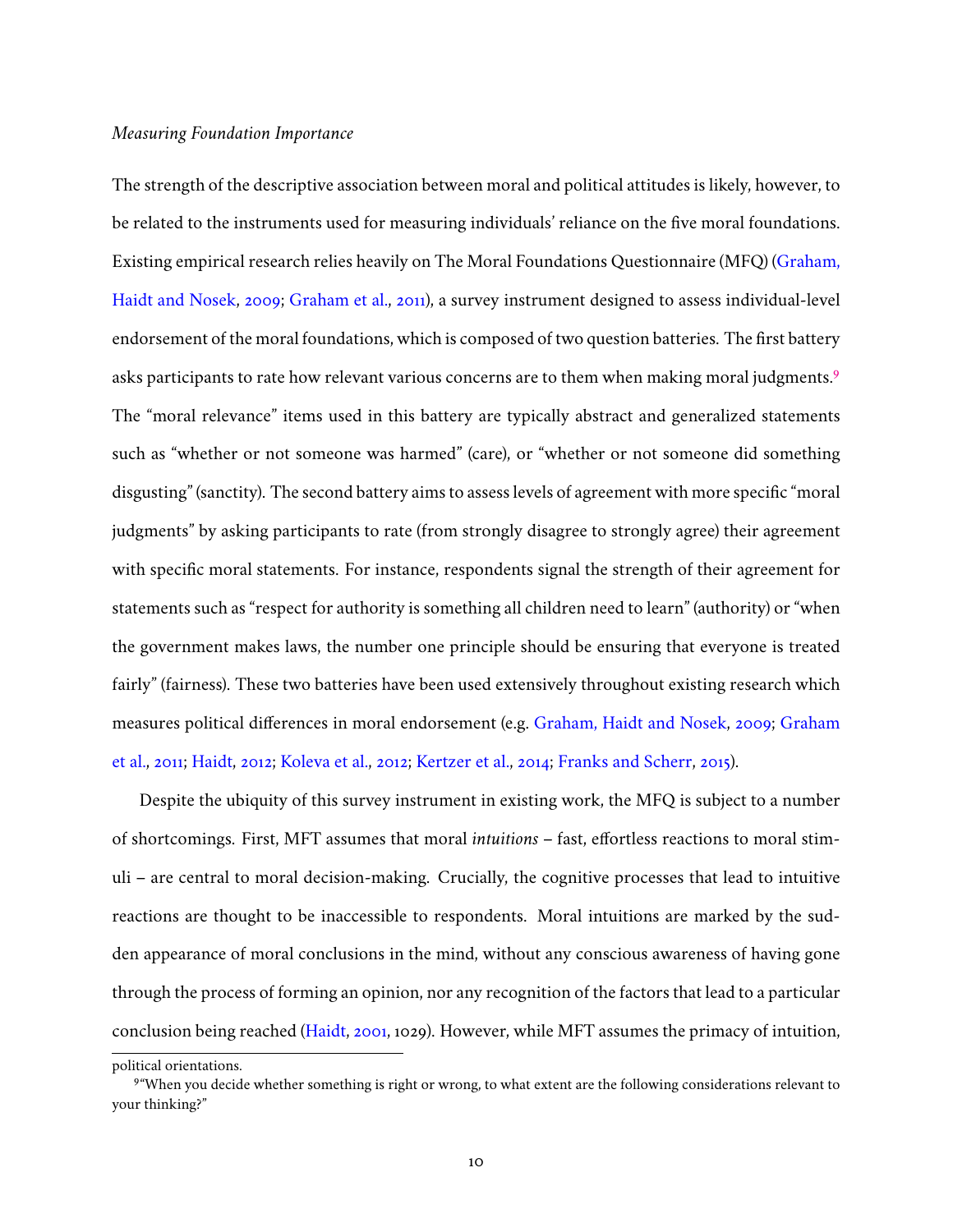the vast majority of the survey questions used to assess morality differences between liberals and conservatives are based on questions that solicit slow, self-reflective, "System-2" style, responses. The MFQ prompts respondents to self-assess their own motivations for their moral choices; motivations which are – by MFT's own assumptions – inaccessible to them. Prompts asking respondents to explicitly endorse moral values may lead to a different distribution of responses than items that elicit more automatic moral judgments. In particular, respondents who are prompted to self-theorise about their own moralities may be more likely to engage in motivated moral reasoning [\(Ditto, Pizarro and](#page-42-1) [Tannenbaum,](#page-42-1) [2009\)](#page-42-1), stressing the moral principles that are most supportive of the positions they take on particular moral issues. This creates a pathway for spurious political differences to arise in MFQ responses as respondents give the responses that make sense of their politics. However, political differences in the ways in which people *justify* their moral choices are distinct from differences in the ways that people intuitively *evaluate* specific moral scenarios. This argument is shared by [Graham,](#page-43-3) [Haidt and Nosek](#page-43-3) [\(2009,](#page-43-3) 1041), who suggest that "studies using implicit measurement methods will be essential for understanding the ways in which liberals and conservatives make moral judgments."

In addition, the items included in the MFQ typically describe abstract moral principles, which respondents may interpret differently. When asked to rate the moral relevance of a survey item such as "Whether or not someone showed a lack of respect for authority", people might imagine very different scenarios, which may differ in moral importance. For instance, a liberal might imagine a situation in which a child is rude to their parent, while a conservative might imagine a situation in which a soldier refuses to follow the instructions of their commanding officer. While the liberal might not think that the child has committed a moral offence, the conservative is likely to think the soldier has done something wrong. As a consequence, we might expect the liberal and conservative to give differing responses about the importance of authority to their own moral codes. However, such responses would not reflect differences in the intuitive moral judgments of the liberal and the conservative, but rather differences in the specific scenarios that they associate with the abstract statement. If the liberal was to be asked about the soldier's behaviour, or the conservative about the child's, then we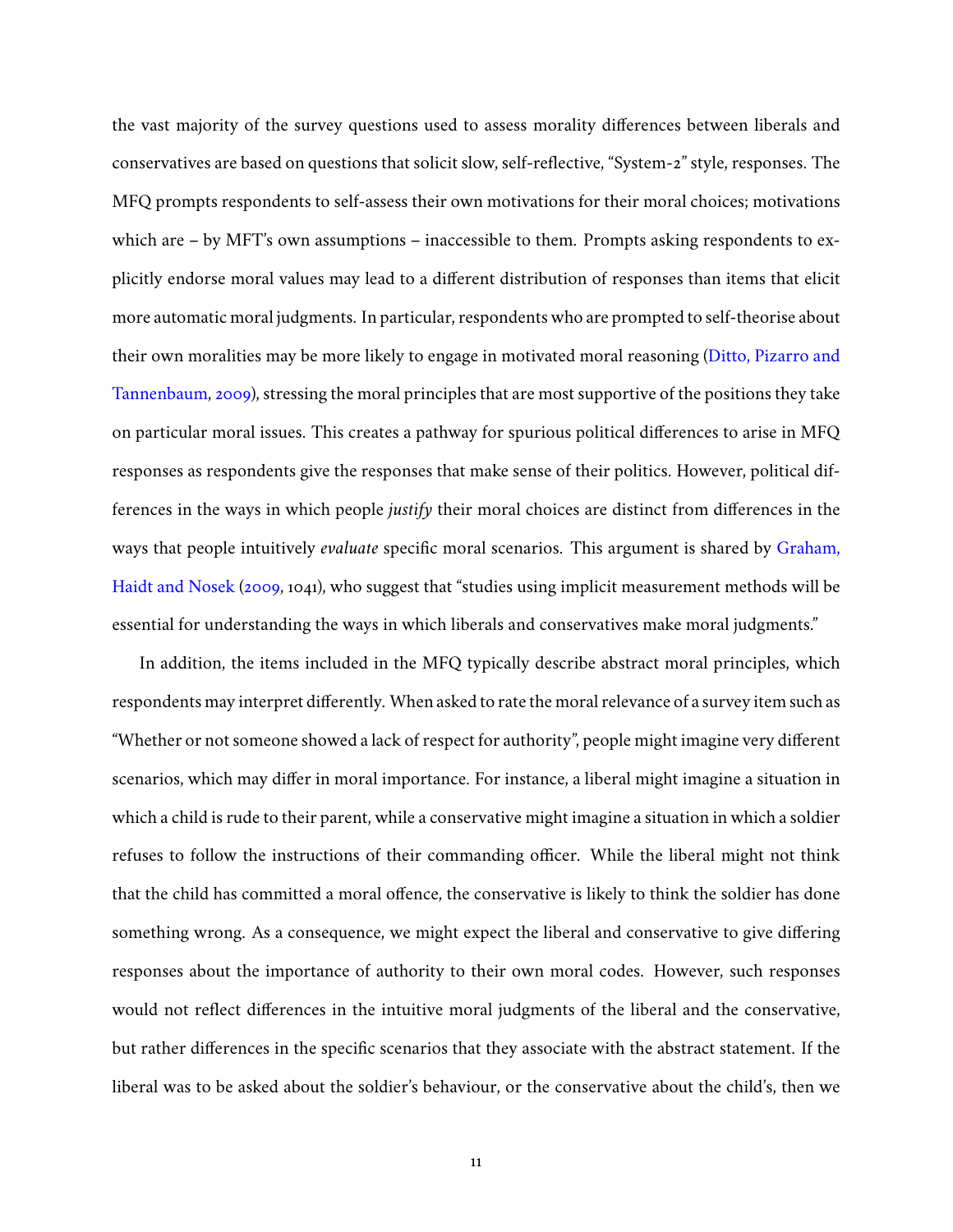might imagine high levels of agreement between the two groups about the relative severity of the two scenarios. In general, because the MFQ fails to prompt respondents to consider specific moral violations, it risks respondents imputing scenarios that they associate with general categories of moral wrong, and these scenarios may differ dramatically across respondents with different ideologies.

Second, the survey prompts used in this literature do not easily facilitate comparisons of the relative importance of the different foundations to moral decision-making, though this is a key explanatory goal of MFT. In particular, the MFQ contains sets of items which respondents are asked to rate one at a time, without providing direct comparisons between items relating to different foundations. When considering the importance of a given moral category in isolation, respondents may deem it to play an important role in their moral calculus, but when presented in competition with another moral category it may seem less important. A respondent might think, for instance, that "whether or not someone showed a lack of loyalty" is a relevant moral concern, but the importance assigned to that statement could decrease substantially when compared directly to "whether or not someone used violence". Several authors have argued that future empirical work on MFT should consider adopting comparison-based, rather than rating-based, questions in order to encourage respondents to directly consider trade-offs between different foundations [\(Ciuk,](#page-42-8) [2018;](#page-42-8) [Jost,](#page-44-4) [2012\)](#page-44-4). In addition to the fact that comparison designs tend to be more successful, relative to single-rating designs, at generating survey estimates that replicate real-world behavioral benchmarks [\(Hainmueller, Hangartner and Yamamoto,](#page-43-11) [2015\)](#page-43-11), pitting moral foundations against one another in paired competition would take seriously the idea that moral values tend to work in a "competitive and cooperative" fashion [\(Ciuk and Jacoby,](#page-42-9) [2015,](#page-42-9) 709).

Third, even when researchers have used specific moral violations (rather than abstract moral principles) as the basis of inference for political differences in expressed morality, they have tended to rely on a small number of examples which are supposed to be representative of each foundation. For example, three prominent examples of sanctity violations – one involving incest, one involving eating a dead dog, and one involving having sex with a dead chicken – have been used extensively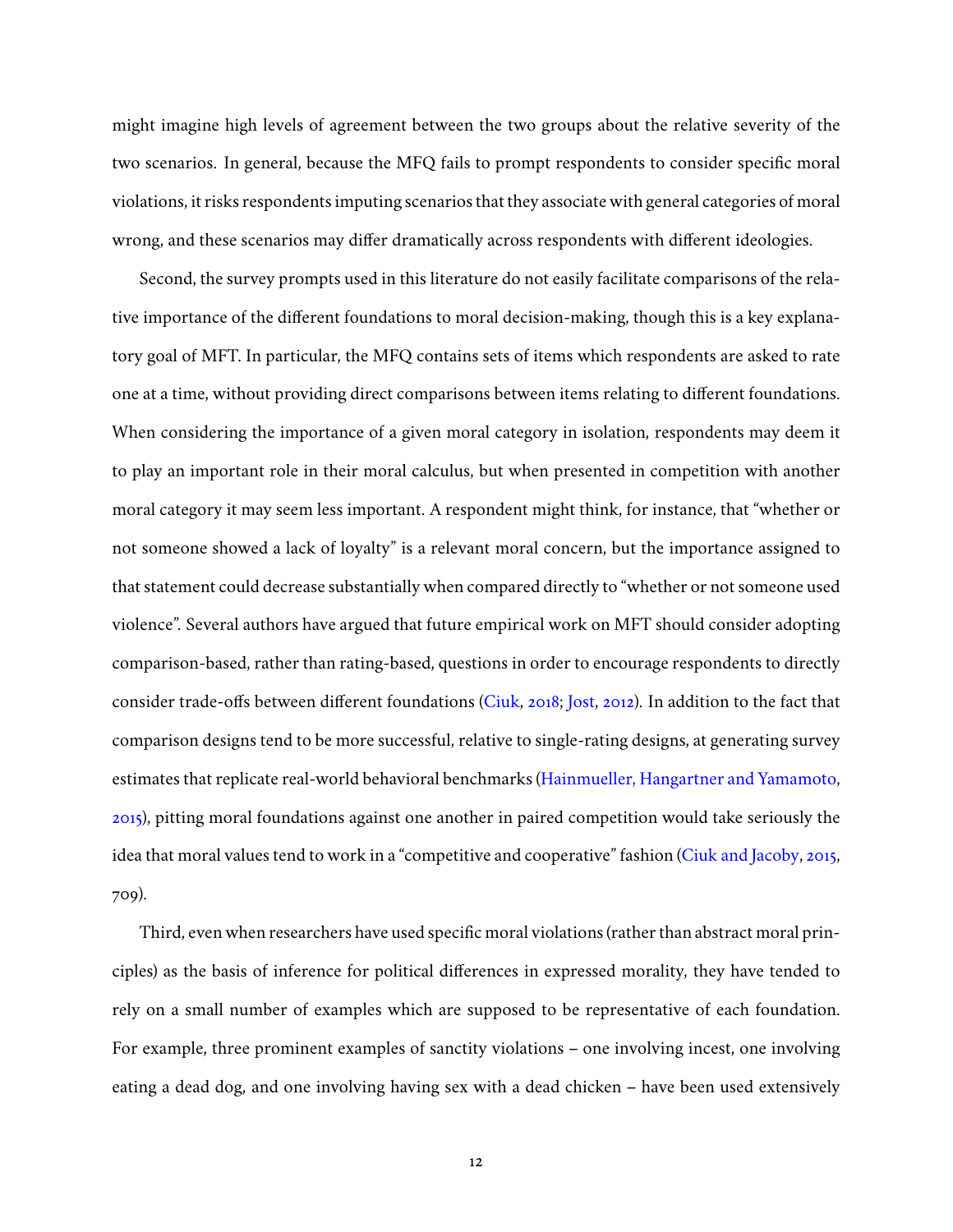in a number of studies relating to moral judgment [\(Wheatley and Haidt,](#page-45-4) [2005;](#page-45-4) [Schnall et al.,](#page-45-5) [2008;](#page-45-5) [Eskine, Kacinik and Prinz,](#page-42-10) [2011;](#page-42-10) [Feinberg et al.,](#page-42-11) [2012\)](#page-42-11). Reliance on a small number of issues might lead to over-estimates of political differences in moral judgment if the issues selected are marked by unusually large levels of partisan disagreement. As [Frimer et al.](#page-43-10) [\(2013,](#page-43-10) 1053) note, the examples used in previous research may be "unrepresentative of the full spectrum of moral judgments that people make."

A further difficulty faced by experimental designs in which researchers study the effects of latent concepts (such as the moral content of a given scenario) using a small number of specific implementations is that they are subject to potential confounding concerns, as the scenarios that researchers construct may differ from each other in multiple ways, not only in terms of the latent treatment concept they are intended to capture [\(Grimmer and Fong,](#page-43-6) [2021\)](#page-43-6). In this context, as [Gray and Keeney](#page-43-12) [\(2015,](#page-43-12) 859) suggest, differences in moral foundation endorsement may not result from differences in moral content, but rather from the fact that the researcher-generated MFT scenarios used to typify each foundation are confounded by differing levels of "weirdness and severity". In addition, studies that use single-implementations of latent treatment concepts tend to have low levels of external validity, as the treatment effects of one implementation of a given latent treatment may differ in both sign and magnitude from the effects of another implementation of the same concept [\(Blumenau and](#page-42-2) [Lauderdale,](#page-42-2) [2022;](#page-42-2) [Hewitt and Tappin,](#page-44-13) [2022\)](#page-44-13).

Finally, most of the studies that document morality differences between liberals and conservatives are based on self-selected, convenience samples which are unlikely to be representative in terms of political ideology or other covariates [\(Graham, Haidt and Nosek,](#page-43-3) [2009;](#page-43-3) [Graham et al.,](#page-43-4) [2011\)](#page-43-4). Although sample selection is only consequential for conclusions about the political dimension of moral endorsement when there are interaction effects between participation decisions, political orientations and expressed morality, this is nevertheless an aspect of existing designs where there is room for improvement.

Together, these features of existing survey measurement approaches suggest that moral foundation-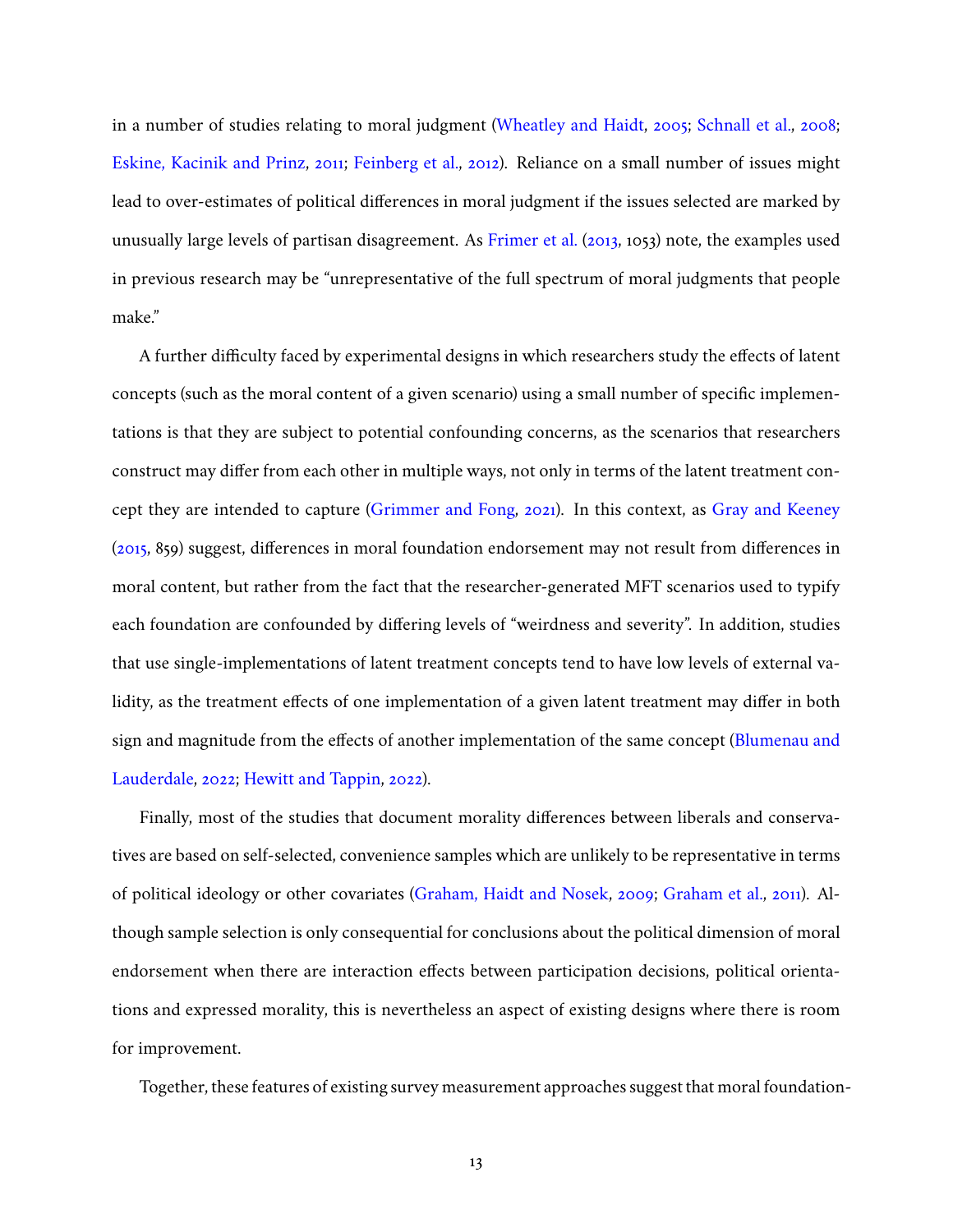based differences between political liberals and conservatives may have be overstated in the previous literature on MFT. In the next section, we propose a new experimental design and modelling strategy that aims to elicit the types of intuitive responses that are central to MFT; emphasizes comparative evaluations of the different dimensions of morality; deploys a large number of specific, concrete examples of violations associated with each foundation; and constructs estimates for nationally representative samples in the UK and the US.

Before proceeding, we note one study that shares greater similarity with our own. In study 2 of his PhD dissertation [\(Graham,](#page-43-13) [2010\)](#page-43-13), Jesse Graham, like us, presents an analysis of a survey experiment which presents respondents with paired comparisons of moral violations. Our approach makes a number of important advances on Graham's work. First, Graham tests three examples of moral violations per foundation, whereas we test about five times as many examples of violations. Second, the violations he tests are somewhere between explicit moral self-assessments of the MFQ and concrete scenarios that would reveal implicit moral evaluations. The three "harm" violations in his design, for instance, are "Doing something cruel", "Acting harmfully", and "Hurting someone's feelings", all of which are abstract and imprecise regarding severity. In contrast, we use a set of treatment texts that describe concrete instances of a particular foundation being violated, making it more likely that we will elicit intuitive moral responses from our survey respondents. Third, we use larger, representative samples from two countries. Fourth, we show below how we can combine this design with a multilevel model which allows us to quantify the average and distribution of effects for violations each foundation, and the degree to which these effects differ as a function of political ideology.

## **Experimental Design**

## *Moral Foundations Violations*

We base our design around 74 short vignettes, each of which describes a behavior that violates one specific moral foundation. The vignettes we use are drawn from [Clifford et al.](#page-42-3) [\(2015\)](#page-42-3), who develop the texts with the goal of providing standardized stimulus sets which map directly to each founda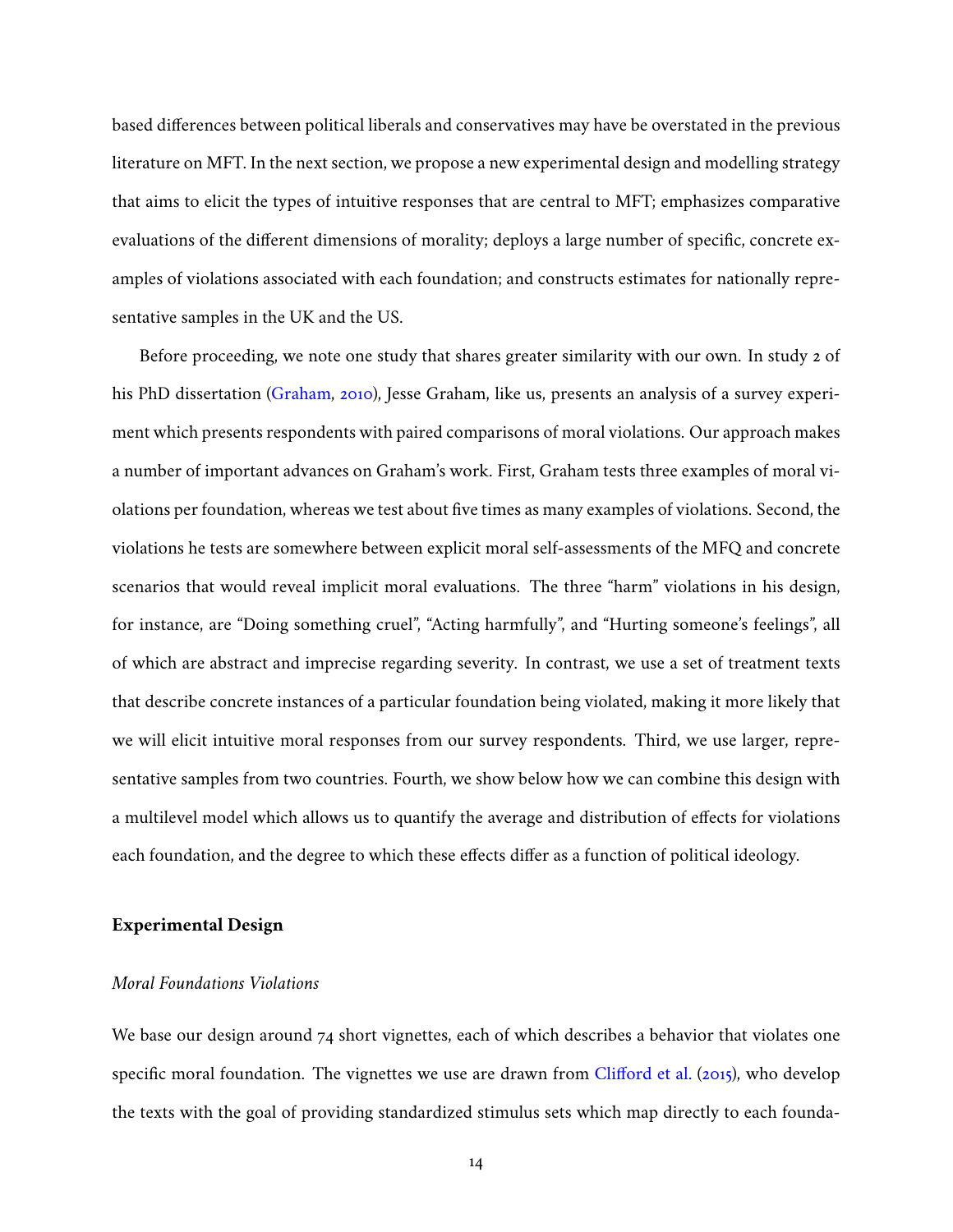tion. Each vignette describes a situation "that could plausibly occur in everyday life" [\(Clifford et al.,](#page-42-3) [2015,](#page-42-3) 1181) and the vignettes are written to minimize variability in both text length and reading difficulty. Importantly, in order to maintain the distinction between moral and political intuitions, the violations avoid any "overtly political content and reference to particular social groups" [\(Clifford](#page-42-3) [et al.,](#page-42-3) [2015,](#page-42-3) 1181). [Clifford et al.](#page-42-3) [\(2015\)](#page-42-3) show that survey respondents associate these vignettes with the foundations to which they are intended to apply, and that respondents' perceptions of the moral wrongness of these vignettes correlate broadly with their answers to the MFQ.[10](#page-14-0)

We have lightly edited these vignettes for use in our context. In particular, as we field these vignettes to respondents in both the UK and the US, we changed the wording of some vignettes to make them consistent with the idioms and political contexts of each country.<sup>[11](#page-14-1)</sup> We also use two versions of each vignette: one in which the person committing the moral violation is a man, one where it is a woman.<sup>[12](#page-14-2)</sup> Finally, we also removed 5 of the [Clifford et al.](#page-42-3) [\(2015\)](#page-42-3) vignettes entirely from our sample because they did not translate into realistic scenarios in both countries.[13](#page-14-3) The sample of violations is not balanced across the 5 foundations: we have 26 care foundation violations, 12 fairness violations, 14 authority violations, 13 loyalty violations, and 9 sanctity violations. We present all vignettes in table [1](#page-22-0) in the appendix.

The key virtue of the treatments we include in our experiment is that each vignette describes a specific action that constitutes a violation of a specific foundation. Accordingly, rather than asking respondents to reflect on the importance of each foundation to their own moral reasoning (as in the MFQ), we instead try to infer the degree to which respondents rely on the different foundations

<span id="page-14-0"></span><sup>&</sup>lt;sup>10</sup>The analysis in [Clifford et al.](#page-42-3) [\(2015\)](#page-42-3) is based on 510 responses to a non-representative survey in which respondents rated the moral wrongness of over 100 vignettes, completed the MFQ, and answered a series of political questions. In addition to using two large and nationally representative samples, and a significantly simpler and shorter survey instrument, our analysis also differs from [Clifford et al.](#page-42-3) [\(2015\)](#page-42-3) in that we ask respondents to make comparisons between vignettes rather than providing single-vignette ratings. As argued above, comparative evaluations are important for prompting respondents to consider the trade-offs between foundations.

<span id="page-14-1"></span><sup>11</sup>For example, "A woman leaving her dog outside in the rain after it dug in the **trash**" is converted to "A woman leaving her dog outside in the rain after it dug in the **rubbish**" in the UK implementation of the treatment.

<span id="page-14-2"></span><sup>12</sup>For example, "A **woman** leaving **her** dog outside in the rain after it dug in the trash" is converted to "A **man** leaving **his** dog outside in the rain after it dug in the trash" in the male implementation of the treatment.

<span id="page-14-3"></span><sup>&</sup>lt;sup>13</sup>We also excluded one vignette about having intimate relations with a recently deceased loved one because we thought it was likely to push the limits of what constitutes an acceptable survey question (even for YouGov respondents).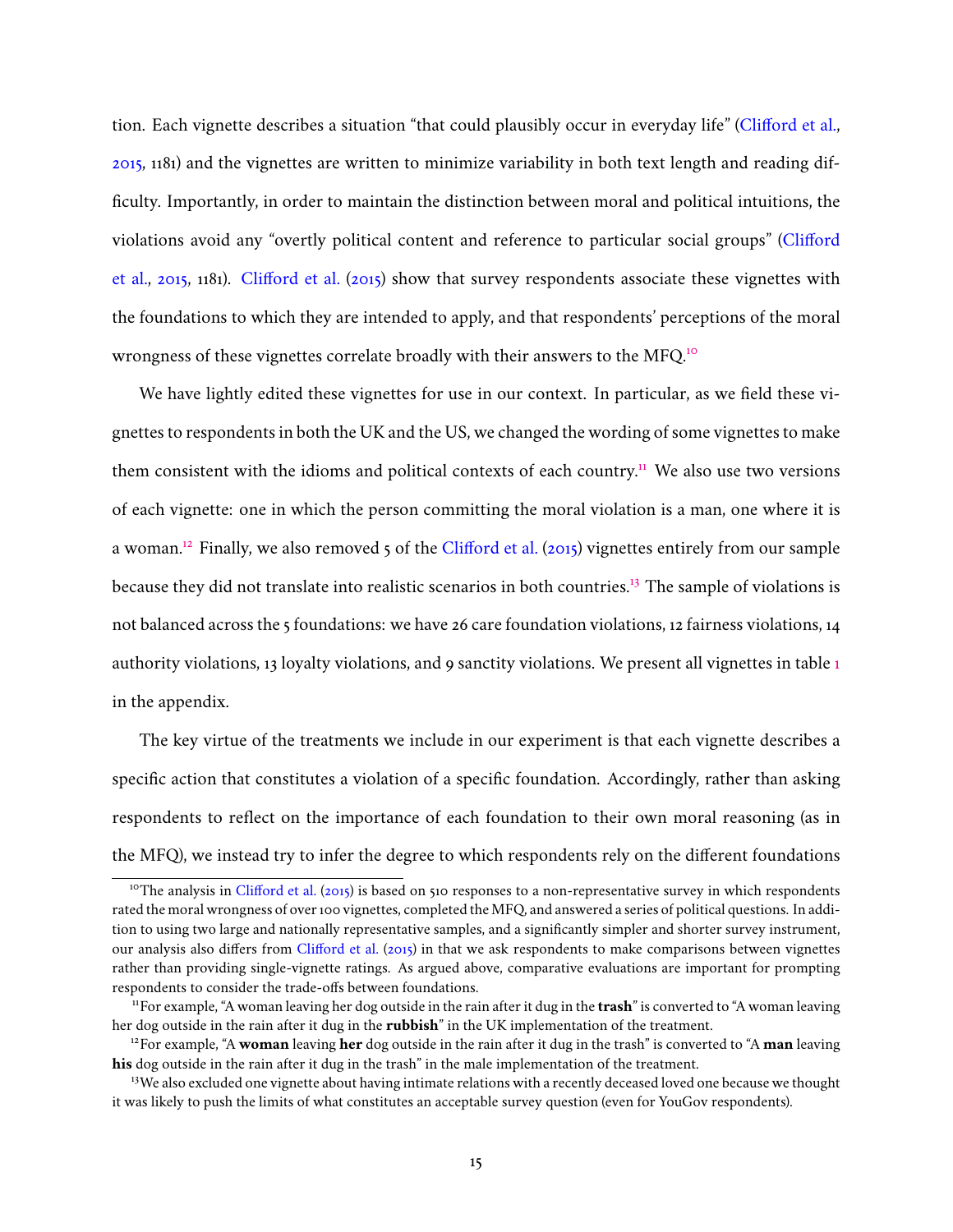by examining their judgments of these scenarios. As argued above, this approach is consistent with the idea that respondents' theories of their own moralities may differ from the ways in which they actually make intuitive moral judgments, and it is the latter that are central to the political predictions of MFT [\(Graham, Haidt and Nosek,](#page-43-3) [2009;](#page-43-3) [Haidt,](#page-43-5) [2001\)](#page-43-5).

An additional benefit of our approach is that we use a wide range of vignettes to operationalise violations of each of the five foundations. Using multiple violations relevant to each foundation reduces the risk that our inferences will be skewed by confounding factors present in any specific treatment implementation, a common problem in survey-experimental designs employing text-based treatments [\(Grimmer and Fong,](#page-43-6) [2021;](#page-43-6) [Blumenau and Lauderdale,](#page-42-2) [2022\)](#page-42-2). Of particular concern in this application is that any given implementation of a foundation-specific violation may be subject to especially pronounced political differences. For instance, if we used a single-implementation design and our example of a sanctity violation related to the issue of abortion, we might expect very large political differences that are not necessarily representative of typical differences in the moral intuitions of liberals and conservatives relating to sanctity concerns. By using a large number of violations of each foundation, we reduce the risk that the differences we estimate will be attributable to the idiosyncrasies of any particular treatment implementation, and increase our confidence that any differences between liberals and conservatives that we *do* detect are attributable to moral intuitions relevant to each foundation.

Finally, it is important to note that the set of violations we use are not in any sense a representative sample from a well-defined population of violations of each type. In fact, it is not clear that it would be possible even to characterize such a population. However, the large number of violations (both overall and of each foundation) and the variation in the substance of each of the scenarios is consistent with calls to use "a broader set of cases to explore judgments of right and wrong" [\(Clifford et al.,](#page-42-3) [2015,](#page-42-3) 1179) in the process of evaluating MFT.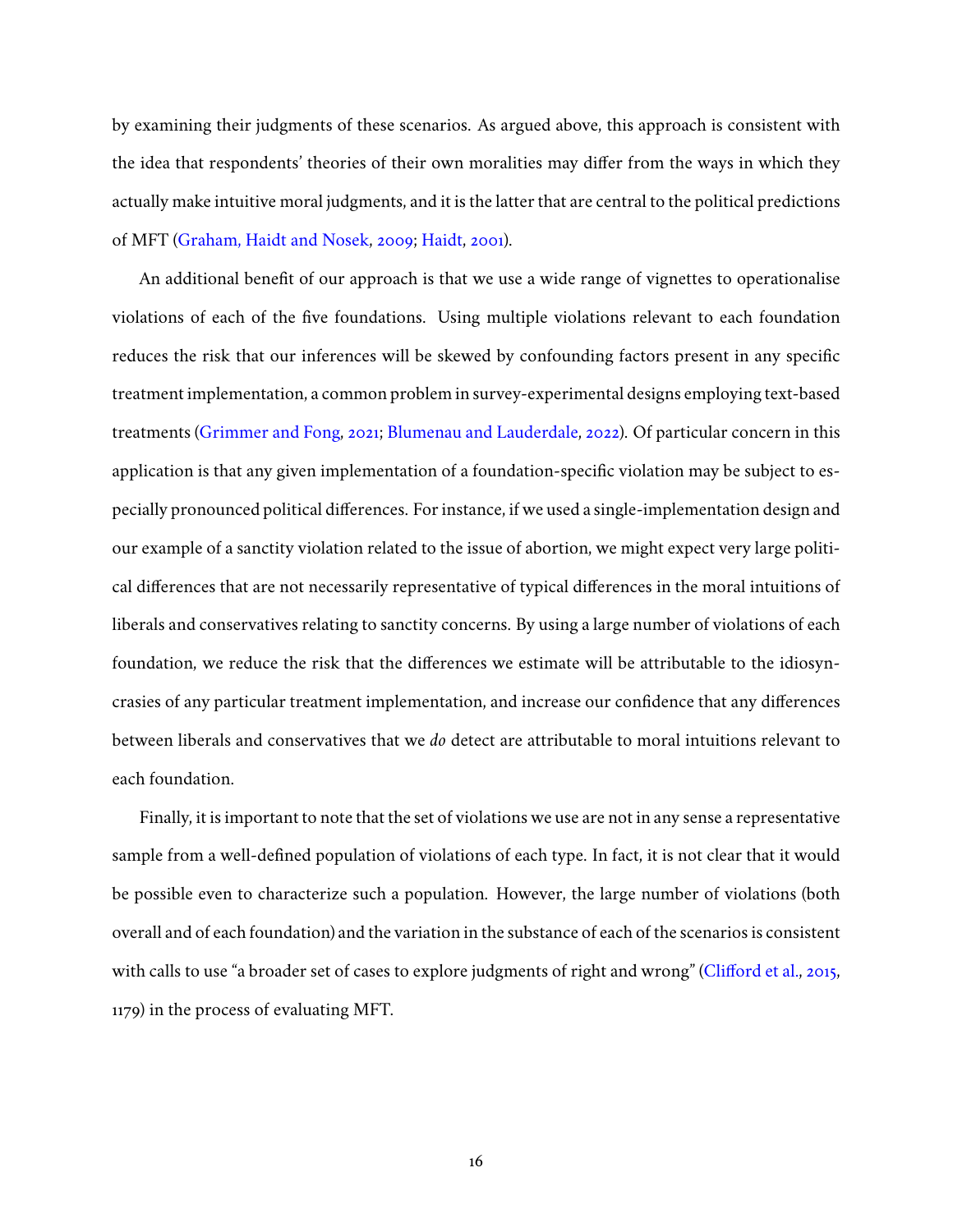## **YouGov**

## Which of these do you think is more wrong? A man leaving his dog outside in the rain after it dug in the A man lying about the number of paid days off he has taken from work. rubbish. They are about the same

<span id="page-16-1"></span>Figure 1: Experiment prompt.

## *Randomization, Prompt and Sample*

We present random pairs of the vignettes described above to survey respondents and ask them to select which of a given pair of violations is "more wrong".<sup>[14](#page-16-0)</sup> In the example given in figure [1,](#page-16-1) the respondent sees one vignette about a man lying about the number of days he has taken off from work (a violation of the "fairness" foundation), and one vignette about a man who punished his dog for bad behavior by leaving it out in the rain (a violation of the "care" foundation). Respondents were able to click on which of the two vignettes they thought was worse, or alternatively could select "They are about the same".

For each comparison, we first sampled two foundations and then, conditional on the foundation drawn we sampled two of the vignettes, without replacement, from the full set of 74 violations. This sampling strategy means that we have equal numbers of observations of each *foundation* in expectation, but unequal numbers of observations for each *violation* (because we have more violations for some foundations than for others). For each vignette, we also randomly sampled whether the person committing the relevant violation was a man or a woman. Each respondent answered 6 pairwise

<span id="page-16-0"></span><sup>&</sup>lt;sup>14</sup>Before completing the paired comparison task, respondents first read an information screen which explained that they were about to answer questions which were part of a piece of research "on public views about morality". Respondents were also warned about the content of some of the comparisons: "Some of the questions on this survey include tasks that involves making judgements on situations that people may find objectionable or immoral". Respondents were also provided with the option to opt-out of the survey. Our study received ethical review before it was fielded by the UCL Research Ethics panel (project id: 21793/001).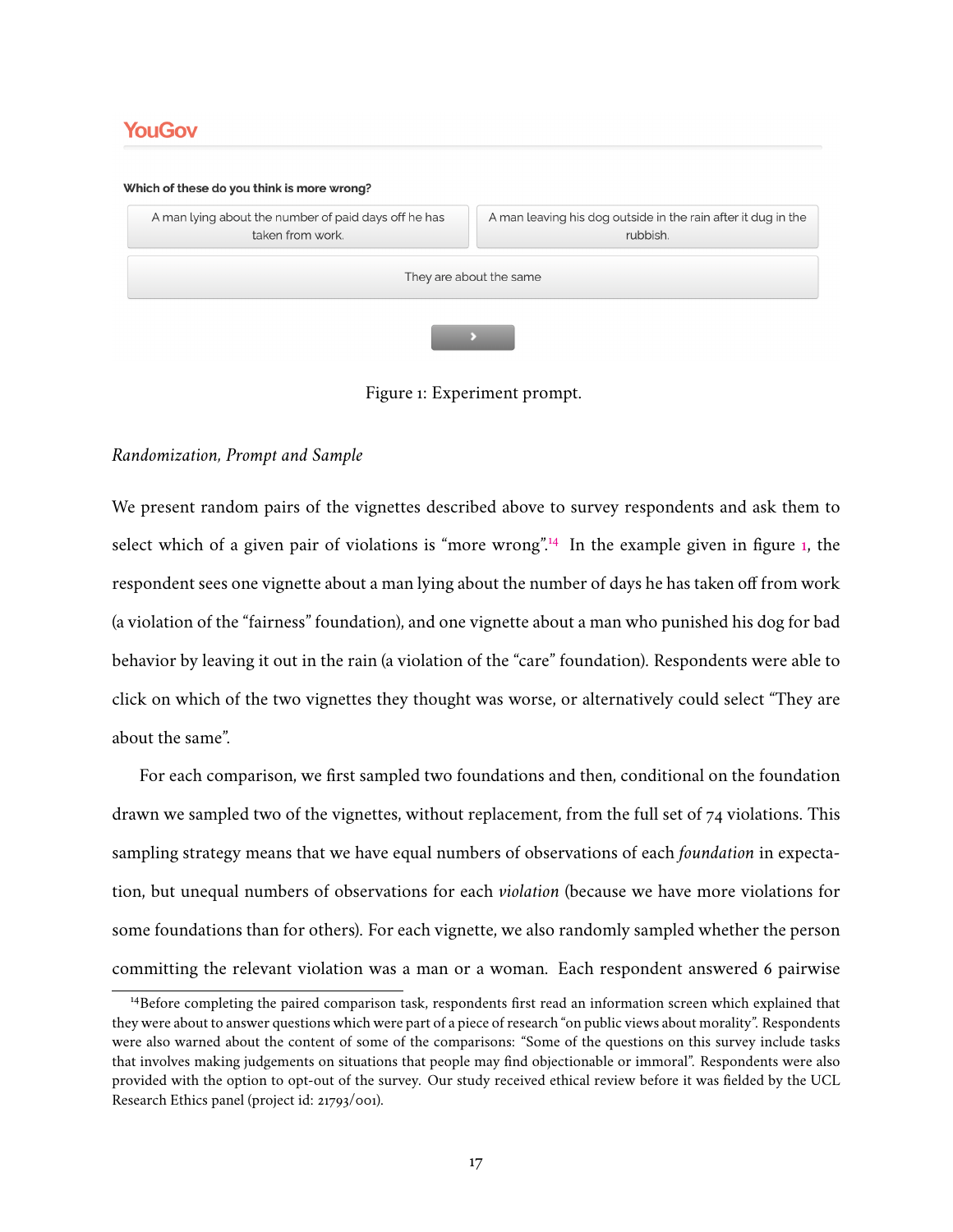comparisons and we collected data from 1598 respondents in the UK and 2375 respondents in the US, giving us a total of 9472 and 14063 observations from the UK and US respectively.<sup>[15](#page-17-0)</sup>

## **Measuring Moral Intuitions**

## *Model definition*

Our experiment results in an ordered response variable with three categories:

J.

$$
Y_i \in \begin{cases} 1 = \text{Violation } \text{z is worse} \\ 2 = \text{About the same} \\ 3 = \text{Violation } \text{1 is worse} \end{cases} \tag{1}
$$

To model this outcome, we adopt a variation on the Bradley-Terry model for paired comparisons [\(Bradley and Terry,](#page-42-12) [1952;](#page-42-12) [Rao and Kupper,](#page-44-14) [1967\)](#page-44-14) where we model the log-odds that violation  $j$  is worse than violation  $j'$  in a pairwise comparison:

<span id="page-17-1"></span>
$$
log\left[\frac{P(Y_i \le k)}{P(Y_i > k)}\right] = \theta_k + \alpha_{j(i)} - \alpha_{j'(i)}
$$
\n(2)

where  $\theta_k$  is the cutpoint for response category k. We can interpret the  $\alpha_i$  as the "severity" of violation *j*. This parameter is increasing in the frequency with which our respondents choose violation  $j$  as the "worse" moral violation in paired-comparison with other violations.  $\alpha_i$  will also be larger when the violations that violation  $j$  "defeats" are themselves more severe, and will be smaller when violation  $j$ only defeats other less severe violations.

In this section, our primary goal is to understand how the severity of these violations varies according to which of the 5 moral foundations they violate. That is, we are not primarily interested in the relative severity of the  $74$  individual moral scenarios, but rather in how the distribution of severity

<span id="page-17-0"></span><sup>&</sup>lt;sup>15</sup>We have 116 missing outcome responses from our UK sample and 187 from our US sample. These are cases where survey respondents failed to complete a given comparison task. In the UK, 1511 completed all six comparisons, 70 completed 5, 11 completed 4, and 6 completed between 1 and 3 comparisons. In the US, 2236 completed all six comparisons, 107 completed 5, 20 completed 4, and 12 completed between 1 and 3 comparisons.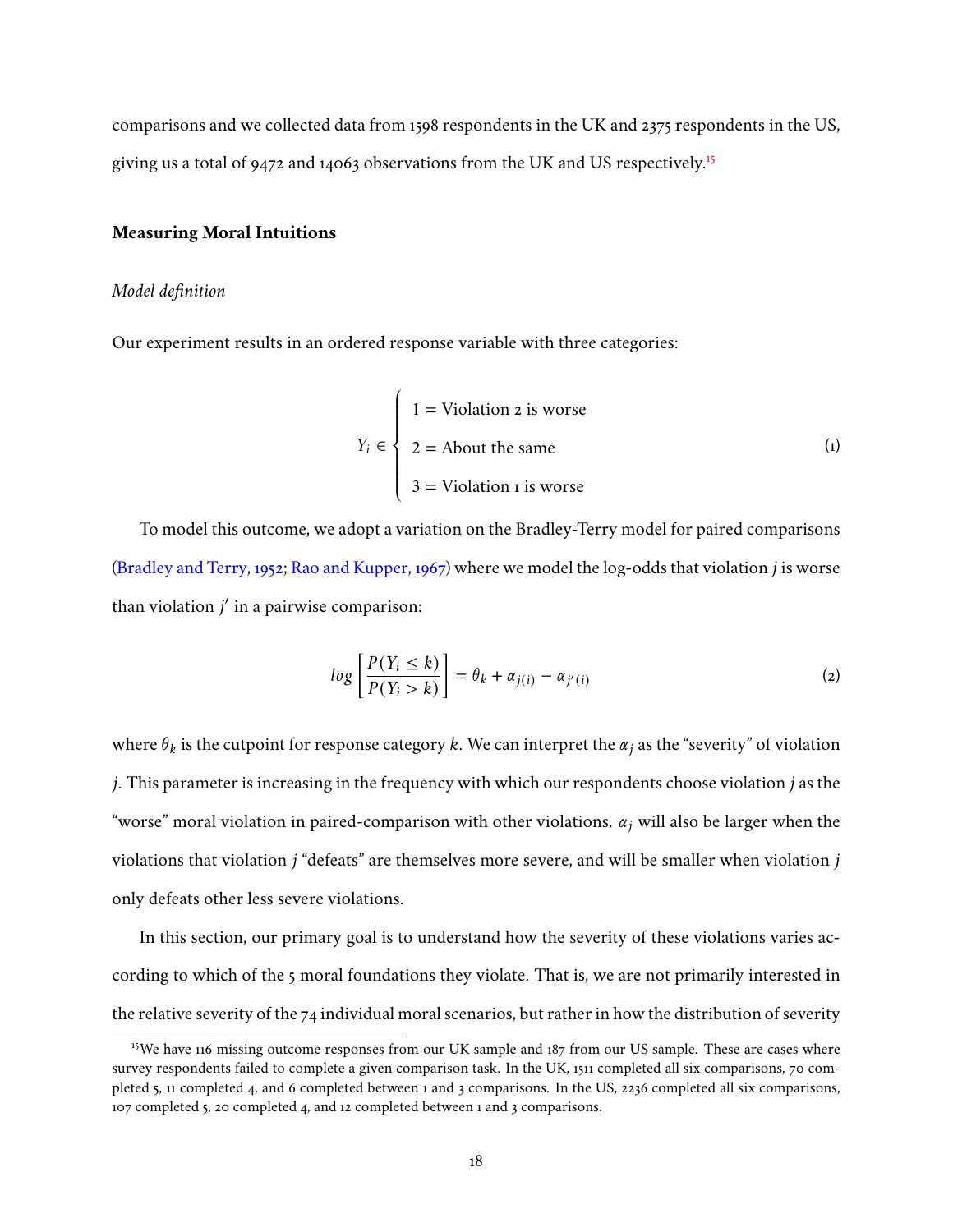differs for violations of different types. We have a moderate number of observations for each of the violations that we include in our experiment: on average, each vignette appears in 256 comparisons in the UK data and 380 comparisons in the US data. As a consequence, our design is only likely to be well-powered to detect reasonably large differences in average moral evaluations of the individual *violations.* However, we have far more information about the average moral evaluations of the different *foundations* and about the levels of variation across vignettes, which are our main targets of interest. We therefore use a hierarchical approach to estimating the average and distribution of effects of each of the five foundations by specifying a second-level model for the  $\alpha_i$  parameters.

Where  $f(j)$  is the moral foundation violated in vignette  $j$ , we model the severity of each violation as the sum of a foundation effect,  $\mu_{f(j)}$ , plus a violation-specific random-effect,  $\nu_j$ :

<span id="page-18-0"></span>
$$
\alpha_j = \mu_{f(j)} + \nu_j \tag{3}
$$

The model described by equation  $\frac{1}{3}$  $\frac{1}{3}$  $\frac{1}{3}$  implies that the severity of a given violation is a linear combination of the average severity of violations of a given foundation type and the severity that is attributable to that specific violation. One advantage of our modelling approach is that it allows us to quantify the distribution of violation severity for each foundation. Note also that, given the way that the  $\mu_{f(j)}$  enter into equation [2,](#page-17-1) they cancel in the instances where violation j and j' are of the same foundation type, meaning that – in those instances – the probability that one violation is "worse" than another is determined solely by the difference in the violation-specific random effects,  $v_j$ .

The model is completed by prior distributions for the  $v_j$  and  $\mu_{f(j)}$  parameters, which we assume are drawn from normal distributions with mean o and standard deviation  $\sigma_{\nu}$  and  $\sigma_{\mu}$ , respectively. Note that we estimate a single scale parameter for the distribution of violation-effects, regardless of the foundation to which they apply. We estimate the model using Hamiltonian Monte Carlo as implemented in Stan [\(Carpenter et al.,](#page-42-13) [2017\)](#page-42-13). The results presented below are based on 4 parallel simulation chains of 1000 iterations which follow from 500 warm-up iterations.

Finally, as we argued above, existing survey evidence in support of MFT is largely based on con-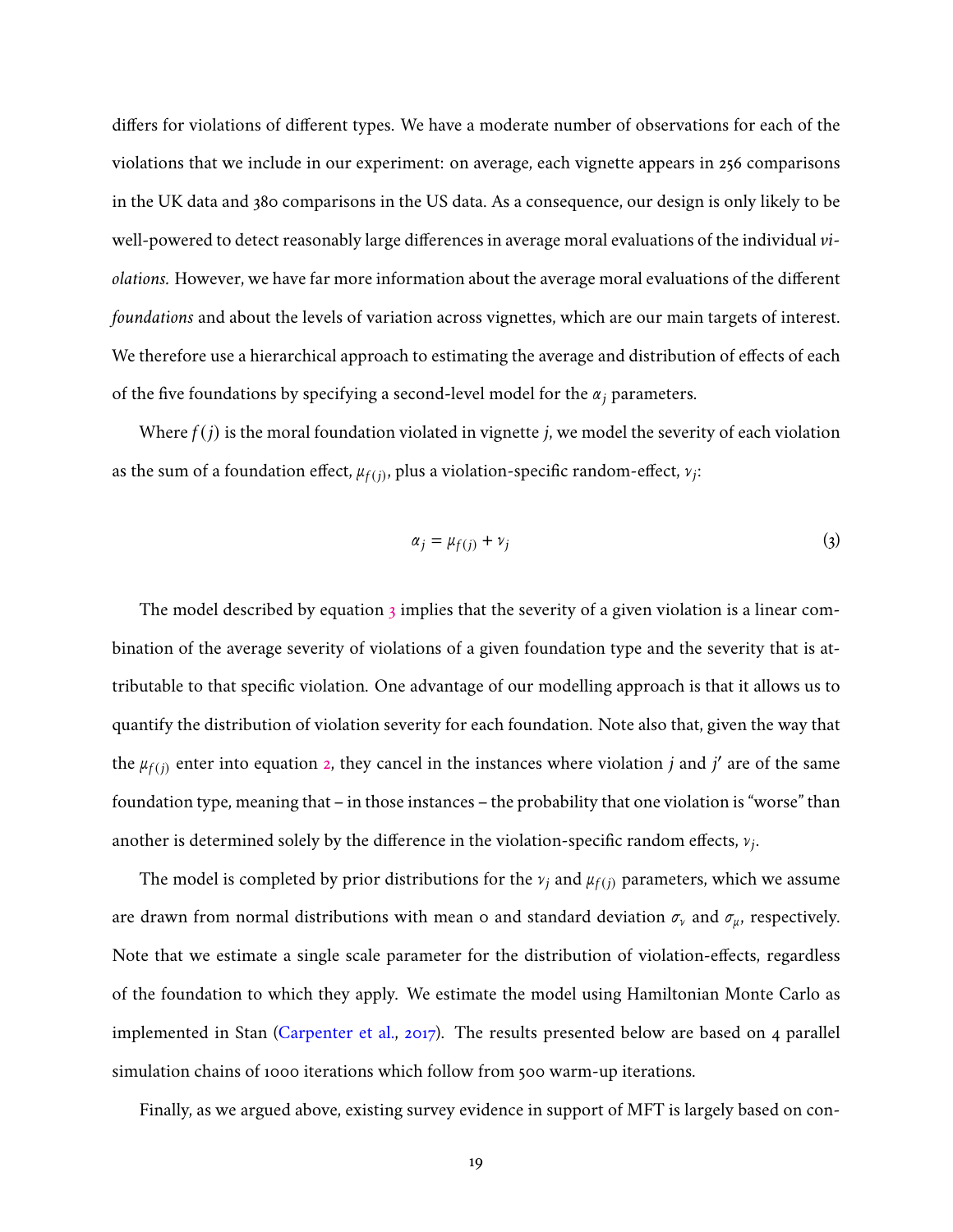

<span id="page-19-0"></span>Figure [2](#page-17-1): Estimates of  $\mu_{f(i)}$  and  $\alpha_j$  from equations 2 and [3.](#page-18-0)

venience samples that are unlikely to be representative. We maximize the representativeness of our estimates by incorporating demographic survey weights, provided by YouGov, via a quasi-likelihood approach. The estimates are substantively identical to estimates produced without using the weights.

## *Results*

We present the main results from this baseline model in figure [2.](#page-19-0) The figure shows the estimated average severity of each of the five moral foundations ( $\mu_f$ ) in both the UK (left panel) and the US (right panel). It also depicts the estimated severity of each of the 74 individual moral violations  $(\mu_{f(j)} + \nu_j)$ that we include in the experiment (transparent points and intervals).

The figure reveals two main findings. First, we recover systematic differences in the average severity of the tested violations across the different foundations. In particular, the figure clearly demonstrates that the violations of the care, fairness, and sanctity foundations that we tested are, on average,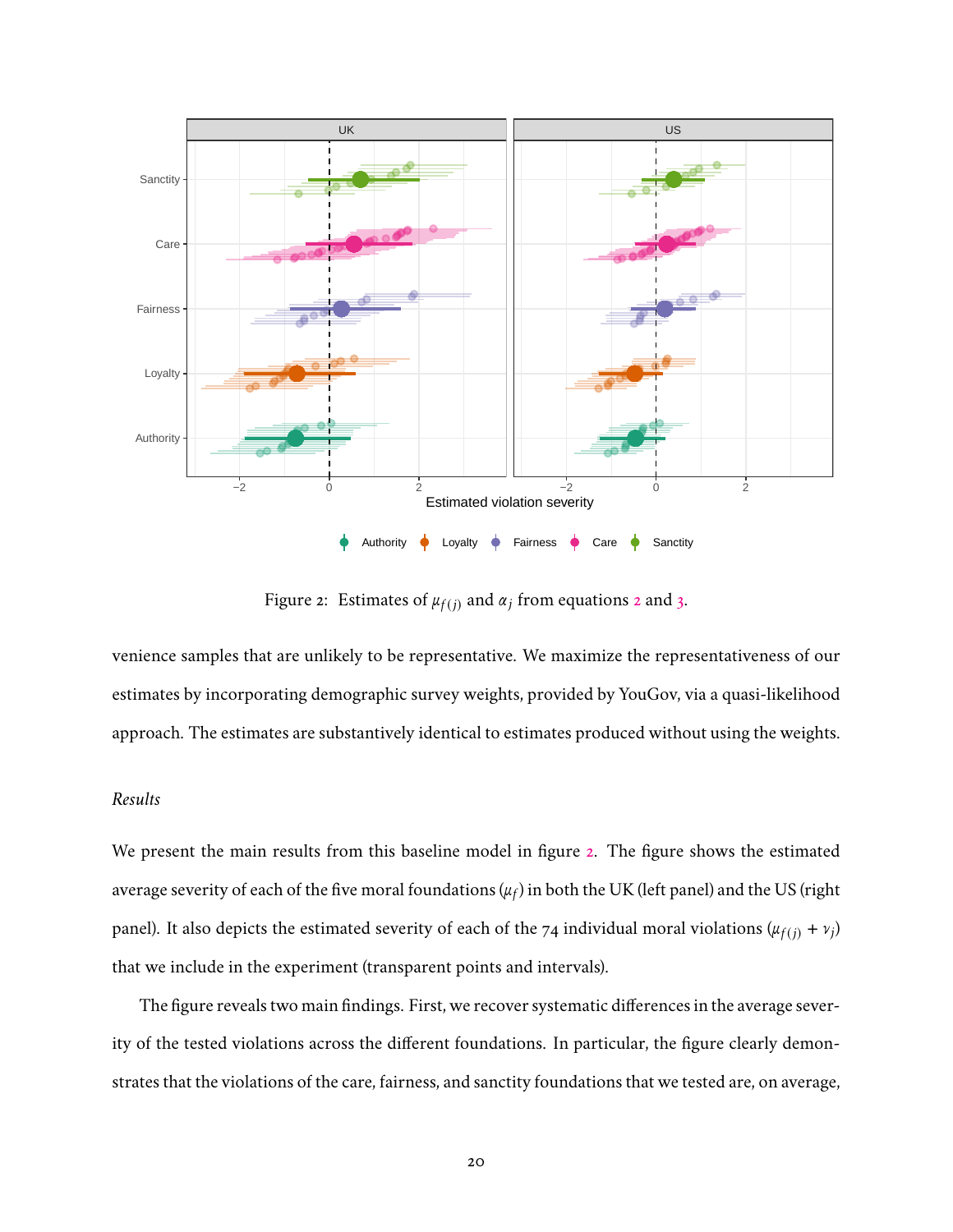considered to be morally worse by our respondents – in both the UK and the US – than violations of either the authority or loyalty foundations.

This finding is mostly consistent with existing work. For instance, [Graham, Haidt and Nosek](#page-43-3) [\(2009,](#page-43-3) 1032) find that, averaging over individuals of different political positions, the moral relevance of the "individualizing" foundations of care and fairness is significantly higher than that of the "binding" foundations of loyalty and authority. However, in contrast to previous work, we find that our respondents also rate violations of the sanctity foundation, on average, as worse than either loyalty or authority violations, and roughly equally as bad as care and fairness violations. This contrasts with findings presented in [Graham, Haidt and Nosek](#page-43-3) [\(2009\)](#page-43-3), where – even among the most conservative respondents – sanctity considerations are considered less important to moral decision-making than either harm or fairness concerns. This difference is potentially a consequence of the different design choices we make versus those made by [Graham, Haidt and Nosek](#page-43-3) [\(2009\)](#page-43-3). When survey respondents are asked to reflect in the abstract on the considerations that are most important to them in their moral decisions, they tend to think that sanctity concerns are not as important as other moral criteria. But if you ask respondents to compare concrete examples of human action, those that describe degrading (but harmless) situations are often selected as the worst violations of acceptable moral behavior.

It could also be that we selected sanctity violations that were more severe among the set of all possible sanctity violations than was the case for the violations we presented among those possible for the other foundations. As noted above, and returned to below, it is difficult to define a population of violations in a way that would allow one to ensure representativeness. A parallel concern exists for the MFQ as well, as it is not at all clear what severity of violation respondents are imagining when asked to self-assess how responsive they are to a type of violation in the abstract, or indeed how sensitive the measures are to the wording of the abstract violation items.

This observation leads to our second main finding of this initial model, that we observe significant heterogeneity in violation severity within each foundation type. In both the UK and the US, the aver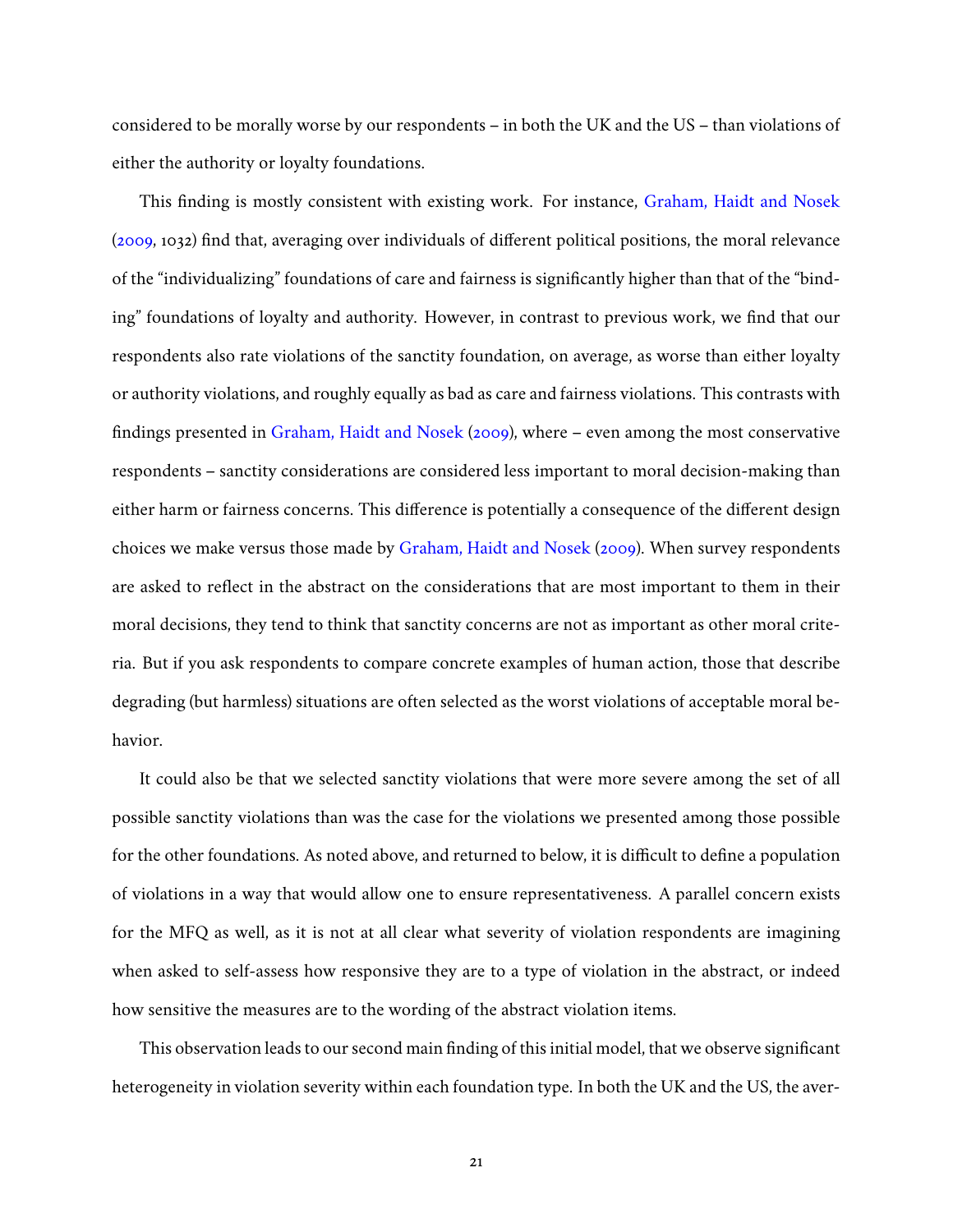age effects for care, fairness and severity indicate that violations of these types are worse than those of other foundations, but some violations of these foundations are significantly weaker. Moreover, there is a large degree of overlap in the severity of violations of different types. This suggests that only a small fraction of the variation in respondents' evaluations of severity can be explained by the foundations to which the violations apply. Calculating the proportion of variance in the  $\alpha_i$  parameters that is explained by the foundation predictors in equation [3,](#page-18-0) we find that the foundation effects  $(\mu_{f(j)})$  explain 37% of the variation in violation severity for UK respondents and 31% of the variation for US respondents.<sup>[16](#page-21-0)</sup> Consequently, though the moral judgments of our respondents for individual vignettes is clearly predicted by which foundation the vignettes were associated with, approximately 2/3rds of the variation in violation severity remains unexplained in this model.

We present the 4 violations considered most and least severe for each foundation, in each country, in tables [1](#page-22-0) and [2.](#page-23-0) Qualitative inspection of these tables reveal some interesting patterns about the sources of within-foundation variation in violation severity. For instance, the most severe instances of violations of the care foundation tend to contain examples of physical harm (hitting a child; whipping a pony; attacking cats), while care violations that focus on emotional harm (e.g. criticizing someone's work; casting doubt on a person's appearance) tend to be perceived as less severe. That our respondents appear to make a distinction between between physical and emotional forms of harm is consistent with other research showing that moral violations involving bodily harm elicit distinct reactions [\(Heekeren et al.,](#page-44-15) [2005;](#page-44-15) [Clifford et al.,](#page-42-3) [2015\)](#page-42-3). Similarly, respondents appear to object more to scenarios in which a person demonstrates a lack of loyalty to their country than to scenarios in which they exhibit a lack of loyalty towards their family, school, or employer. Finally, it is also notable that the violations that feature in the US and UK lists in the tables are very similar, suggesting a high degree of correlation in moral evaluations across the two countries in our sample (a point that we return to below).

<span id="page-21-0"></span><sup>&</sup>lt;sup>16</sup>We follow [Gelman and Pardoe](#page-43-14) [\(2006\)](#page-43-14) to calculate the  $R^2$  at the second level of the model:  $R^2 = 1 - \frac{E(V_{j=1}^j v_j)}{E(V_{j=1}^j v_j)}$  $\frac{1}{E(V_{j=1}^j \alpha_j)}$ , where  $E$  is the posterior mean and  $V$  is the variance.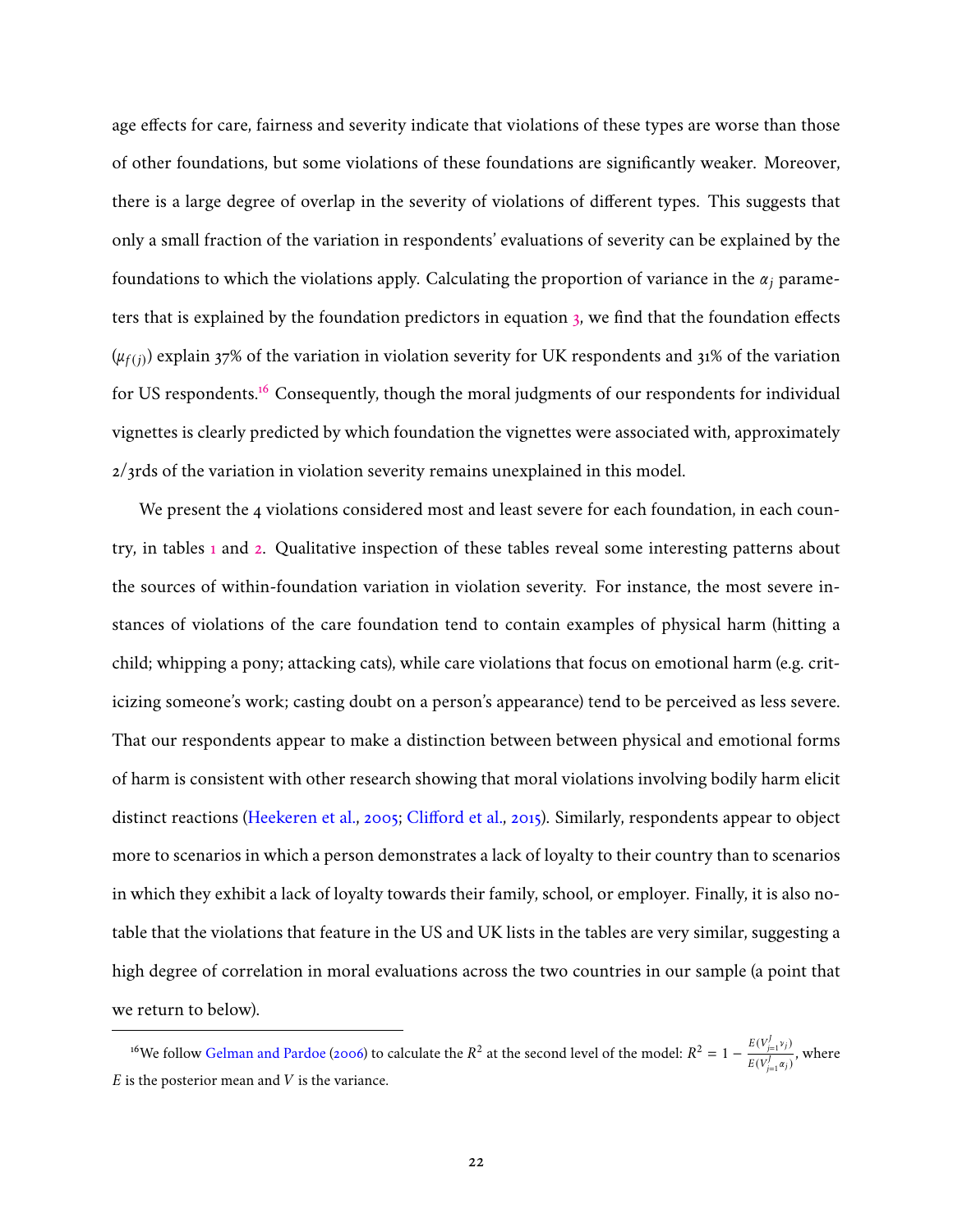## <span id="page-22-0"></span>Table 1: Most severe violations of each foundation, by country

| UK                                                                                           | <b>US</b>                                                                                     |  |  |  |
|----------------------------------------------------------------------------------------------|-----------------------------------------------------------------------------------------------|--|--|--|
| Care                                                                                         |                                                                                               |  |  |  |
| A girl/boy setting a series of traps to kill stray cats in her/his neighborhood.             | A girl/boy setting a series of traps to kill stray cats in her/his neighborhood.              |  |  |  |
| A woman/man laughing at a disabled co-worker while at an office party.                       | A woman/man laughing at a disabled co-worker while at an office party.                        |  |  |  |
| A woman/man throwing her/his cat across the room for scratching the furniture.               | A woman/man throwing her/his cat across the room for scratching the furniture.                |  |  |  |
| A woman/man lashing her/his pony with a whip for breaking loose from its pen.                | A woman/man laughing as she/he passes by a cancer patient with a bald head.                   |  |  |  |
| <b>Fairness</b>                                                                              |                                                                                               |  |  |  |
| A judge taking on a criminal case although she/he is friends with the defendant.             | A judge taking on a criminal case although she/he is friends with the defendant.              |  |  |  |
| A politician using public money to build an extension on her/his home.                       | A politician using federal tax dollars to build an extension on her/his home.                 |  |  |  |
| A professor giving a bad grade to a student just because she/he dislikes him.                | A professor giving a bad grade to a student just because she/he dislikes him.                 |  |  |  |
| A referee intentionally making bad decisions that help her/his favoured team win.            | A referee intentionally making bad calls that help her/his favoured team win.                 |  |  |  |
| Authority                                                                                    |                                                                                               |  |  |  |
| An employee trying to undermine all of her/his boss' ideas in front of others.               | A girl/boy ignoring her/his father's orders by taking the car after her/his curfew.           |  |  |  |
| A girl/boy ignoring her/his father's orders by taking the car after her/his curfew.          | An employee trying to undermine all of her/his boss' ideas in front of others.                |  |  |  |
| A woman/man talking loudly and interrupting the mayor's speech to the public.                | A woman/man talking loudly and interrupting the mayor's speech to the public.                 |  |  |  |
| A woman/man turning her/his back and walking away while her/his boss questions her/his work. | A woman/man turning her/his back and walking away while her/his boss questions her/his work.  |  |  |  |
| Loyalty                                                                                      |                                                                                               |  |  |  |
| A British woman/man telling foreigners that the UK is an evil force in the world.            | The US Ambassador joking in Great Britain about how stupid she/he thinks Americans are.       |  |  |  |
| The UK Ambassador joking in America about how stupid she/he thinks the British are.          | An American woman/man telling foreigners that the US is an evil force in the world.           |  |  |  |
| A British film star saying she/he agrees with a foreign dictator's denunciation of the UK.   | An American movie star saying she/he agrees with a foreign dictator's denunciation of the US. |  |  |  |
| A former UK Army General saying publicly she/he would never buy any UK product.              | A former US General saying publicly she/he would never buy any American product.              |  |  |  |
| Sanctity                                                                                     |                                                                                               |  |  |  |
| A woman/man in a bar using her/his phone to watch people having sex with animals.            | A small group of religious women/men eating the flesh of their naturally deceased members.    |  |  |  |
| A small group of religious women/men eating the flesh of their naturally deceased members.   | A woman/man in a bar using her/his phone to watch people having sex with animals.             |  |  |  |
| An employee at a morgue eating her/his pepperoni pizza off of a dead body.                   | A woman/man having sex with a frozen chicken before cooking it for dinner.                    |  |  |  |
| A woman/man having sex with a frozen chicken before cooking it for dinner.                   | An employee at a morgue eating her/his pepperoni pizza off of a dead body.                    |  |  |  |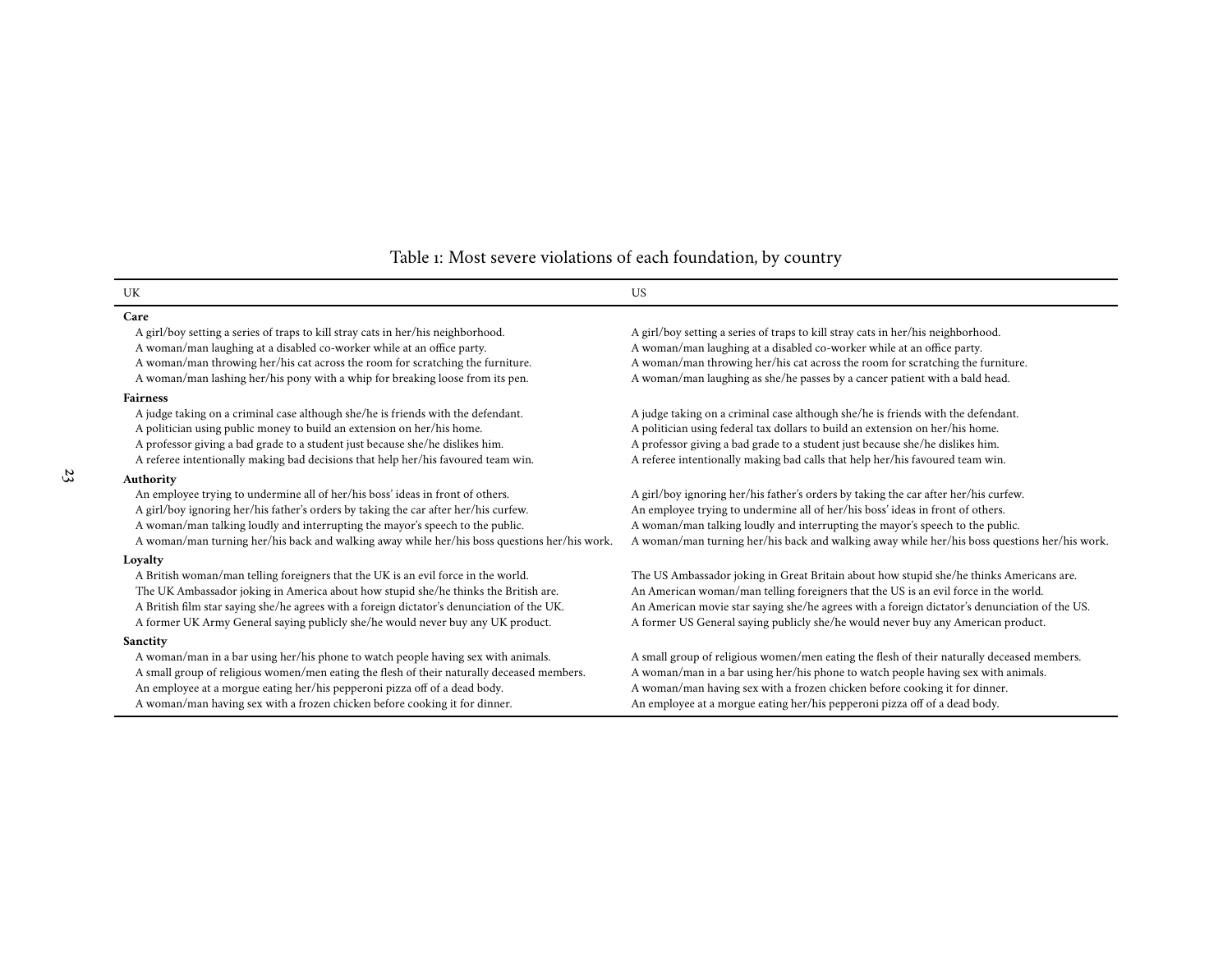## <span id="page-23-0"></span>Table 2: Least severe violations of each foundation, by country

#### UKK US **Care**A girl/boy telling a boy that his older brother is much more attractive than him.

A woman/man telling a man that his painting looks like it was done by children. A girl/boy telling a boy that his older brother is much more attractive than him. <sup>A</sup> <sup>g</sup>irl/boy making fun of her/his brother for getting dumped by his <sup>g</sup>irl/boyfriend. <sup>A</sup> woman/man telling <sup>a</sup> man that his painting looks like it was done by children. <sup>A</sup> woman/man quickly canceling <sup>a</sup> blind date as soon as she/he sees the man. <sup>A</sup> <sup>g</sup>irl/boy telling her/his classmate that she/he looks like she/he has gained weight.

#### **Fairness**

 <sup>A</sup> <sup>g</sup>irl/boy skipping to the front of the queue because her/his friend is an employee. <sup>A</sup> woman/man lying about the number of vacation days she/he has taken at work. <sup>A</sup> woman/man <sup>p</sup>laying football pretending to be seriously fouled by an opposing <sup>p</sup>layer. <sup>A</sup> <sup>g</sup>irl/boy skipping to the front of the line because her/his friend is an employee. <sup>A</sup> woman/man cheating in <sup>a</sup> card game while <sup>p</sup>laying with <sup>a</sup> group of strangers. <sup>A</sup> woman/man <sup>p</sup>laying soccer pretending to be seriously fouled by an opposing <sup>p</sup>layer. <sup>A</sup> tenant bribing her/his landlord to be the first to ge<sup>t</sup> her/his flat repainted. <sup>A</sup> woman/man cheating in <sup>a</sup> card game while <sup>p</sup>laying with <sup>a</sup> group of strangers.

#### **Authority**

An intern disobeying an order to dress professionally and comb her/his hair. An intern disobeying an order to dress professionally and comb her/his hair. <sup>A</sup> <sup>p</sup>layer publicly yelling at her/his football coach during <sup>a</sup> game. <sup>A</sup> student stating that her/his professor is <sup>a</sup> fool during an afternoon class. <sup>A</sup> star <sup>p</sup>layer ignoring her/his coach's order to come off the <sup>p</sup>itch during <sup>a</sup> game. <sup>A</sup> <sup>p</sup>layer publicly yelling at her/his soccer coach during <sup>a</sup> game.

#### **Loyalty**

The head girl/boy saying that her/his rival school is a better school. <sup>A</sup> teacher publicly saying she/he hopes another school wins <sup>a</sup> competition. <sup>A</sup> local politician saying that the neighboring town is much better than her/his town.

#### **Sanctity**

A single woman/man ordering an inflatable sex doll that looks like her/his assistant. <sup>A</sup> woman/man marrying her/his first cousin in an elaborate wedding. <sup>A</sup> woman/man searching through the trash to find men's discarded underwear. <sup>A</sup> woman/man searching through the rubbish to find men's discarded underwear. <sup>A</sup> woman/man in <sup>a</sup> bar offering sex to anyone who buys her/him <sup>a</sup> drink.

A girl/boy making fun of her/his brother for getting dumped by his girl/boyfriend.

<sup>A</sup> woman/man secretly watching spor<sup>t</sup> on her/his mobile <sup>p</sup>hone during church. <sup>A</sup> woman/man secretly watching sports on her/his cell <sup>p</sup>hone during church.

The class president saying that her/his rival college is a better school. <sup>A</sup> woman/man secretly voting against her/his husband in <sup>a</sup> local talent competition. <sup>A</sup> woman/man secretly voting against her/his husband in <sup>a</sup> local talent competition. <sup>A</sup> former politician publicly <sup>g</sup>iving up her/his citizenship to the UK. An employee joking with competitors about how badly her/his company did last year.

A single woman/man ordering an inflatable sex doll that looks like her/his assistant. A woman/man in a bar offering sex to anyone who buys her/him a drink. A drunk elderly woman/man offering to have oral sex with anyone in the bar.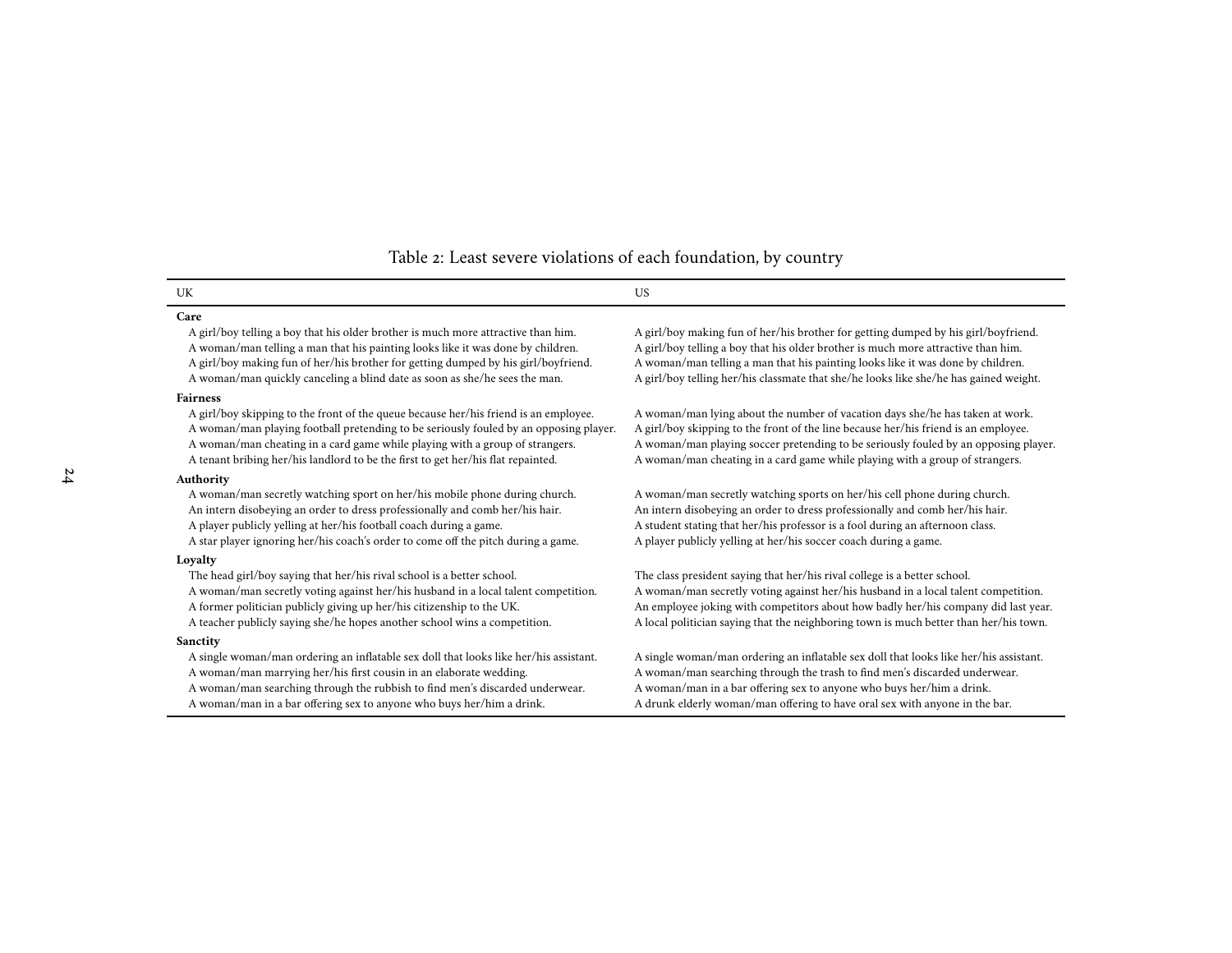## **Measuring Moral Intuitions by Ideology**

## *Model definition*

The model described above allows us to characterize the degree to which the foundation relevant to a moral violation determines judgments of the severity of that violation. However, the central political claim made by MFT is that the relevance of each of the foundations to moral decisions will depend on the ideological position of a given individual, and this model does not allow us to describe how these foundation-level effects vary by respondent ideology.

To evaluate the ideological hypothesis, we therefore modify the model in equation [2](#page-17-1) to allow the violation-level parameters,  $\alpha_j$ , to vary according to the self-reported ideological position of the respondent. We follow [Graham, Haidt and Nosek](#page-43-3) [\(2009\)](#page-43-3) and ask respondents to place themselves on a seven-point ideological scale before they complete the violation comparison task.[17](#page-24-0) We include this variable in a model of the following form:

<span id="page-24-2"></span>
$$
log\left[\frac{P(Y_i \le k)}{P(Y_i > k)}\right] = \theta_k + \alpha_{j(i),p(i)} - \alpha_{j'(i),p(i)}
$$
\n(4)

where  $\alpha_{i,p}$  is the severity of violation *j* for ideology-group p. We then model these parameters with an adapted second-level model in which we allow the foundation effects,  $\mu_{f(j)}$ , to also vary by respondent ideology:

<span id="page-24-1"></span>
$$
\alpha_{j(i),p(i)} = \mu_{f(j)} + \gamma_{f(j),p(i)} + \nu_j \tag{5}
$$

In this specification,  $\gamma_{f,p}$  is a matrix of coefficients which describe how the main effects of foundation severity ( $\mu_f$ ) vary as a function of the ideology of the respondent making the comparison between

<span id="page-24-0"></span><sup>17</sup>Respondents in the US select their position from {*Strongly Liberal, Liberal, Slightly Liberal, Moderate, Slightly Conservative, Conservative, Strongly Conservative*}. UK respondents select from {*Strongly Left, Left, Slightly Left, Moderate, Slightly Right, Right, Strongly Right*}. This question also allowed respondents to provide a "Don't know" response, which was selected by 316 individuals in our UK sample and 200 individuals in our US sample. To avoid dropping these respondents from the analysis, we recode them as "moderate" on our ideology variables. None of the results we present are sensitive to this choice.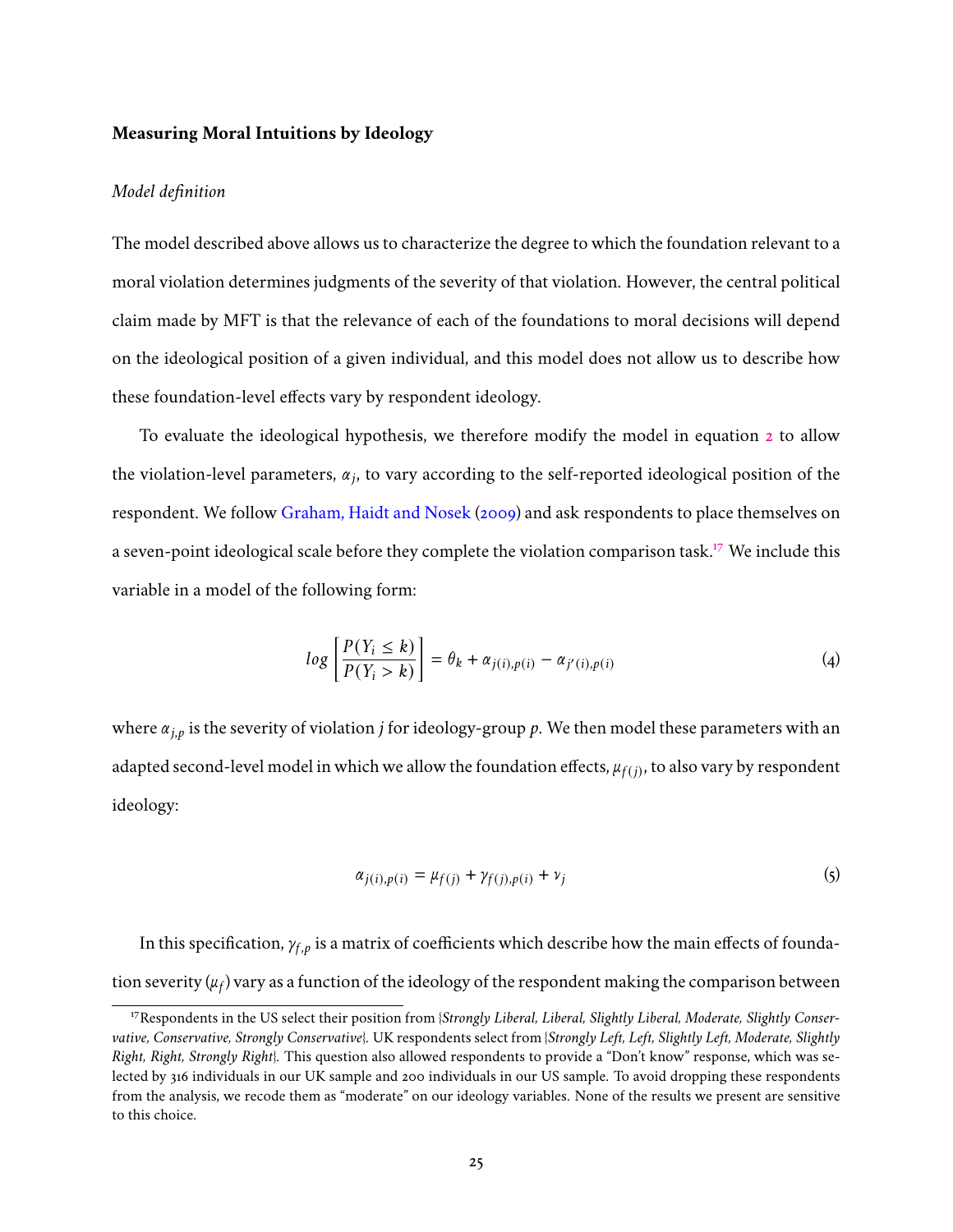violations. That is,  $\gamma_{f,p}$  collects the set of foundation-by-ideology interaction effects that are central to the political claims made by MFT. To identify the model, we set one foundation – fairness – as the baseline category ( $\mu_{fairness}$  is constrained to be zero). As for the model in the previous section, we assume a normal prior for  $v_j$ , with mean zero and standard deviation  $\sigma_v$ . We assume improper uniform priors for  $\mu_f$ .

For the interaction effects for each foundation, we use a first-order random-walk prior, such that the effect for a given ideology group on a given foundation is drawn from a distribution with mean equal to the effect for the adjacent ideological group and standard deviation  $\sigma_{\gamma}$ :

$$
\gamma_{f,p} \sim N(\gamma_{f,p-1}, \sigma_{\gamma})
$$
 (6)

We estimate all the ideology-level interaction effects,  $\gamma_{f,p}$ , relative to the "moderate" group of respondents, meaning that  $\gamma_{f,4} = 0$  for all foundations. The random-walk prior encourages smooth coefficient changes between adjacent ideological groups, but still allows for large deviations from one group to the next if the information from the data is sufficiently strong. In essence, this set-up assumes that the moral intuitions of those who identify as "Strongly liberal" are likely to be similar to those who identify as "Liberal", and allows the model to partially pool the interaction-effects of those groups towards each other.

## *Results*

We present the estimates of the foundation-level effects for each level of ideology ( $\mu_f + \gamma_{f,p}$ ) from this model in figure [3.](#page-26-0) The horizontal dashed lines represent the estimates of violation severity for each foundation for the moderate ideological group, and the point-estimates and 95% credibility intervals are provided for all other groups.

The figure reveals that some, but by no means all, of the predictions of moral foundations theory are supported in this data. For instance, we find that – as expected – respondents on the right of the political spectrum perceive violations of the loyalty foundation as somewhat more important,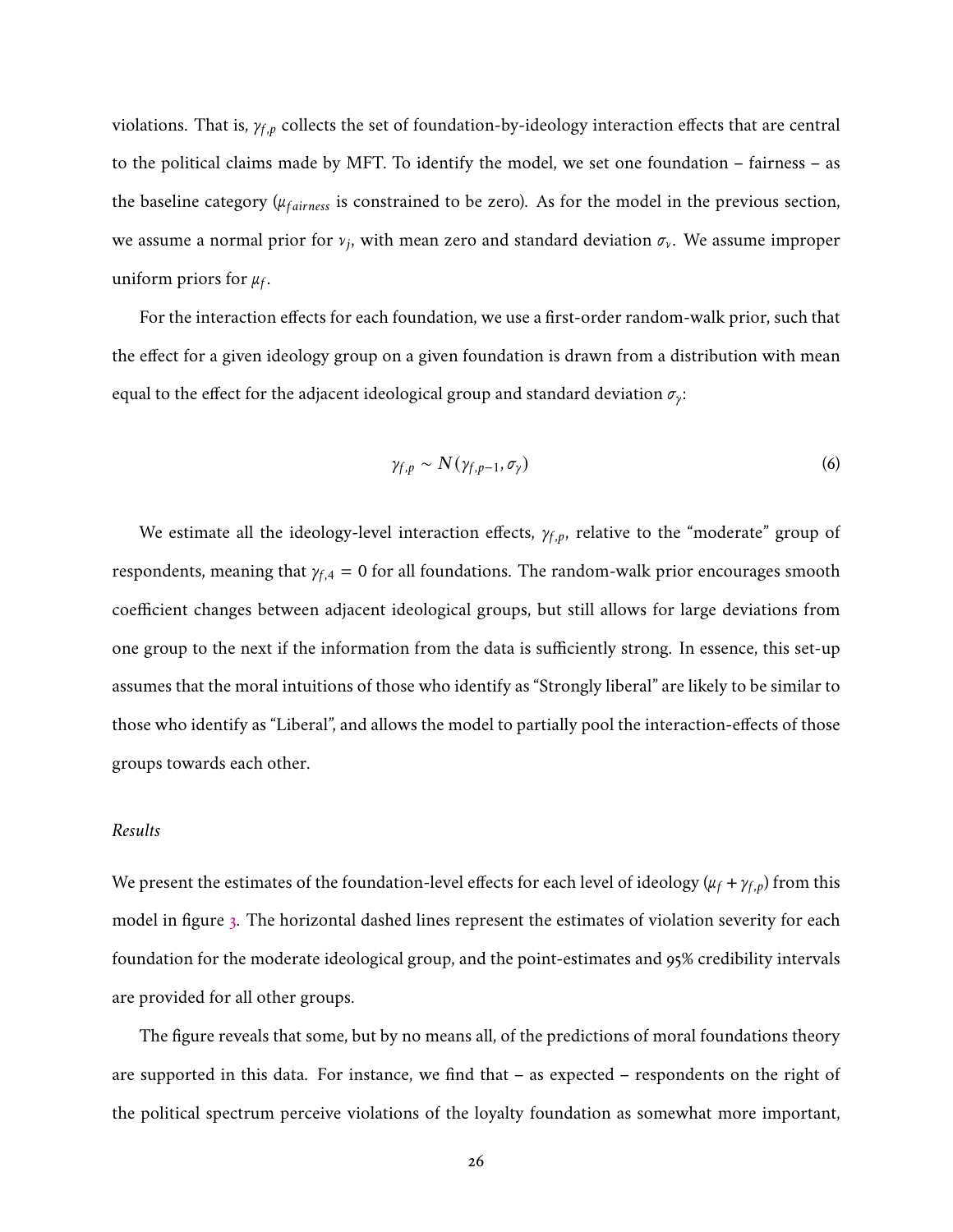

<span id="page-26-0"></span>Figure 3: Estimates of  $\mu_f + \gamma_{f,p}$  from equation [5.](#page-24-1)

and violations of the care foundation as somewhat less important, than respondents on the left of politics. These patterns hold for both the UK and US samples, and the ideological gradient is especially pronounced for the care foundation. There is also evidence that, again consistent with MFT, left-wing respondents care less about authority violations that right-wing respondents.

However, we find little evidence in support of the predicted relationship between fairness concerns and ideology, nor between sanctity concerns and ideology. Although there is some indication that the most extreme liberal respondents in the US put greater weight on fairness violations than other respondents, there is essentially no difference at all between the other 6 ideological categories on this dimension, and ideology does not affect perceptions of fairness violations in the UK either. Similarly, with respect to sanctity, although thought to be a key dimension on which liberals and conservatives differ [\(Graham, Haidt and Nosek,](#page-43-3) [2009;](#page-43-3) [Haidt and Graham,](#page-43-1) [2007\)](#page-43-1), we find that no group places significantly more weight than any other group on violations of this type when making moral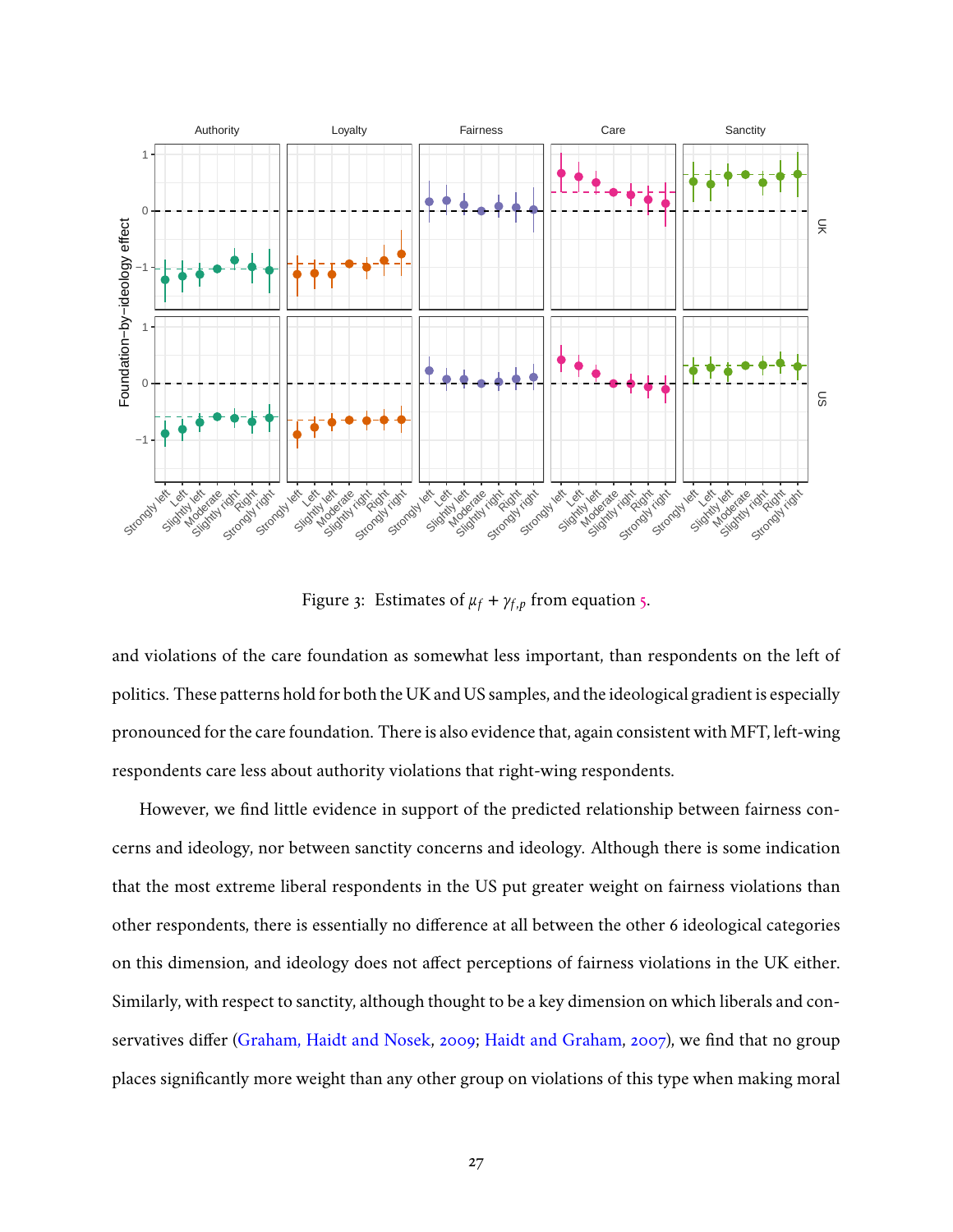judgments.

Even where we do detect ideological differences in moral judgments, these are in general much smaller than the foundation-level variation in violation severity. Those on the political right may object less to violations of the care foundation than those on the left, but the right still views the care violations we presented as substantially worse than either the loyalty or the authority violations. Likewise, even if the right put marginally more weight on loyalty considerations than those on the left, they nevertheless ranked the loyalty violations as much less severe than those involving fairness, care, or sanctity, on average. While it is not unusual for interaction effects to be smaller than the main effects of a treatment, proponents of MFT do clearly believe that such interactions are critical determinants of moral judgment. As [Graham, Haidt and Nosek](#page-43-3) [\(2009,](#page-43-3) 1033) suggest, the "moral thinking of liberals and conservatives may not be a matter of more versus less but of different opinions about what considerations are relevant to moral judgment." Our results, by contrast, suggest that liberals and conservatives largely react to the same considerations when making moral judgments: their choices reflect broadly similar orderings of the importance of the five foundations, albeit with marginally different emphases.

An important implication of these results is that estimates of political differences in moral judgment depend heavily on whether survey items aim to capture explicitly stated moral principles versus implicit moral responses to concrete situations. When asked to articulate theories of their own morality, conservatives cite authority and loyalty as central concerns, but when faced with specific violations of those norms they appear to view them as less important than actions that violate principles of care or fairness. Similarly, liberals might say, when asked, that they do not think sanctity concerns are relevant to their moral evaluations, but they still object when presented with a scenario in which a person has sex with a chicken.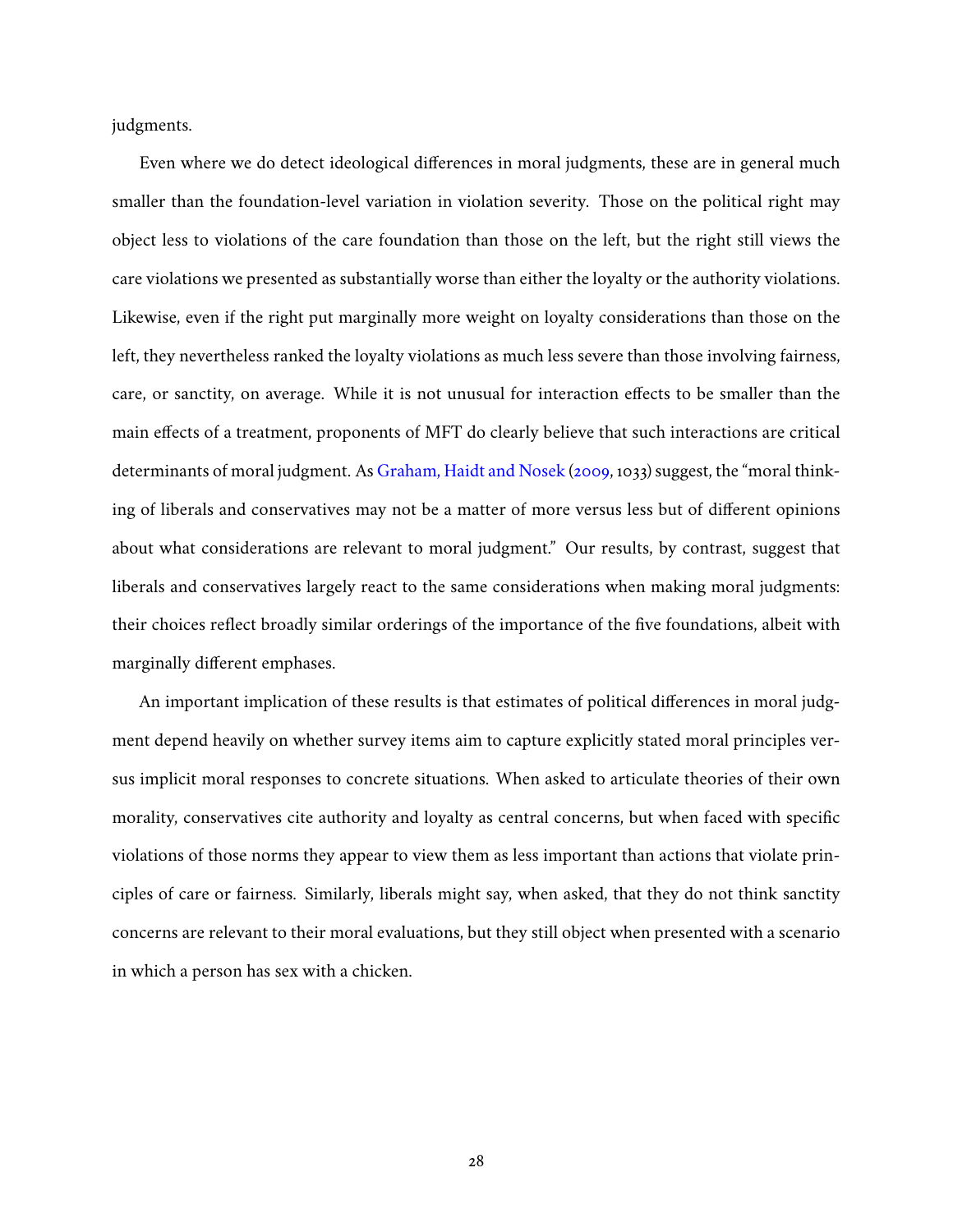## **Measuring Agreement about Individual Violation Severity**

## *Model definition*

In the previous section, we were interested in exploring whether there were extensive political differences between liberals and conservatives in the judgments they make, on average, of violations relevant to each foundation. Given the small differences uncovered above, we might also be interested in whether there are large political differences regarding specific violations, regardless of the foundation to which they apply. If conservatives and liberals react to the world through fundamentally different moral intuitions, then we might expect there to be little similarity in their assessments of specific moral violations, even if these differences do not map neatly onto the foundation-based categorization proposed by MFT.

One way of assessing the correlation in judgments of violation wrongness would be to generate estimates of severity for each of our 74 vignettes separately for liberals and conservatives, and then to calculate the correlation between those estimates. More positive correlations imply that, on average, different groups of respondents agree about which violations are more wrong, while less positive or negative correlations would imply that different groups of respondents view different violations as more wrong. However, because we have a relatively small number of observations for each violation, such an approach would likely lead to us underestimate the true correlation in violation importance for respondents with different self-reported ideological positions, simply due to the imprecision of our estimates for each violation in each ideological sub-population. Instead, we adopt a modelling framework in which we directly estimate the correlation of moral judgments between people with different ideological stances.

We build on the first-stage model described in equation  $4$  in order to determine whether different groups of people rate violations as worse than others in different ways on average. We then use a "correlated severity" model where we model the  $\alpha_{j,p}$  parameters by assuming that they are drawn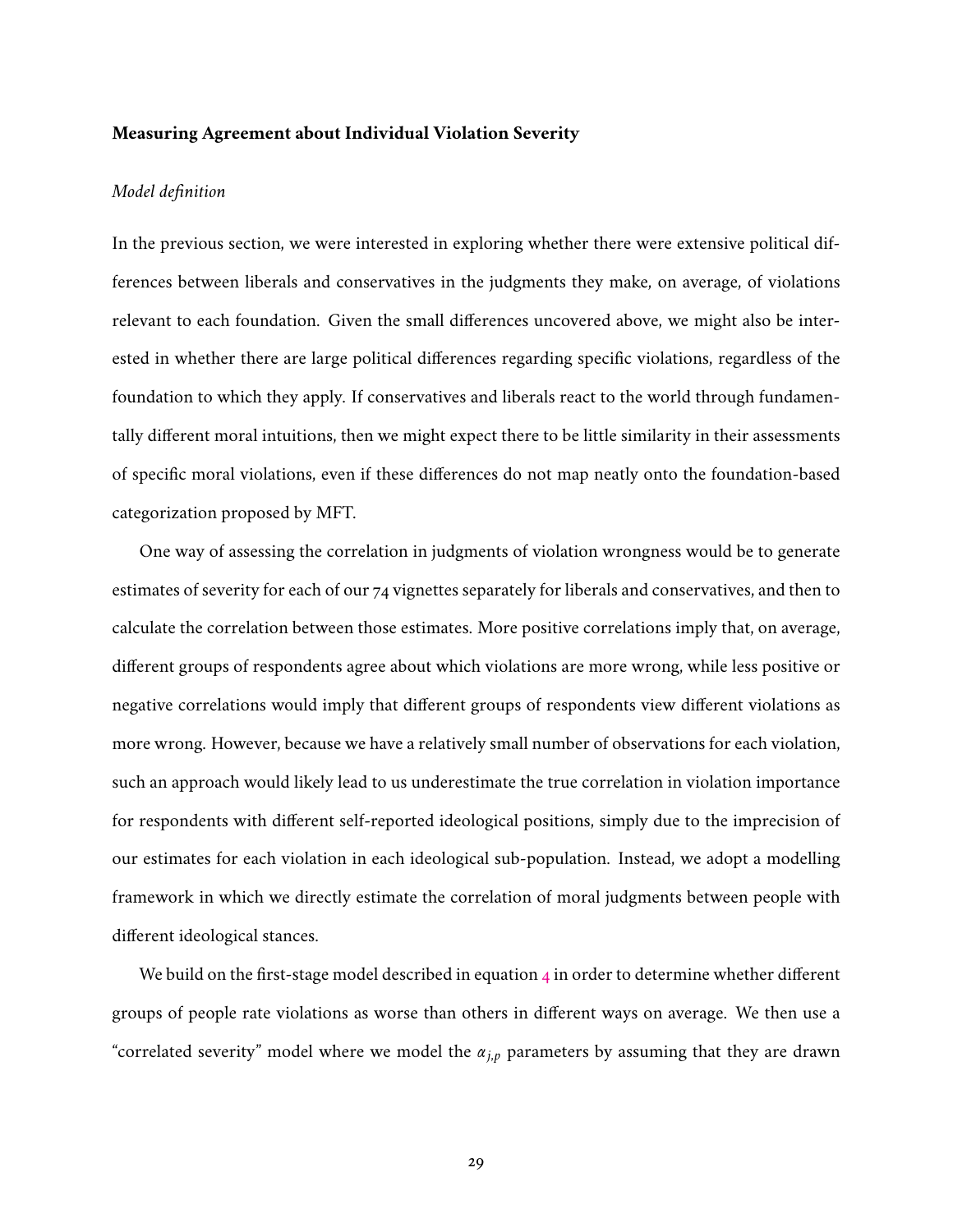from a multivariate normal distribution with mean zero and covariance matrix  $\Sigma$ :

$$
\alpha_{j,p} \sim MVN(0,\Sigma) \tag{7}
$$

Here, Σ has diagonal elements  $\sigma_p^2$  and off-diagonal elements  $\sigma_p\sigma_{p'}\rho_{p,p'}.$  The correlations  $\rho$  are our primary interest, as these tell us whether the relative severity of the violations, across our entire experiment, tend to be very similar for pair of groups p and  $p'$  ( $\rho_{p,p'} > 0$ ), whether the violations that are considered to be bad by one group are uncorrelated with those that are considered bad by the other ( $\rho_{p,p'} \approx 0$ ), or whether the groups systematically disagree about which violations are worse from a moral perspective ( $\rho_{p,p'} < 0$ ). We estimate this model twice, once using the seven-category version of the ideology scale for each country described above, and once using a simplified threecategory version of the scale in which we put respondents into {*Left, Moderate, Right*} groups. We present results from both models (for each country) below.

### *Results*

Figure [4](#page-30-0) presents our estimates of violation severity for each of the 74 vignettes separately for those on the left and the right of the political spectrum from the model estimated using our three-category decomposition of ideology. Averaging across the five foundations, the correlation in the rankings between liberals and conservatives is remarkably high in both the UK (0.94 [0.88, 0.97]) and the US (0.91 [0.84, 0.95]), and very few vignettes show differences between liberals and conservatives that are significantly different from zero.

To investigate whether these results mask heterogeneity at more extreme ideological positions, we present the estimates for the correlation between respondents in each group ( $\rho_{g,g'}$ ) of the sevencategory ideological variable (alongside their associated 95% credibility intervals) in figure [5.](#page-31-0) The figure shows that the correlation in perceptions of violation severity is positive for all pairs of ideological groups of respondents. The lowest correlation we measure is between those who are "Strongly left" and "Strongly right" in the UK, but even here the correlation is positive and reasonably strong at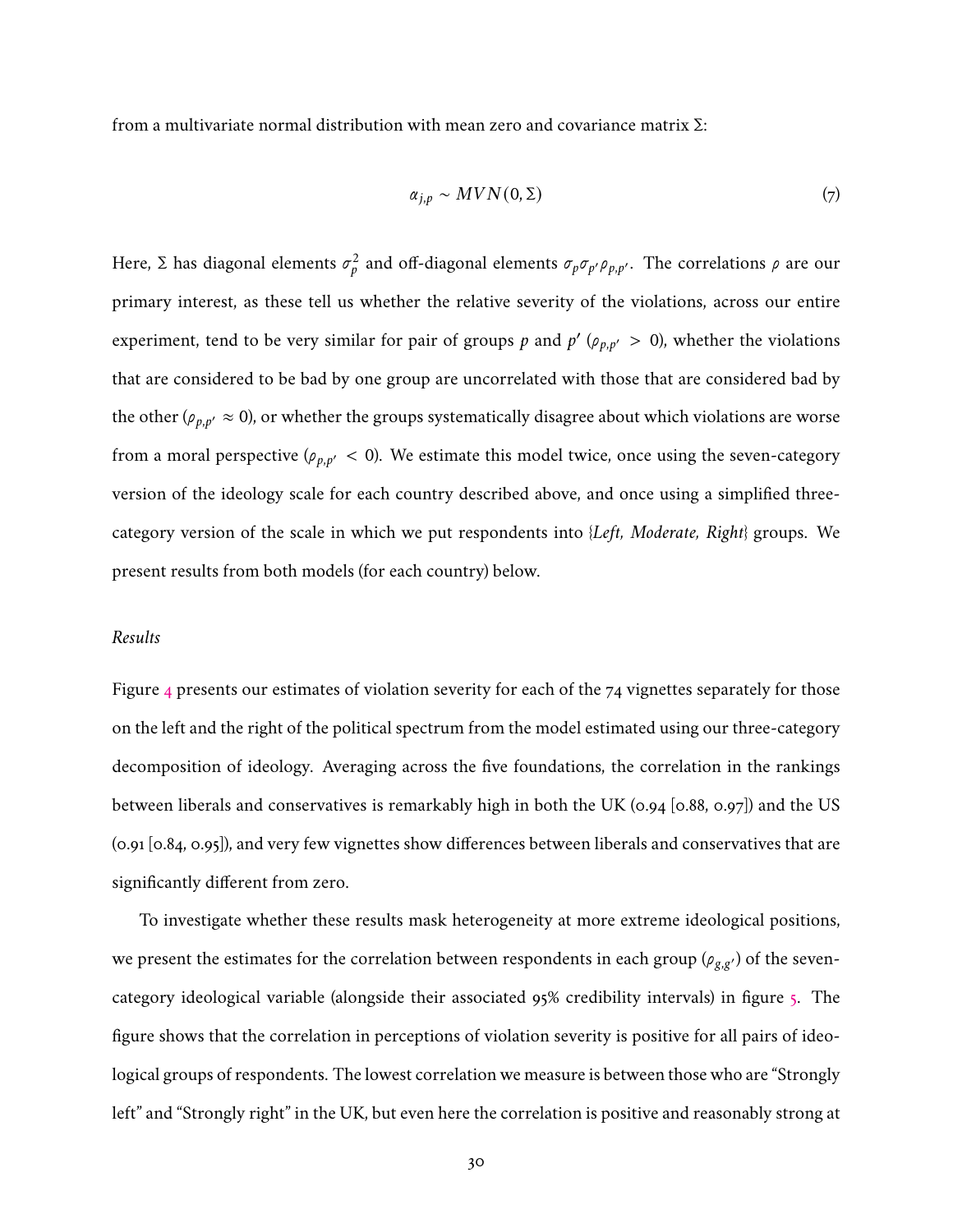

<span id="page-30-0"></span>Figure 4: Correlation of violation severity by respondents on the left and right

0.61 [0.26, 0.87]. In the US, the correlation between "Strongly liberal" and "Strongly conservative" respondents is even higher at 0.82 [0.68, 0.91]. It is worth emphasizing that the respondents falling into these groups represent small fractions of the population. In the US, only 23% of respondents describe themselves as being "Strongly" liberal or conservative, and in the UK just 4.5% report being "Strongly" left or right. It is therefore striking that even these small groups at the ideological extremes, regardless of their political differences, tend to have very similar moral impulses about the relative severity of the violations that we included in our experiment.

We can also re-estimate this correlated severity model to assess whether other voter-level characteristics are associated with different perceptions of violation severity. We find little evidence that this is the case. Most notably, the political voting histories of our respondents seems generally uninformative with respect to their moral intuitions. For instance, we find that, in the UK, the correlation in perceptions of the moral wrongness of the different violations is strongly positive between those who voted for the UK to "Leave" and those who voted to "Remain" in the EU referendum in 2016 (0.97), as well as between Conservative and Labour voters in the 2019 General Election (0.96). Likewise, Trump and Biden voters in the 2020 US Presidential Election also make very similar judgments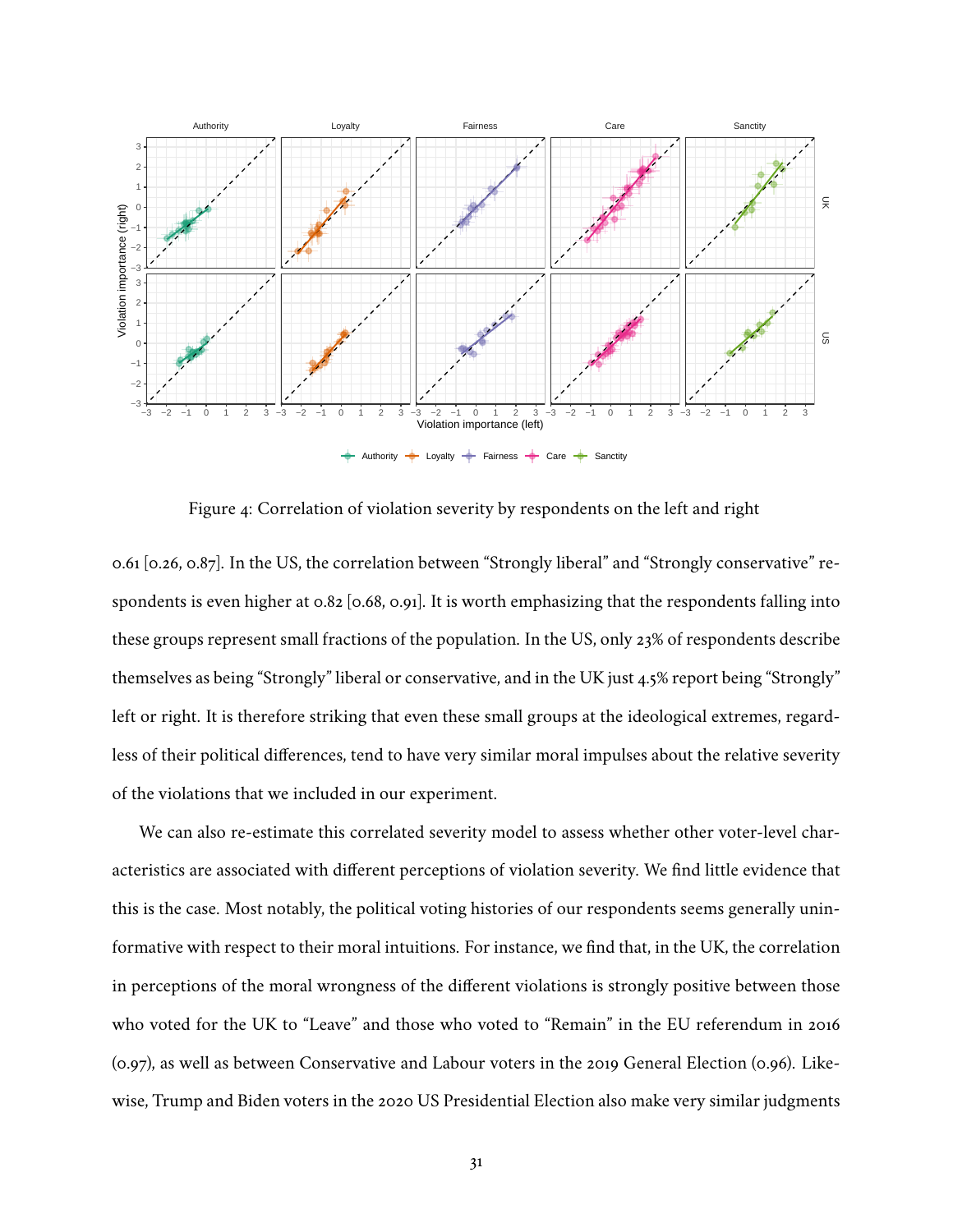<span id="page-31-0"></span>

Figure 5: Correlation of violation severity by ideology

Note: The figure shows the estimated correlation in violation severity, across all foundations, for respondents with different self-reported *ideological positions.*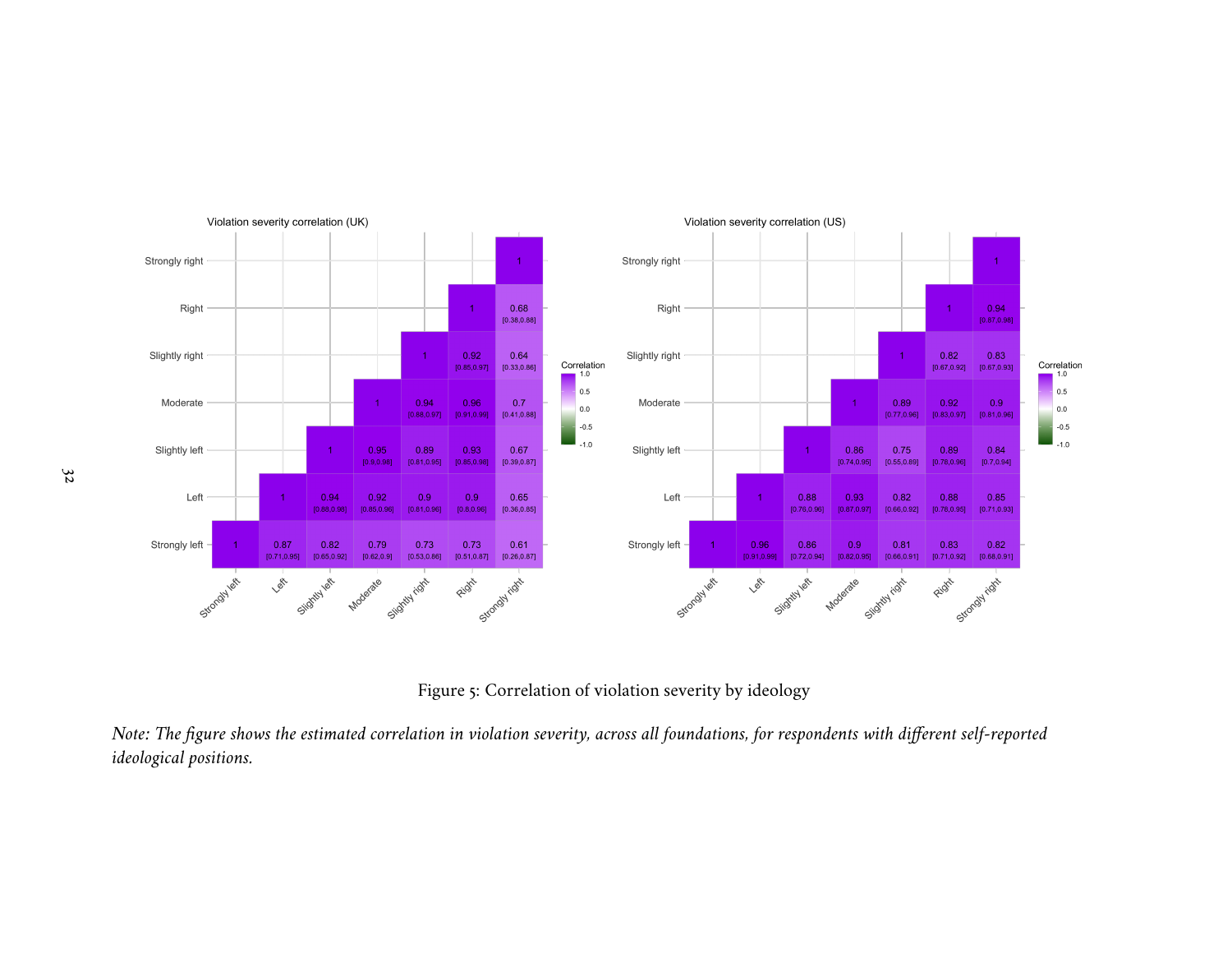about which violations are morally worse: the estimated  $\rho$  parameter for these groups is 0.95.<sup>[18](#page-32-0)</sup>

In general, whether we use an attitudinal or behavioral measure of political ideology, the fact that we find such high correlations across respondents of different ideological types suggests that the public consensus on relative violation severity explains far more variation in individual respondents' judgments of moral wrongness than do any systematic differences in moral intuitions between respondents of different ideological, political or demographic groupings. The evidence here is hard to square with an interpretation that differences in moral judgment between liberals and conservatives "illuminate the nature and intractability of moral disagreements" [\(Graham, Haidt and Nosek,](#page-43-3) [2009,](#page-43-3) 1029). Although liberals and conservatives may express different moral priorities when asked to reflect on their own reasoning in surveys, when confronted with concrete moral dilemmas they tend to react in strikingly similar ways.

## **Conclusion**

In this paper, we argued that existing empirical work on Moral Foundations Theory has over-stated differences in the moral intuitions of liberals and conservatives due to a mismatch between the theory and widely used approaches for measuring moral priorities. Measuring the moral priorities of individuals by asking them to explicitly reflect on the abstract principles of their own moralities is unlikely to capture the automatic and effortless moral intuitions that lie at the conceptual heart of MFT. We proposed an alternative approach based on asking respondents to select between pairs of concrete moral transgressions, which comes closer to eliciting the types of judgment that proponents of MFT believe underpin political disagreement between the left and the right. Empirically, where prior studies find that liberals and conservatives *articulate* different sets of moral priorities, we find

<span id="page-32-0"></span><sup>&</sup>lt;sup>18</sup>We also find that men and women have highly correlated views on the severity of different violations (UK = 0.99; US = 0.99), and the same is true when comparing those under 35 and those over 65 (UK = 0.93; US = 0.91), and those with post-graduate degree-level education compared with high-school education (UK =  $0.96$ ;US =  $0.92$ ). We also find that evaluations of violation severity between respondents from the UK and respondents from the US correlate at 0.97. Finally, we find that respondents perceptions of violation severity are very similar regardless of whether the vignette describes the perpetrator of a particular transgression as male or female (UK =  $0.96$ ; US =  $0.96$ ).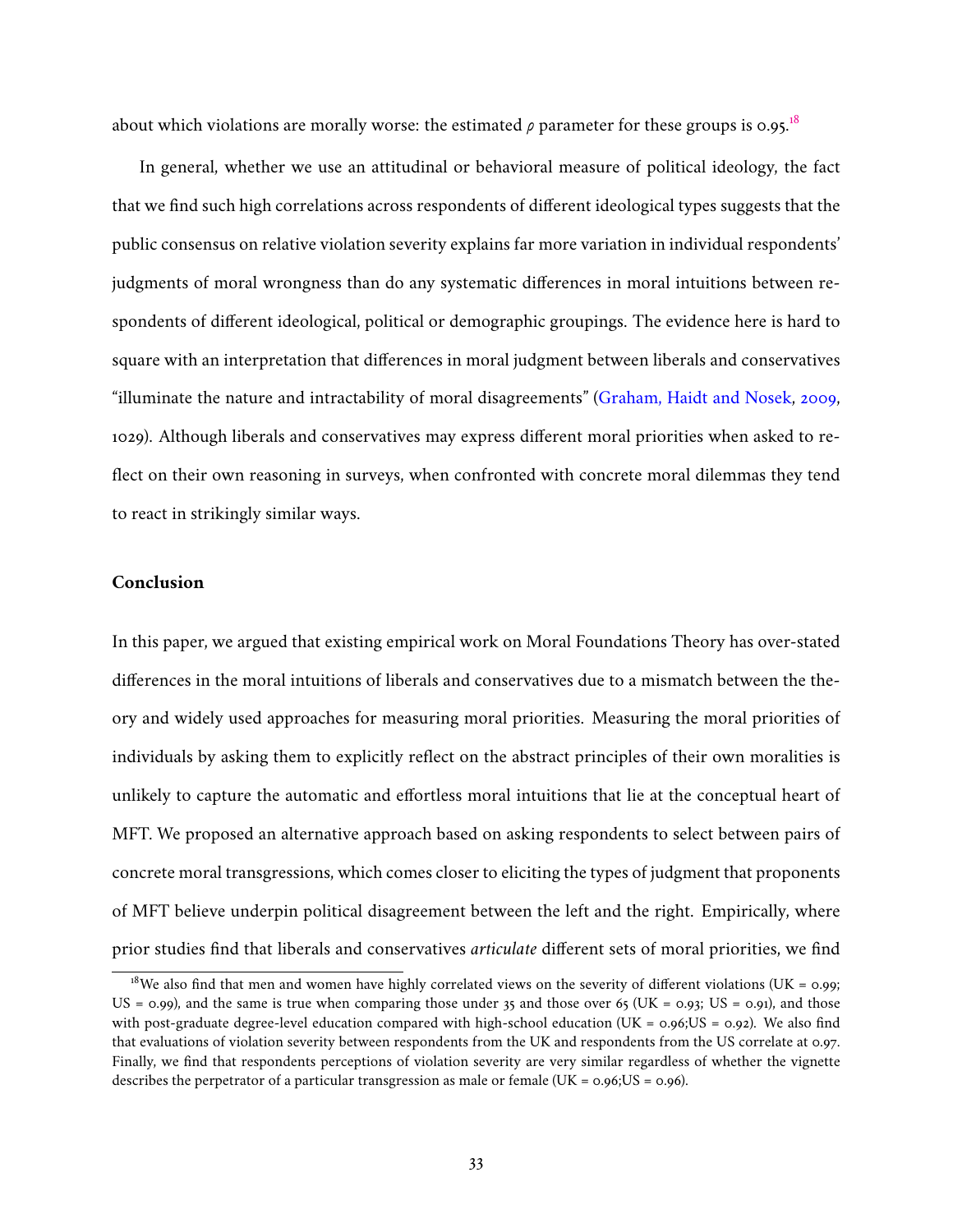that when confronted with specific moral comparisons they make very similar moral *judgments*. To the degree that political differences in moral evaluation do exist, these differences are small relative to the overall variation in judgments of different scenarios.

Our findings have important implications for assessing potential explanations for contemporary political disagreement. In particular, a concern raised by previous studies on MFT is that the large moral differences between liberals and conservatives are likely to make the resolution of morallyloaded political issues intractable [\(Koleva et al.,](#page-44-2) [2012;](#page-44-2) [Haidt,](#page-43-0) [2012;](#page-43-0) [Graham, Haidt and Nosek,](#page-43-3) [2009\)](#page-43-3). [Haidt](#page-43-0) [\(2012,](#page-43-0) 370-371) suggests that when disagreement is driven by instinctive moral responses, it becomes "difficult. . . to connect with those who live in other [moral] matrices". These fears are especially pronounced for "culture wars" issues – such as those related to sex, gender and multiculturalism – where voters' policy positions are particularly strongly associated with their expressed moral attitudes [\(Koleva et al.,](#page-44-2) [2012\)](#page-44-2). However, our results provide a more optimistic conclusion about the potential for productive conversation across political lines of disagreement. If conservatives and liberals react in largely similar ways to concrete moral questions (as we show here), but express much more variation in their self-assessed moral attitudes (as documented in existing work), then the latter may reflect differences in how people talk about moral questions rather than genuine moral conflict. This suggests that compromise and conciliation across political lines is more tractable than previously suggested.

One objection to the conclusion we draw is that the vignettes we use are mostly apolitical in nature, possibly suppressing political differences in moral expression. However, we think this property of our vignettes is helpful because it reduces the probability that people will infer the moral positions they think they *ought* to take on different issues as a result of their partisan or ideological allegiances. If we asked about a highly politicized moral issue – abortion, for instance – we might find highly polarized views between liberals and conservatives, but it would not be clear that such polarization stems from intuitive moral concerns or rather from the fact that voters are likely to know what people of their political group tend to think on such issues. In fact, our findings suggest that where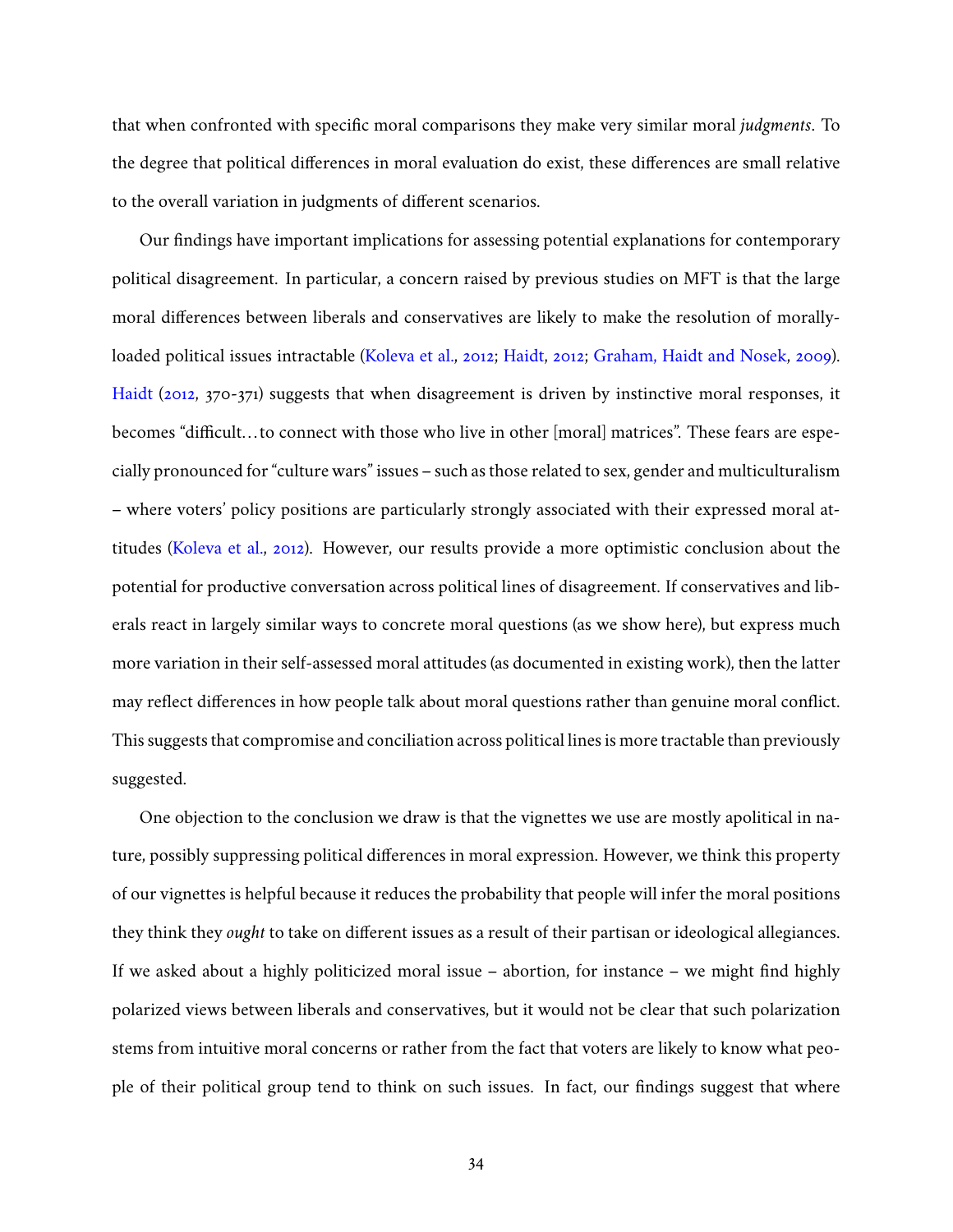prior work finds such political differences, they are unlikely to stem from fundamentally incompatible moral views on the importance of sanctity (or another foundation), but rather are a product of something else. More generally, proponents of MFT view moral intuitions as being causally constitutive of political attitudes, but it is hard to see how the very high degree of consensus about moral judgments that we document could be the root cause of either policy-based or affective polarization between political groups. The differences in the intuitive morality of those on the left and right are too small to be responsible for the well-documented polarization between ideological groups in advanced democracies.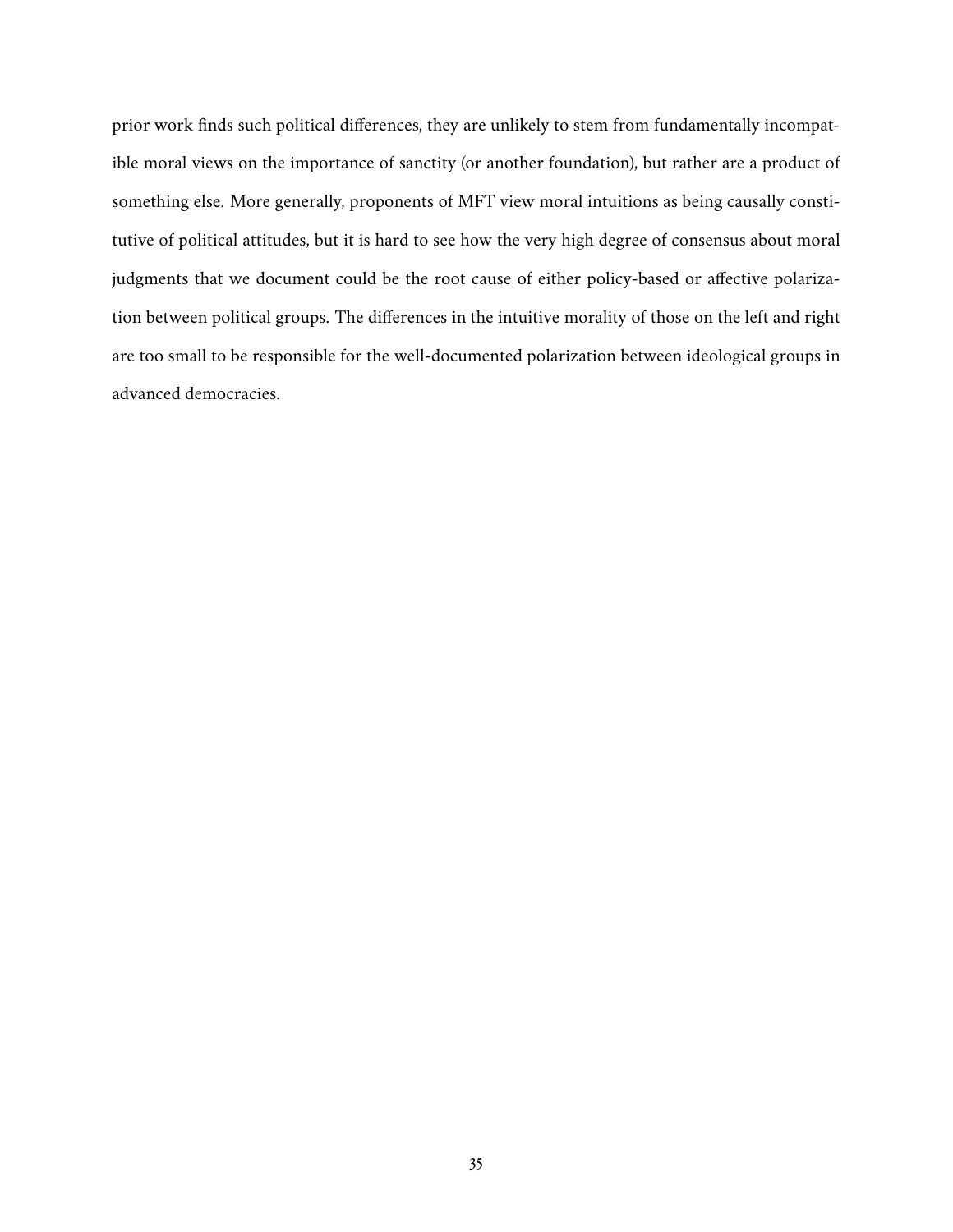**Appendix 1 – Moral Violation Vignettes**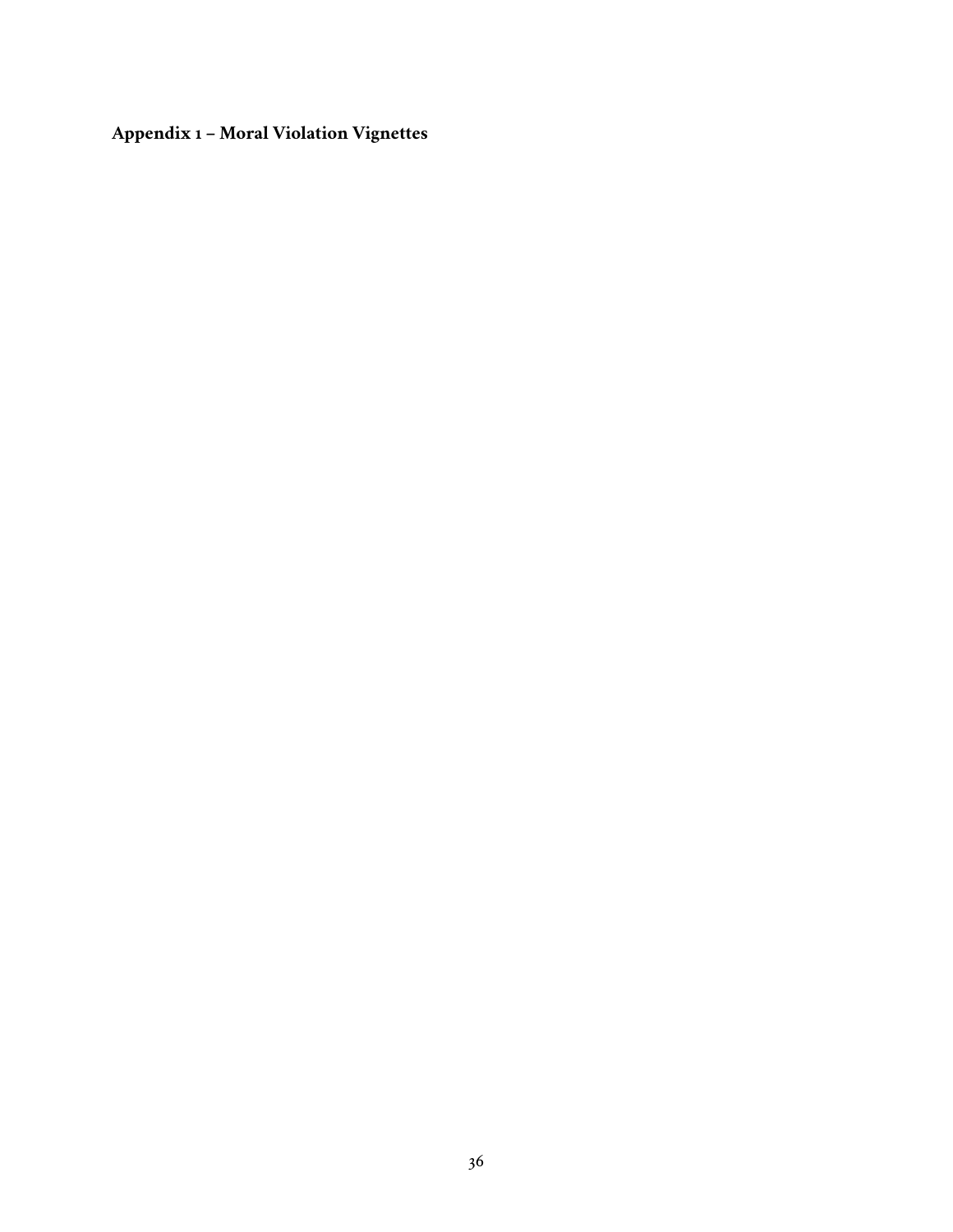| UK text                                                                                      | US alternative                                                                   |  |  |  |
|----------------------------------------------------------------------------------------------|----------------------------------------------------------------------------------|--|--|--|
| Authority                                                                                    |                                                                                  |  |  |  |
| A girl/boy ignoring her/his father's orders by taking the car after her/his curfew.          |                                                                                  |  |  |  |
| A girl/boy repeatedly interrupting her/his teacher as he explains a new concept.             |                                                                                  |  |  |  |
| A girl/boy turning up the TV as her/his father talks about his military service.             |                                                                                  |  |  |  |
| A group of women/men having a long and loud conversation during church.                      |                                                                                  |  |  |  |
| A player publicly yelling at her/his football coach during a game.                           | A player publicly yelling at her/his soccer coach during a game.                 |  |  |  |
| A star player ignoring her/his coach's order to come off the pitch during a game.            | A star player ignoring her/his coach's order to come to the bench during a game. |  |  |  |
| A student stating that her/his professor is a fool during an afternoon class.                |                                                                                  |  |  |  |
| A teaching assistant talking back to the teacher she/he is assisting in the classrom.        |                                                                                  |  |  |  |
| A teenage girl/boy coming home late and ignoring her/his parents' strict curfew.             |                                                                                  |  |  |  |
| A woman/man secretly watching sport on her/his mobile phone during church.                   | A woman/man secretly watching sports on her/his cell phone during church.        |  |  |  |
| A woman/man talking loudly and interrupting the mayor's speech to the public.                |                                                                                  |  |  |  |
| A woman/man turning her/his back and walking away while her/his boss questions her/his work. |                                                                                  |  |  |  |
| An employee trying to undermine all of her/his boss' ideas in front of others.               |                                                                                  |  |  |  |
| An intern disobeying an order to dress professionally and comb her/his hair.                 |                                                                                  |  |  |  |
| Care                                                                                         |                                                                                  |  |  |  |
| A girl/boy laughing at another student forgetting her/his lines at a school play.            |                                                                                  |  |  |  |
| A girl/boy laughing when she/he realizes her/his friend's dad is the cleaner.                |                                                                                  |  |  |  |
| A girl/boy making fun of her/his brother for getting dumped by his girl/boyfriend.           |                                                                                  |  |  |  |
| A girl/boy placing a drawing pin sticking up on the chair of another student.                | A girl/boy placing a thumbtack sticking up on the chair of another student.      |  |  |  |
| A girl/boy saying that another girl/boy is too ugly to be in the class photo.                |                                                                                  |  |  |  |
| A girl/boy setting a series of traps to kill stray cats in her/his neighborhood.             |                                                                                  |  |  |  |
| A girl/boy telling a boy that his older brother is much more attractive than him.            |                                                                                  |  |  |  |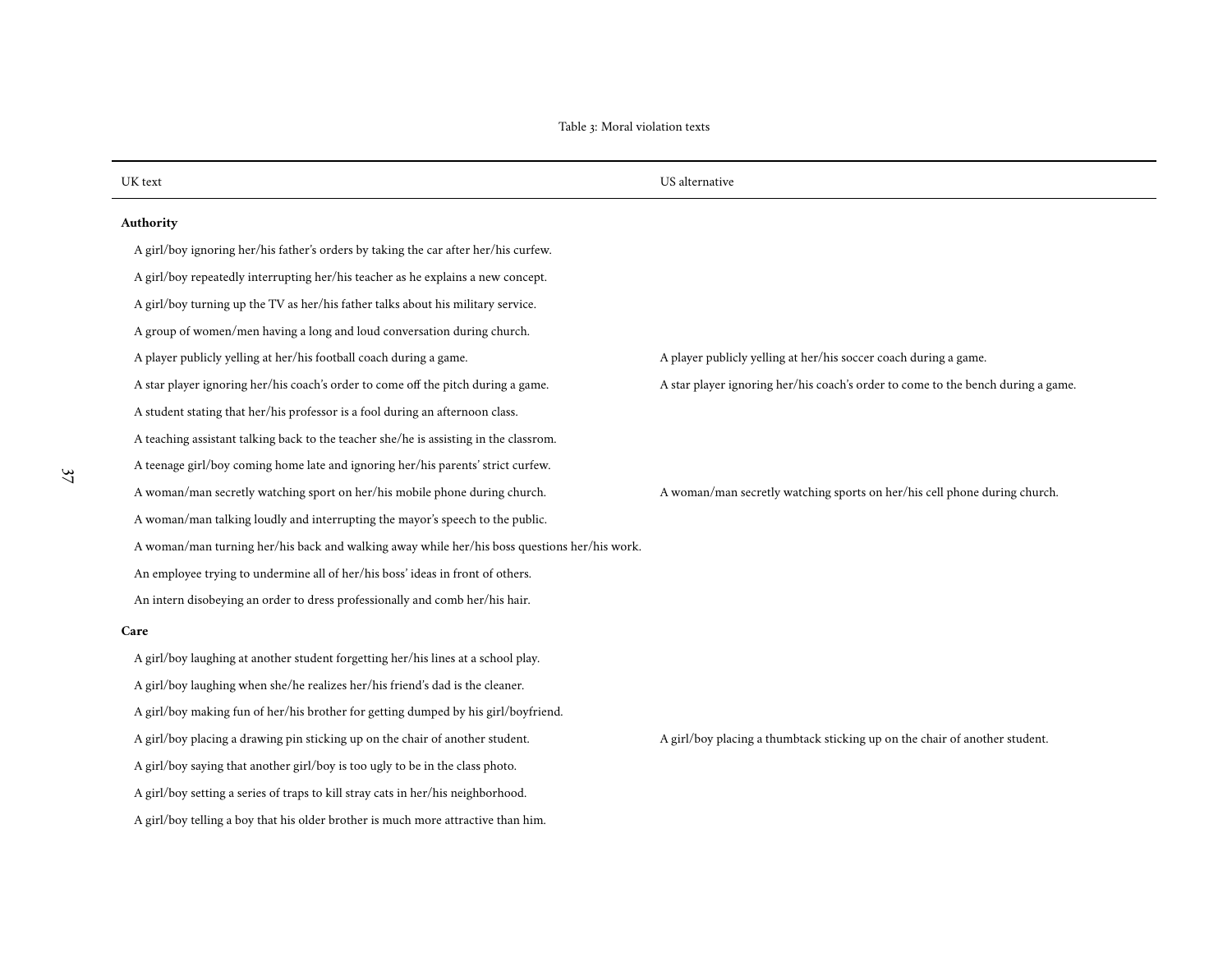| UK text                                                                                 | US alternative                                                                      |  |
|-----------------------------------------------------------------------------------------|-------------------------------------------------------------------------------------|--|
| A girl/boy telling a woman/man that she/he looks just like her/his overweight bulldog.  |                                                                                     |  |
| A girl/boy telling her/his classmate that she/he looks like she/he has gained weight.   |                                                                                     |  |
| A girl/boy throwing rocks at cows that are grazing in the local field.                  |                                                                                     |  |
| A teacher hitting her/his student's hand with a ruler for falling asleep in class.      |                                                                                     |  |
| A teenage girl/boy chuckling at an amputee she/he passes by.                            |                                                                                     |  |
| A teenage girl/boy openly staring at a disfigured woman/man as she/he walks past.       |                                                                                     |  |
| A woman/man clearly avoiding sitting next to an obese woman/man on the bus.             |                                                                                     |  |
| A woman/man commenting out loud about how fat another woman/man looks in her/his jeans. |                                                                                     |  |
| A woman/man lashing her/his pony with a whip for breaking loose from its pen.           |                                                                                     |  |
| A woman/man laughing as she/he passes by a cancer patient with a bald head.             |                                                                                     |  |
| A woman/man laughing at a disabled co-worker while at an office party.                  |                                                                                     |  |
| A woman/man leaving her/his dog outside in the rain after it dug in the rubbish.        | A woman/man leaving her/his dog outside in the rain after it dug in the trash.      |  |
| A woman/man loudly telling her/his husband that the dinner he cooked tastes awful.      |                                                                                     |  |
| A woman/man quickly canceling a blind date as soon as she/he sees the man.              |                                                                                     |  |
| A woman/man spanking her/his child with a spatula for getting bad grades in school.     |                                                                                     |  |
| A woman/man swerving her/his car in order to intentionally run over a squirrel.         |                                                                                     |  |
| A woman/man telling a man that his painting looks like it was done by children.         |                                                                                     |  |
| A woman/man throwing her/his cat across the room for scratching the furniture.          |                                                                                     |  |
| A zoo trainer jabbing a dolphin to get it to entertain her/his customers.               |                                                                                     |  |
| <b>Fairness</b>                                                                         |                                                                                     |  |
| A girl/boy skipping to the front of the queue because her/his friend is an employee.    | A girl/boy skipping to the front of the line because her/his friend is an employee. |  |
| A judge taking on a criminal case although she/he is friends with the defendant.        |                                                                                     |  |
| A politician using public money to build an extension on her/his home.                  | A politician using federal tax dollars to build an extension on her/his home.       |  |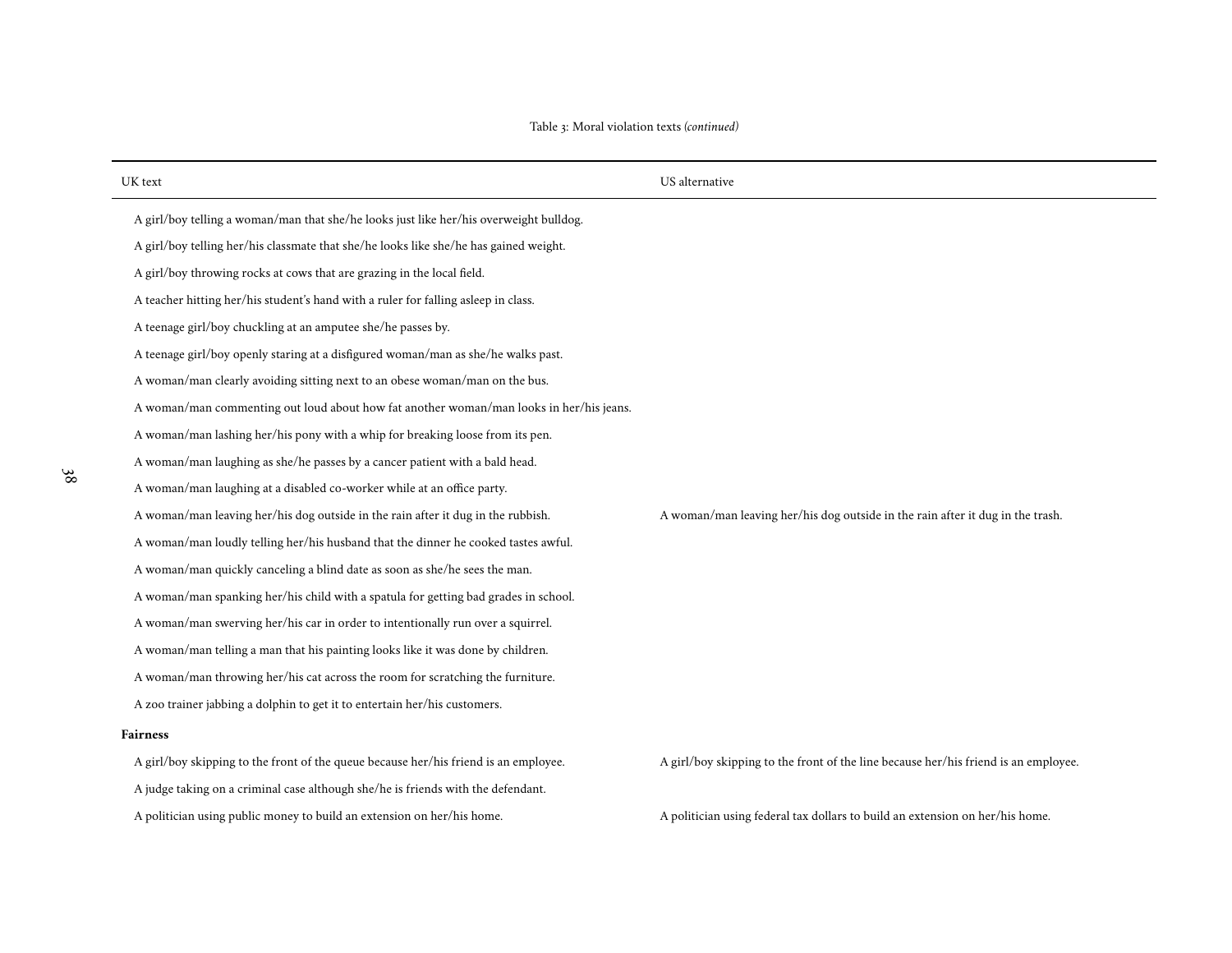| UK text                                                                                          | US alternative                                                                                |  |
|--------------------------------------------------------------------------------------------------|-----------------------------------------------------------------------------------------------|--|
| A professor giving a bad grade to a student just because she/he dislikes him.                    |                                                                                               |  |
| A referee intentionally making bad decisions that help her/his favoured team win.                | A referee intentionally making bad calls that help her/his favoured team win.                 |  |
| A student copying her/his classmate's answer she/heet on an exam.                                |                                                                                               |  |
| A tenant bribing her/his landlord to be the first to get her/his flat repainted.                 | A tenant bribing her/his landlord to be the first to get her/his apartment repainted.         |  |
| A woman/man cheating in a card game while playing with a group of strangers.                     |                                                                                               |  |
| A woman/man lying about the number of paid days off she/he has taken from work.                  | A woman/man lying about the number of vacation days she/he has taken at work.                 |  |
| A woman/man playing football pretending to be seriously fouled by an opposing player.            | A woman/man playing soccer pretending to be seriously fouled by an opposing player.           |  |
| A woman/man taking a shortcut on a running course during a race in order to win.                 |                                                                                               |  |
| An employee lying about how many hours she/he worked during the week.                            |                                                                                               |  |
| Loyalty                                                                                          |                                                                                               |  |
| A British film star saying she/he agrees with a foreign dictator's denunciation of the UK.       | An American movie star saying she/he agrees with a foreign dictator's denunciation of the US. |  |
| A British woman/man telling foreigners that the UK is an evil force in the world.                | An American woman/man telling foreigners that the US is an evil force in the world.           |  |
| A coach celebrating with the opposing team's players who just won the game against her/his team. |                                                                                               |  |
| A former politician publicly giving up her/his citizenship to the UK.                            | A former politician publicly giving up her/his citizenship to the US.                         |  |
| A former UK Army General saying publicly she/he would never buy any UK product.                  | A former US General saying publicly she/he would never buy any American product.              |  |
| A local politician saying that the neighboring town is much better than her/his town.            |                                                                                               |  |
| A teacher publicly saying she/he hopes another school wins a competition.                        |                                                                                               |  |
| A UK swimmer cheering as a Chinese foe beats her/his teammate to win the gold.                   | A US swimmer cheering as a Chinese foe beats her/his teammate to win the gold.                |  |
| A woman/man leaving her/his family business to go work for their main competitor.                |                                                                                               |  |
| A woman/man secretly voting against her/his husband in a local talent competition.               |                                                                                               |  |
| An employee joking with competitors about how badly her/his company did last year.               |                                                                                               |  |
| The head girl/boy saying that her/his rival school is a better school.                           | The class president saying that her/his rival college is a better school.                     |  |
| The UK Ambassador joking in America about how stupid she/he thinks the British are.              | The US Ambassador joking in Great Britain about how stupid she/he thinks Americans are.       |  |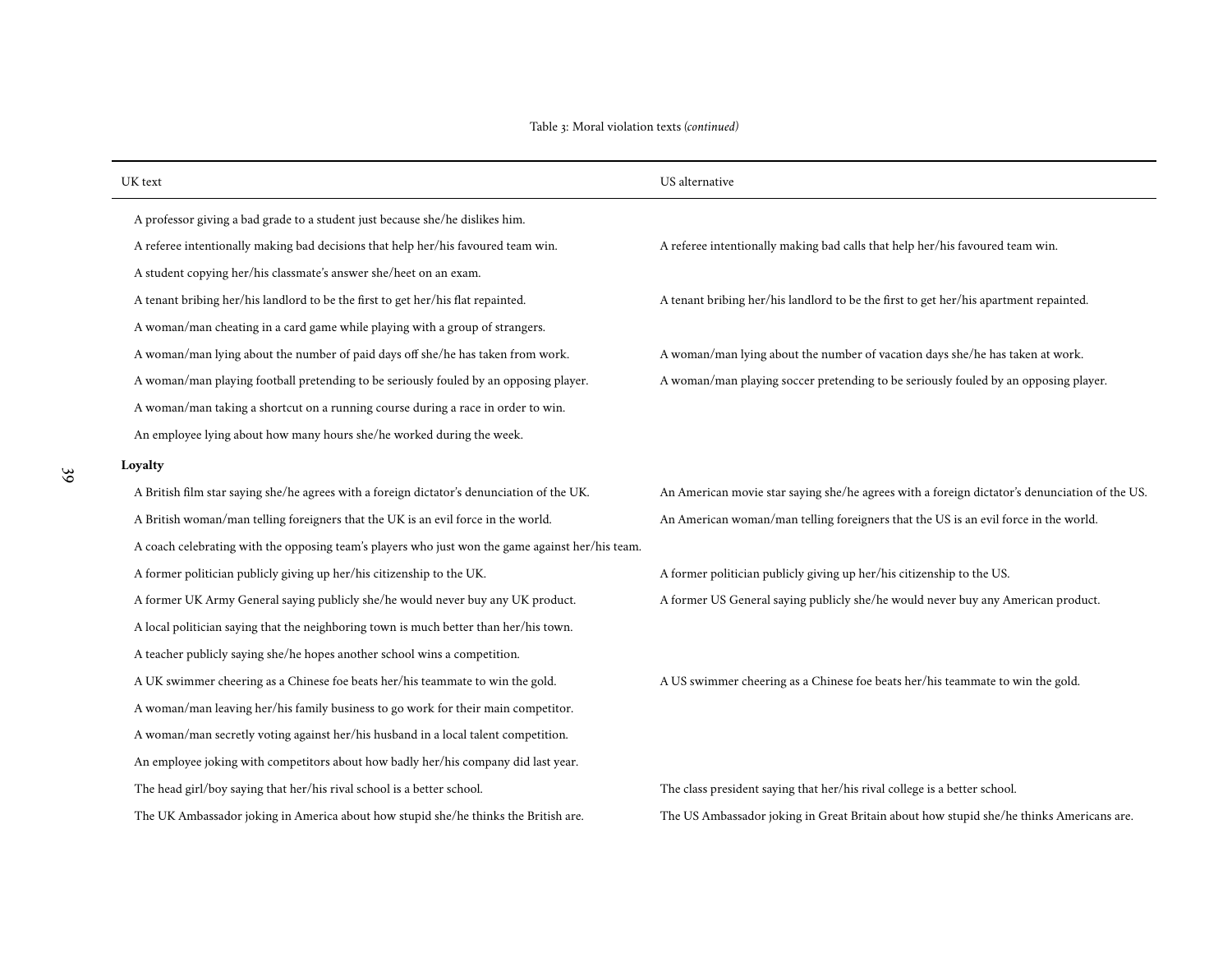| UK text                                                                                    | US alternative                                                             |
|--------------------------------------------------------------------------------------------|----------------------------------------------------------------------------|
| <b>Sanctity</b>                                                                            |                                                                            |
| A drunk elderly woman/man offering to have oral sex with anyone in the bar.                |                                                                            |
| A single woman/man ordering an inflatable sex doll that looks like her/his assistant.      |                                                                            |
| A small group of religious women/men eating the flesh of their naturally deceased members. |                                                                            |
| A woman/man having sex with a frozen chicken before cooking it for dinner.                 |                                                                            |
| A woman/man in a bar offering sex to anyone who buys her/him a drink.                      |                                                                            |
| A woman/man in a bar using her/his phone to watch people having sex with animals.          |                                                                            |
| A woman/man marrying her/his first cousin in an elaborate wedding.                         |                                                                            |
| A woman/man searching through the rubbish to find men's discarded underwear.               | A woman/man searching through the trash to find men's discarded underwear. |
| An employee at a morgue eating her/his pepperoni pizza off of a dead body.                 |                                                                            |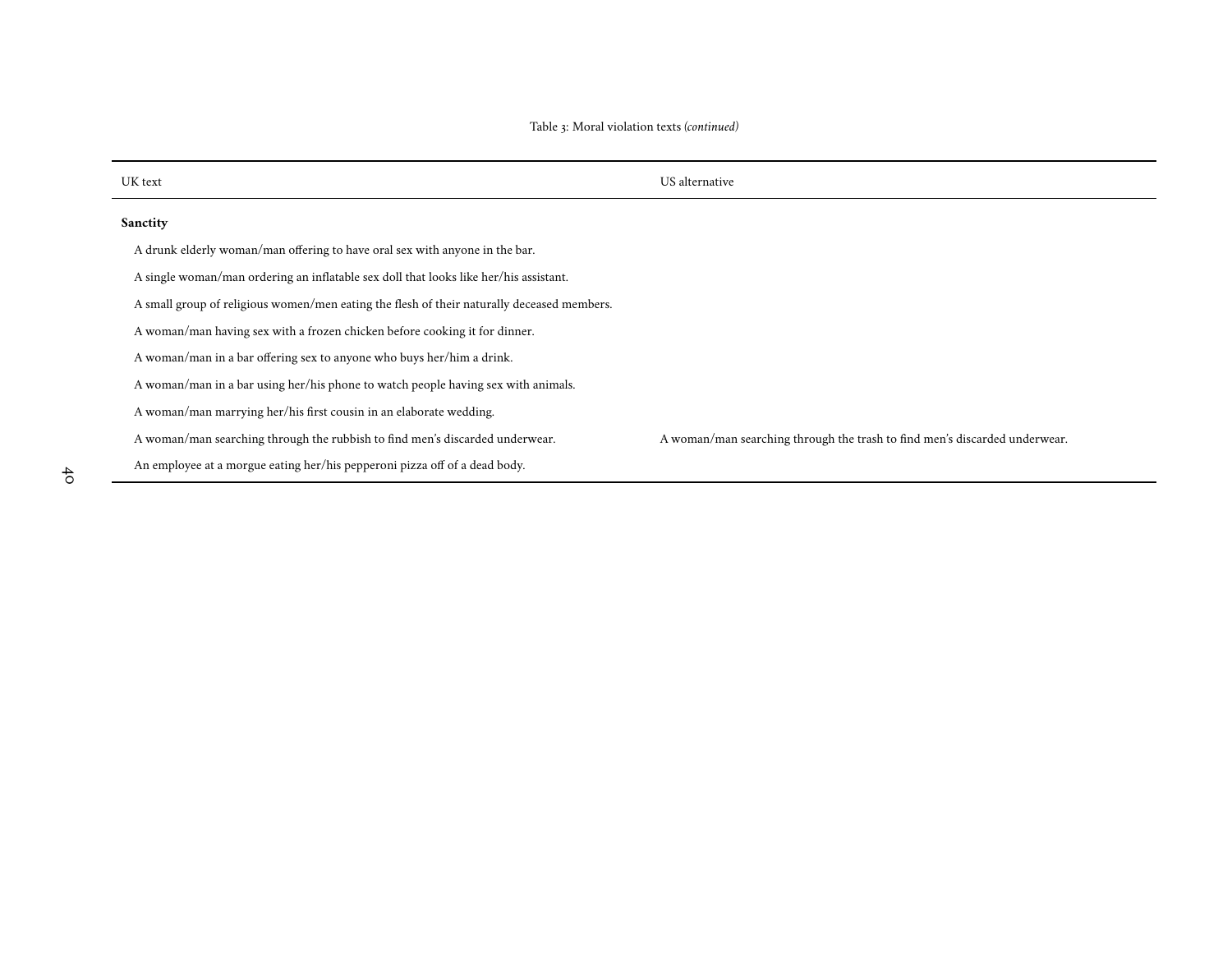

<span id="page-40-0"></span>Figure 6: The figure shows the effect of a female protagonist on the probability of a violation being selected as "worse". Negative values indicate that violations describing actions by women are selected as "worse" less often than those describing actions by men.

## **Appendix 2 – Gender-based treatment effects**

We include two versions of each violation described in [Clifford et al.](#page-42-3) [\(2015\)](#page-42-3) in our experiment: one in which the person committing the moral violation is a man, one where it is a woman. In this section we analyse whether the gender of the protagonist affects perceptions of the severity of these violations.

In figure [6](#page-40-0) we plot the results from two regressions – one using the UK sample and one using the US sample – in which we stack the data such that we have two observations for each pairwise comparison, and an outcome variable that is coded 1 if a given violation was selected as "worse" in the comparison, 0 if the other violation was selected as worse, and 0.5 if they were considered to be "about the same". We then regress this outcome on a binary indicator which measures whether the protagonist in the violation was a woman, rather than a man. We also interact this indicator with dummy variables which capture the foundation to which a given violation applies, allowing us to assess whether these gender effects vary according to violation type.

Figure [6](#page-40-0) depicts the marginal effect of the female protagonist treatment for each of the five foundations, alongside 95% confidence intervals. The red line represents the average (across foundation) effect of the female protagonist treatment, with 95% confidence bands shaded also in red. The figure shows that, on average, respondents are somewhat less likely to select violations perpetrated by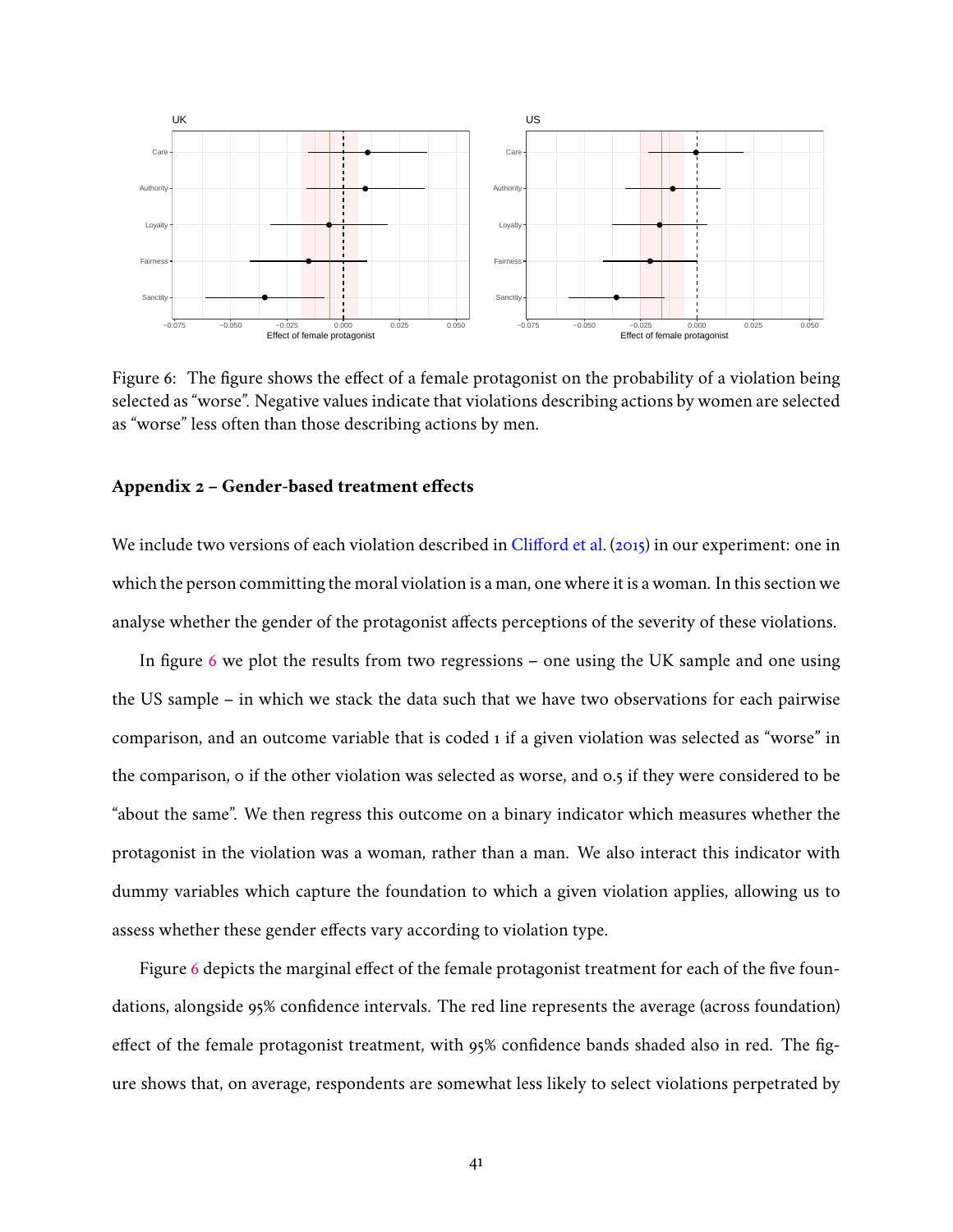women as "worse", but this effect is only significantly distinguishable from zero in the US data, and the effect is small in magnitude.

Decomposing these effects by foundation reveals that it is especially with regard to the sanctity foundation that violations by women that are perceived to be less severe than violations perpetrated by men. In both the UK and US data, the treatment effect of a female protagonist is negative and significantly different from zero. This suggests that while the sanctity violations are considered by our respondents to be among the most severe moral wrongs we include in our experiment (as evidenced by the findings in the main text), such transgressions are considered somewhat less objectionable when committed by women than by men.

Finally, we also investigated whether these effects vary according to the gender of the *respondents*. We might expect, for instance, that female respondents are likely to select moral violations by female protagonists as "worse" less often than male respondents. However, in both the UK and US data we find that respondent-gender-by-violator-gender interactions are insignificant. This suggests that perceptions of violation severity are not strongly conditioned by gender, either of the people described in the vignettes, or of the respondents making the comparisons.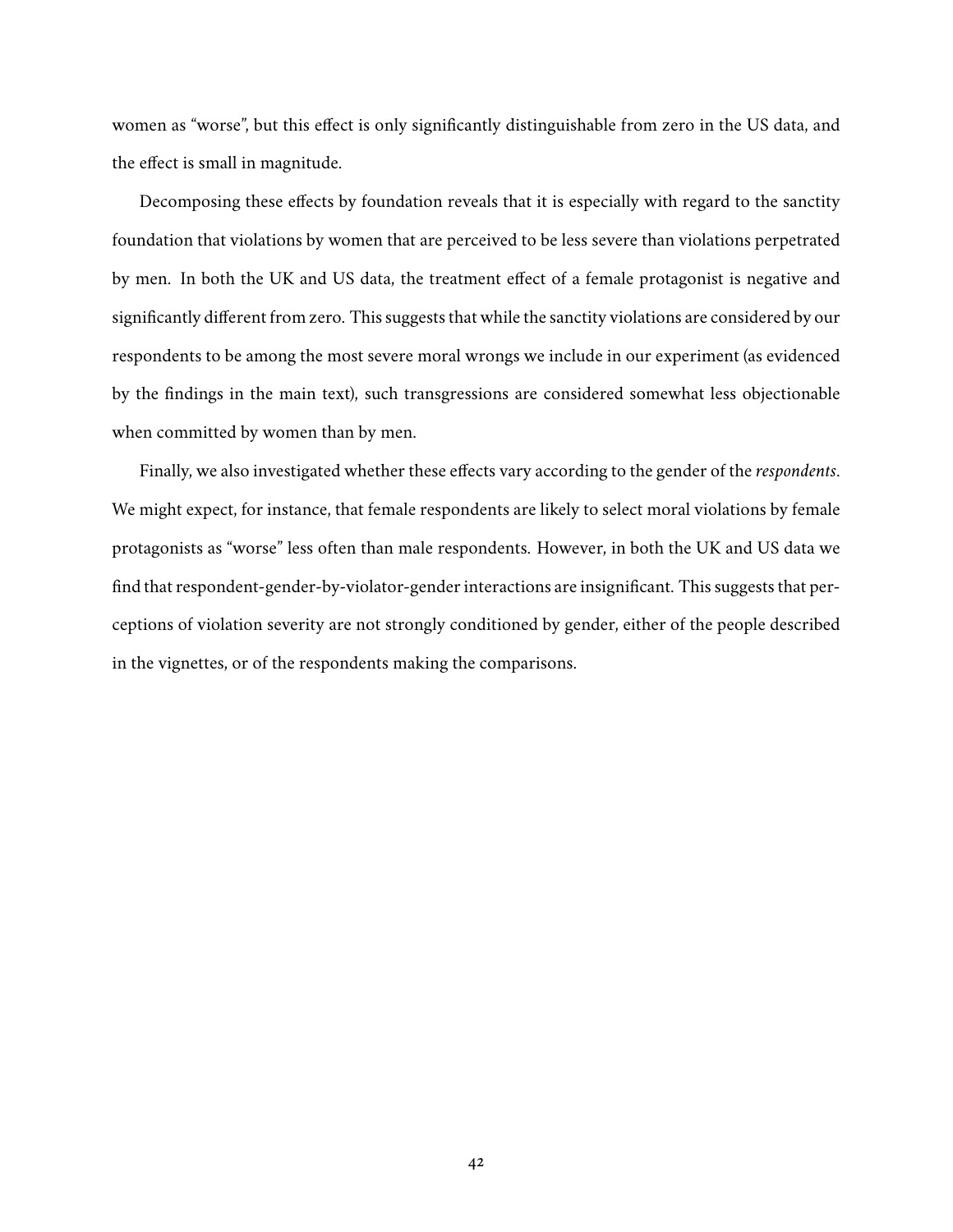## **References**

- <span id="page-42-0"></span>Abramowitz, Alan I and Kyle L Saunders. 2008. "Is polarization a myth?" *The Journal of Politics*  $70(2):542-555.$
- <span id="page-42-2"></span>Blumenau, Jack and Benjamin Lauderdale. 2022. "The Variable Persuasiveness of Political Rhetoric." *American Journal of Political Science* .
- <span id="page-42-12"></span>Bradley, Ralph Allan and Milton E Terry. 1952. "Rank analysis of incomplete block designs: I. The method of paired comparisons." *Biometrika* 39(3/4):324–345.
- <span id="page-42-13"></span>Carpenter, Bob, Andrew Gelman, Matthew D Hoffman, Daniel Lee, Ben Goodrich, Michael Betancourt, Marcus Brubaker, Jiqiang Guo, Peter Li and Allen Riddell. 2017. "Stan: A probabilistic programming language." *Journal of statistical software* 76(1).
- <span id="page-42-8"></span>Ciuk, David J. 2018. "Assessing the contextual stability of moral foundations: Evidence from a survey experiment." *Research & Politics* 5(2):2053168018781748.
- <span id="page-42-9"></span>Ciuk, David J and William G Jacoby. 2015. "Checking for systematic value preferences using the method of triads." *Political Psychology* 36(6):709–728.
- <span id="page-42-5"></span>Clifford, Scott and Jennifer Jerit. 2013. "How words do the work of politics: Moral foundations theory and the debate over stem cell research." *The Journal of Politics* 75(3):659–671.
- <span id="page-42-3"></span>Clifford, Scott, Vijeth Iyengar, Roberto Cabeza and Walter Sinnott-Armstrong. 2015. "Moral foundations vignettes: A standardized stimulus database of scenarios based on moral foundations theory." *Behavior research methods* 47(4):1178–1198.
- <span id="page-42-6"></span>Day, Martin V, Susan T Fiske, Emily L Downing and Thomas E Trail. 2014. "Shifting liberal and conservative attitudes using moral foundations theory." *Personality and Social Psychology Bulletin*  $40(12):1559-1573.$
- <span id="page-42-1"></span>Ditto, Peter H, David A Pizarro and David Tannenbaum. 2009. "Motivated moral reasoning." *Psychology of learning and motivation* 50:307–338.
- <span id="page-42-10"></span>Eskine, Kendall J, Natalie A Kacinik and Jesse J Prinz. 2011. "A bad taste in the mouth: Gustatory disgust influences moral judgment." *Psychological science* 22(3):295–299.
- <span id="page-42-4"></span>Feinberg, Matthew and Robb Willer. 2015. "From gulf to bridge: When do moral arguments facilitate political influence?" *Personality and Social Psychology Bulletin* 41(12):1665–1681.
- <span id="page-42-11"></span>Feinberg, Matthew, Robb Willer, Olga Antonenko and Oliver P John. 2012. "Liberating reason from the passions: Overriding intuitionist moral judgments through emotion reappraisal." *Psychological science* 23(7):788–795.
- <span id="page-42-7"></span>Franks, Andrew S and Kyle C Scherr. 2015. "Using moral foundations to predict voting behavior: Regression models from the 2012 US presidential election." *Analyses of Social Issues and Public Policy* 15(1):213–232.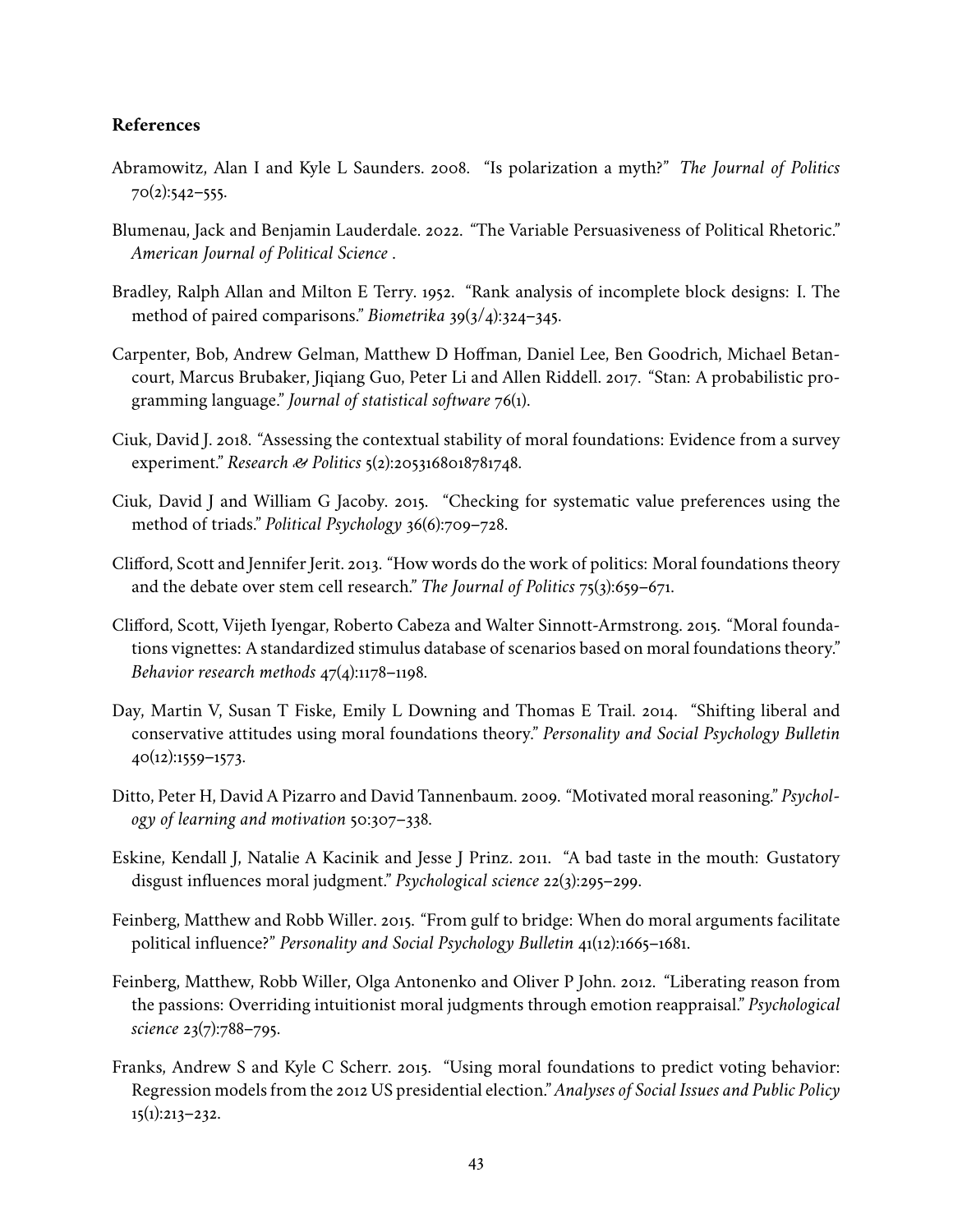- <span id="page-43-10"></span>Frimer, Jeremy A, Jeremy C Biesanz, Lawrence J Walker and Callan W MacKinlay. 2013. "Liberals and conservatives rely on common moral foundations when making moral judgments about influential people." *Journal of personality and social psychology* 104(6):1040.
- <span id="page-43-14"></span>Gelman, Andrew and Iain Pardoe. 2006. "Bayesian measures of explained variance and pooling in multilevel (hierarchical) models." *Technometrics* 48(2):241–251.
- <span id="page-43-13"></span>Graham, Jesse. 2010. Ideology and Automatic Moral Reactions PhD thesis University of Virginia.
- <span id="page-43-9"></span>Graham, Jesse, Brian A Nosek and Jonathan Haidt. 2012. "The moral stereotypes of liberals and conservatives: Exaggeration of differences across the political spectrum." *PloS one* 7(12):e50092.
- <span id="page-43-4"></span>Graham, Jesse, Brian A Nosek, Jonathan Haidt, Ravi Iyer, Spassena Koleva and Peter H Ditto. 2011. "Mapping the moral domain." *Journal of personality and social psychology* 101(2):366.
- <span id="page-43-3"></span>Graham, Jesse, Jonathan Haidt and Brian A Nosek. 2009. "Liberals and conservatives rely on different sets of moral foundations." *Journal of personality and social psychology* 96(5):1029.
- <span id="page-43-2"></span>Graham, Jesse, Jonathan Haidt, Sena Koleva, Matt Motyl, Ravi Iyer, Sean P Wojcik and Peter H Ditto. 2013. Moral foundations theory: The pragmatic validity of moral pluralism. In *Advances in experimental social psychology*. Vol. 47 Elsevier pp. 55–130.
- <span id="page-43-12"></span>Gray, Kurt and Jonathan E Keeney. 2015. "Impure or just weird? Scenario sampling bias raises questions about the foundation of morality." *Social Psychological and Personality Science* 6(8):859–868.
- <span id="page-43-6"></span>Grimmer, Justin and Christian Fong. 2021. "Causal Inference with Latent Treatments." *American Journal of Political Science* .
- <span id="page-43-5"></span>Haidt, Jonathan. 2001. "The emotional dog and its rational tail: a social intuitionist approach to moral judgment." *Psychological review* 108(4):814.
- <span id="page-43-0"></span>Haidt, Jonathan. 2012. *The Righteous Mind: Why Good People are Divided by Politics and Religion*. London: Penguin.
- <span id="page-43-7"></span>Haidt, Jonathan and Craig Joseph. 2004. "Intuitive ethics: How innately prepared intuitions generate culturally variable virtues." *Daedalus* 133(4):55–66.
- <span id="page-43-8"></span>Haidt, Jonathan, Craig Joseph et al. 2007. "The moral mind: How five sets of innate intuitions guide the development of many culture-specific virtues, and perhaps even modules." *The innate mind* 3:367–391.
- <span id="page-43-1"></span>Haidt, Jonathan and Jesse Graham. 2007. "When morality opposes justice: Conservatives have moral intuitions that liberals may not recognize." *Social Justice Research* 20(1):98–116.
- <span id="page-43-11"></span>Hainmueller, Jens, Dominik Hangartner and Teppei Yamamoto. 2015. "Validating vignette and conjoint survey experiments against real-world behavior." *Proceedings of the National Academy of Sciences* 112(8):2395–2400.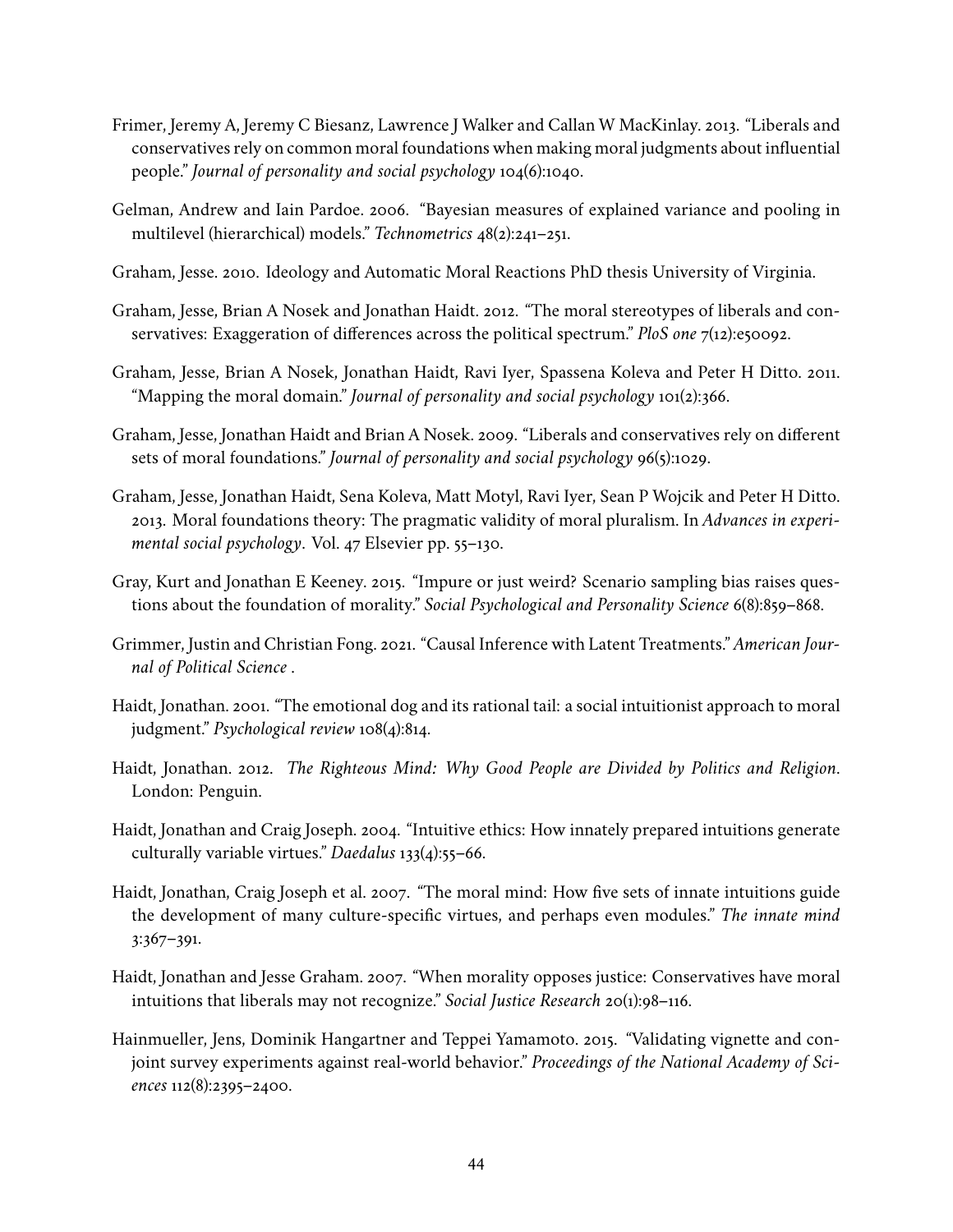- <span id="page-44-5"></span>Hatemi, Peter K, Charles Crabtree and Kevin B Smith. 2019. "Ideology justifies morality: Political beliefs predict moral foundations." *American Journal of Political Science* 63(4):788–806.
- <span id="page-44-15"></span>Heekeren, Hauke R, Isabell Wartenburger, Helge Schmidt, Kristin Prehn, Hans-Peter Schwintowski and Arno Villringer. 2005. "Influence of bodily harm on neural correlates of semantic and moral decision-making." *Neuroimage* 24(3):887–897.
- <span id="page-44-13"></span>Hewitt, Luke B. and Ben M. Tappin. 2022. "Rank-Heterogeneous Effects of Political Messages: Evidence from Randomized Survey Experiments Testing 59 Video Treatments." *Working Paper* .
- <span id="page-44-1"></span>Hobolt, Sara B, Thomas J Leeper and James Tilley. 2021. "Divided by the vote: Affective polarization in the wake of the Brexit referendum." *British Journal of Political Science* 51(4):1476–1493.
- <span id="page-44-0"></span>Iyengar, Shanto, Yphtach Lelkes, Matthew Levendusky, Neil Malhotra and Sean J Westwood. 2019. "The origins and consequences of affective polarization in the United States." *Annual Review of Political Science* 22:129–146.
- <span id="page-44-9"></span>Iyer, Ravi, Spassena Koleva, Jesse Graham, Peter Ditto and Jonathan Haidt. 2012. "Understanding libertarian morality: The psychological dispositions of self-identified libertarians.".
- <span id="page-44-4"></span>Jost, John T. 2012. "Left and right, right and wrong.".
- <span id="page-44-3"></span>Kertzer, Joshua D, Kathleen E Powers, Brian C Rathbun and Ravi Iyer. 2014. "Moral support: How moral values shape foreign policy attitudes." *The Journal of Politics* 76(3):825–840.
- <span id="page-44-6"></span>Kohlberg, Lawrence, Charles Levine and Alexandra Hewer. 1983. "Moral stages: A current formulation and a response to critics.".
- <span id="page-44-7"></span>Kolberg, Lawrence. 1984. *The Psychology of Moral Development*. San Francisco: Harper and Row.
- <span id="page-44-2"></span>Koleva, Spassena P, Jesse Graham, Ravi Iyer, Peter H Ditto and Jonathan Haidt. 2012. "Tracing the threads: How five moral concerns (especially Purity) help explain culture war attitudes." *Journal of research in personality* 46(2):184–194.
- <span id="page-44-8"></span>Kunda, Ziva. 1990. "The case for motivated reasoning." *Psychological bulletin* 108(3):480.
- <span id="page-44-12"></span>Milesi, Patrizia. 2016. "Moral foundations and political attitudes: The moderating role of political sophistication." *International Journal of Psychology* 51(4):252–260.
- <span id="page-44-14"></span>Rao, PV and Lawrence L Kupper. 1967. "Ties in paired-comparison experiments: A generalization of the Bradley-Terry model." *Journal of the American Statistical Association* 62(317):194–204.
- <span id="page-44-10"></span>Rempala, Daniel M, Bradley M Okdie and Kilian J Garvey. 2016. "Articulating ideology: How liberals and conservatives justify political affiliations using morality-based explanations." *Motivation and Emotion* 40(5):703-719.
- <span id="page-44-11"></span>Sagi, Eyal and Morteza Dehghani. 2014. "Measuring moral rhetoric in text." *Social science computer review* 32(2):132–144.